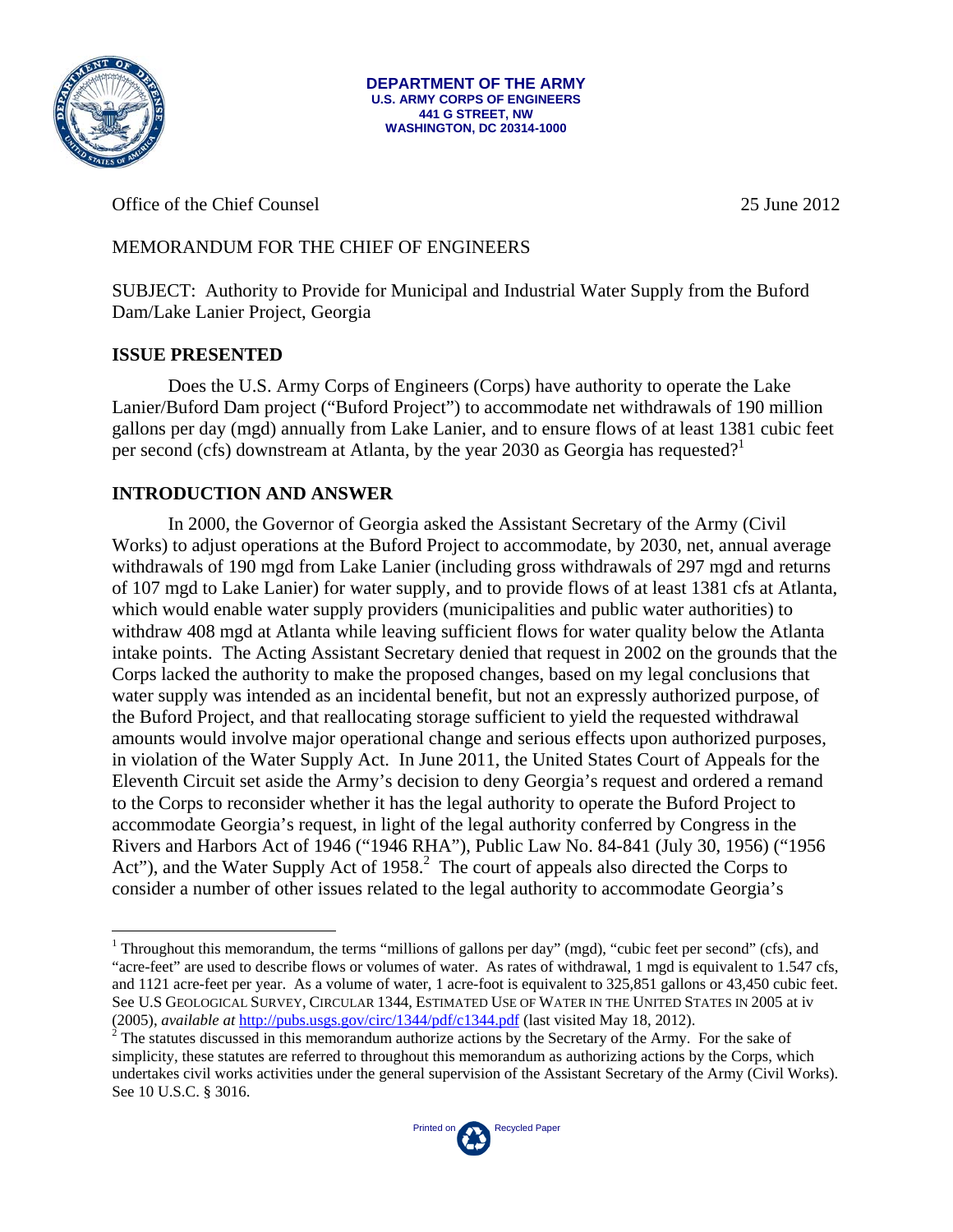request, including how to measure the impacts of Georgia's projected withdrawals and return flows on authorized purposes, and whether compensation to hydropower users is appropriate. For the reasons set forth below, I conclude that the Corps has the legal authority to exercise its discretion, should it ultimately choose to do so, to adjust operations to accommodate the full amount of water supply withdrawals and return flows that Georgia has requested by 2030, assuming those withdrawals and returns occur as projected.<sup>3</sup> Any decision to exercise that discretion would occur at a later time, and separately from the issuance of this legal opinion.<sup>4</sup>

#### **A. Congressional Intent for the Buford Project**

 $\overline{a}$ 

 In the 1946 Rivers and Harbors Act, Congress adopted and authorized the works of improvement for the ACF basin that were proposed in reports of the Chief of Engineers and the South Atlantic Division Engineer, Brigadier General Newman (the Newman Report), in order to provide system-wide benefits for multiple purposes including flood control, hydropower, navigation, water supply, fish and wildlife conservation, and recreation. The ACF plan of development presented in those reports included a proposal for a dam and reservoir at the upstream Buford site, which was to contain a considerable amount of storage in order to increase the regulated flows throughout the ACF system. This multipurpose storage, or "conservation storage," comprising approximately 1,000,000 acre-feet between elevations 1065 and 1025 feet above mean sea level, was necessary for integrated and economical system operations for all purposes other than flood control.<sup>5</sup> An additional 15 feet of storage, approximately 600,000 acre-feet between elevations 1080 and 1065, was reserved above the conservation storage pool in the Buford reservoir for systemwide flood control, freeing up storage in the downstream projects for other purposes. The extent of the Corps' authority to accommodate water supply under the 1946 RHA and the 1956 Act, and the extent of the Corps' authority to modify the Buford Project under the supplemental Water Supply Act, must be considered in light of these fundamental Congressional expectations that the Buford Project would be operated as an integral part of the

 $3 \text{ In } 2002$  and 2009, I reached different conclusions regarding the extent of the Corps' authority for water supply associated with the Buford Project, considering different facts and addressing different questions. See Earl H. Stockdale, Deputy General Counsel of the Army for Civil Works and Environment to the Acting Assistant Secretary of the Army for Civil Works and Environment, Subject: Georgia Request for Water Supply from Lake Lanier (Apr. 15, 2002) [hereinafter "2002 Memorandum"]; Earl H. Stockdale, Chief Counsel to the Chief of Engineers, Subject: Authority to Reallocate Storage for Municipal & Industrial Water Supply under the Water Supply Act of 1958 (Jan. 9, 2009) [hereinafter "2009 Memorandum"]. To the extent any statements or conclusions in my 2002 and 2009 opinions conflict with today's memorandum, today's memorandum is controlling.<br><sup>4</sup> The conclusion that the Corps has the legal authority to operate the Buford Project to accommodate Georgia's

request does not lead to the conclusion that the Corps must, should, or will exercise its discretion to operate the project in that manner. Moreover, in evaluating its authority to entertain Georgia's request, the Corps makes no representations as to the validity of the needs expressed in that request. Prior to making any final decision to reallocate storage for water supply, to implement a new operational scheme, or to implement updated water control manuals reflecting such decisions, the Corps must further evaluate the environmental effects of the proposed action and reasonable alternatives, pursuant to the National Environmental Policy Act (NEPA), 42 U.S.C. §§ 4321 to 4370f, with appropriate public participation. Nothing in this memorandum reflects a final decision by the Corps to exercise some or all of its discretionary authority with regard to water supply at the Buford Project. 5

 $5$  The present capacity of conservation storage in Lake Lanier varies seasonally from 1,087,600 acre-feet (between elevations 1071 to 1035) in summer to 1,049,400 acre-feet (between elevations 1070 to 1035) in winter. Flood control storage likewise ranges from 598,800 acre-feet (between elevations 1085 and 1071) in summer to 637,000 acre-feet (between elevations 1085 and 1070) in winter. See *infra* note 43.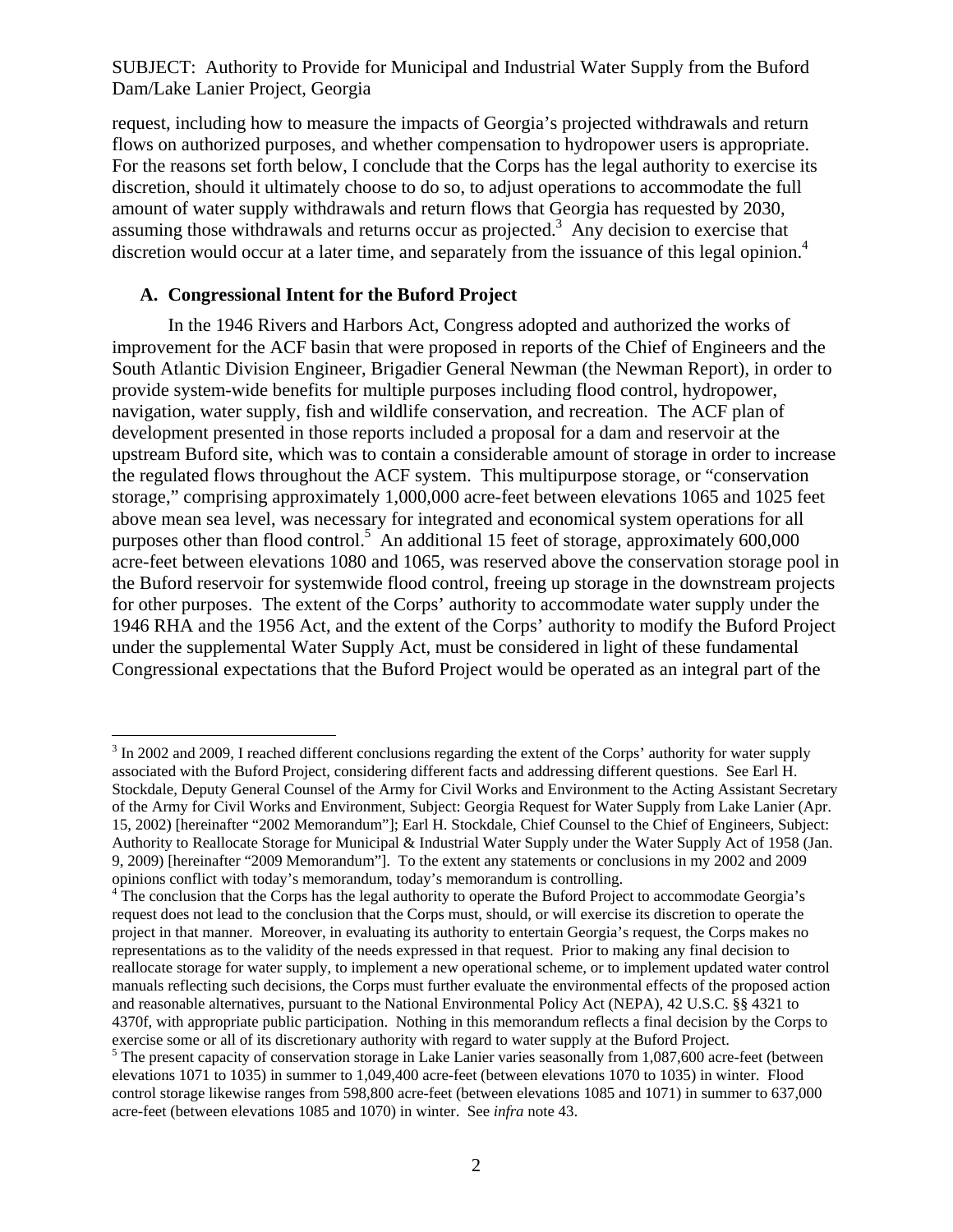ACF system, and that the full storage of the Buford Reservoir could be utilized to achieve the systemwide purposes that Congress authorized in approving the ACF plan of development.<sup>6</sup>

## **B. Authority to Accommodate Georgia's Requested Downstream Withdrawals**

More specifically, in approving the ACF plan of development in the 1946 RHA, Congress expected the Corps to exercise technical discretion to balance the hydropower and water supply purposes in its operation of Buford Dam, trading off some systemwide hydropower benefits in order to make increased releases beyond an initial level of 600 cfs from Buford Dam to ensure an adequate water supply for the Atlanta region as the city grew. Congress did not specify what releases beyond 600 cfs should be made to accommodate downstream water supply, leaving such technical and engineering questions to the Corps' discretion, but the Division Engineer's report that Congress adopted in the 1946 RHA predicted that increased releases from Buford Dam for downstream water supply would cause only slight decreases to system hydropower value. Hydrologic modeling and economic analysis by the Corps' Mobile District and Hydropower Analysis Center confirm that the Corps could make releases from the Buford Project to meet Georgia's requested downstream water supply needs while continuing to achieve the authorized purposes of navigation, flood control, recreation, and fish and wildlife conservation systemwide, and that the effect on systemwide hydropower benefits would be minor.<sup>7</sup> If the Corps were to operate to assure flows of not less than 1381 cfs at Atlanta, as Georgia has requested, the annual average energy value, dependable capacity, and total hydropower generation of the ACF system would be reduced by less than 1 percent, compared to an operations set in which off-peak releases from Buford for water supply would be limited to  $600$  cfs to conserve storage for hydropower.<sup>8</sup> These operations would draw the elevation of Lake

 $\overline{a}$ 

<sup>7</sup> The Corps produced two technical reports in support of this analysis, available at http://www.sam.usace.army.mil. The Mobile District used the ResSim hydrologic modeling tool to analyze a range of operations throughout the ACF system to determine its ability to accommodate Georgia's request, with alternatives to compare different outputs. This modeling was documented in the U.S. Army Corps of Engineers, Mobile District, Apalachicola-Chattahoochee-Flint (ACF) Remand Modeling Technical Report (June 2012) [hereinafter "ACF Remand Modeling Technical Report"]. Based on the ResSim model outputs generated in the ACF Remand Modeling Technical Report, the Corps' Hydropower Analysis Center conducted a comparative analysis of both federal and non-federal hydropower benefits from the ACF system under different water supply demands, return rate assumptions, and operating strategies, reflecting Georgia's request and the alternatives modeled in the aforementioned report. See U.S. Army Corps of Engineers, Hydropower Analysis Center and Mobile District, Apalachicola-Chattahoochee-Flint (ACF) Remand Hydropower Study (April 2012) [hereinafter "ACF Remand Hydropower Study"]. The ResSim modeling and the Technical Report were subjected to technical review in accordance with Corps policy. The Corps' Hydrologic Engineering Center (HEC) Center of Expertise performed quality control and quality assurance (QC/QA) for the hydrologic modeling. The Corps' Southwestern Division Planning Center of Expertise for Water Management and Reallocation Studies (WMRS) performed Agency Technical Review (ATR) to ensure the quality and credibility of the scientific information in the Remand Modeling Technical Report. <sup>8</sup> See ACF Remand Hydropower Study, *supra* note 7, at 22-2, D-1, showing systemwide reduction in average annual energy value of 0.73%, from \$150,169,000 to \$149,079,000, systemwide reduction in average annual dependable capacity of 0.50%, from 749.26 megawatts (MW) to 745.53 MW, and systemwide reduction in total average annual generation of 0.60%, from 2,166,000 megawatt-hours (MWh) to 2,153,000 MWh, under alternative "IMPGA2030B," as compared to alternative "IMP\_Power." Under both of these alternatives, water supply withdrawals from Lake Lanier would be limited to 20 mgd. The hydropower measures reflect the hydropower

<sup>&</sup>lt;sup>6</sup> In this memorandum and in the technical modeling that supported it, no structural changes, e.g., physical modifications, to the Buford Project or the remainder of the federal improvements in the ACF system were contemplated, because no such changes have been requested or proposed. Accordingly, the Corps has considered whether it could accommodate Georgia's request under the applicable legal authorities, given the existing federal improvements and present conditions in the system.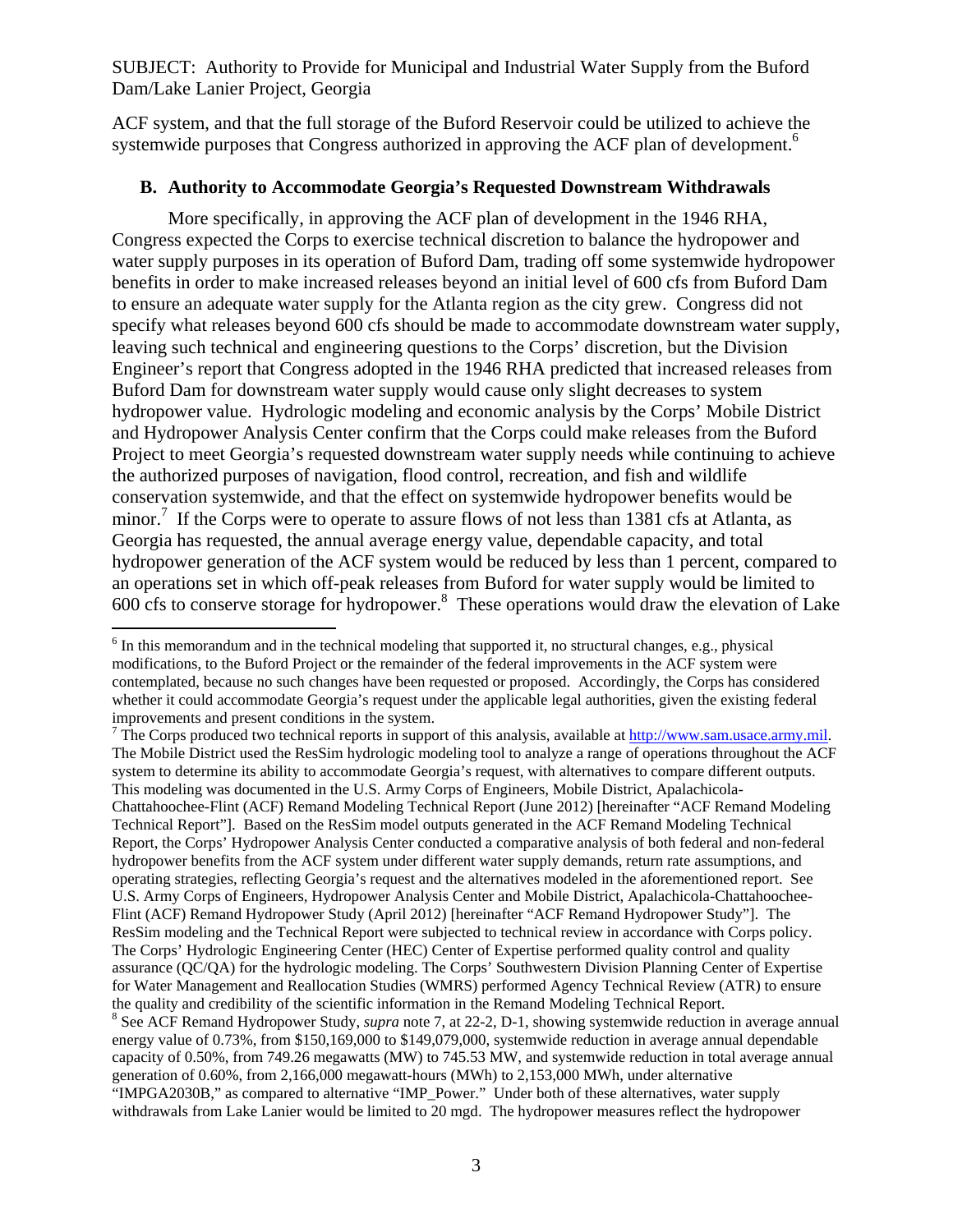Lanier to just above elevation 1051 during the most severe drought of record, before the reservoir would begin to refill, but this would be well above the minimum pool elevation of 1035; such drawdown was expressly contemplated in the Newman Report, and would be feasible from a technical standpoint.<sup>9</sup> These operations would be consistent with Congressional expectations as stated in the approved report for the ACF system, and are fully authorized under the 1946 RHA.

#### **C. Authority to Accommodate Georgia's Requested Withdrawals from Lake Lanier**

 In addition to downstream withdrawals for water supply under the 1946 RHA, the Corps has authority to accommodate the 190 mgd in net annual average withdrawals that Georgia has requested directly from Lake Lanier (including gross withdrawals of 297 mgd and returns of 107 mgd to Lake Lanier), under relocation agreements deemed necessary for the construction of the reservoir in the early 1950s, and under the supplemental authorities of the 1956 Act and the Water Supply Act. The relocation agreements and the 1956 Act, in which Congress specifically modified the Buford Project to authorize withdrawals of 10 mgd from Lake Lanier, provide for a total of 20 mgd in direct reservoir withdrawals. The Water Supply Act authorizes the use of storage in Lake Lanier to accommodate the remaining withdrawals of 277 mgd, with returns of 107 mgd to Lake Lanier, because that use of storage would not exceed the Water Supply Act's limitations on modifications that would involve "major operational change" or would "seriously affect" authorized project purposes, which the Corps has interpreted to mean changes and effects that fundamentally depart from Congressional expectations for a project. The net withdrawals that Georgia has requested by 2030 would leave sufficient storage capacity in Lake Lanier to continue to operate the ACF projects together as a system to achieve the system purposes in keeping with Congressional expectations, including maintaining hydropower peaking operations and flood damage reduction, supporting greater seasonal navigation on the Apalachicola River, providing opportunities for recreation and fish and wildlife conservation, and safeguarding Atlanta's downstream water supply needs. During the most severe drought of record, accommodating Georgia's 2030 request would mean drawing the level of Lake Lanier to elevation 1040, which is 5 feet above the minimum elevation of 1035 required for efficient operations, and this would be less than the full drawdown Congress approved by adopting the Newman Report.<sup>10</sup> With respect to hydropower specifically, the average annual value of energy generated throughout the ACF system and the dependable capacity of the system would decrease by just 4.44% and 0.84%, respectively, compared to similar operations absent the requested reservoir withdrawals,<sup>11</sup> and the hydropower benefits of the Buford Project and the ACF system

generation of the entire ACF system of projects, federal as well as non-federal, which is consistent with the methodology of the report of Brigadier General James B. Newman, Jr., that Congress adopted when it authorized the ACF plan of improvement. See discussion *infra*, note 18 and accompanying text, and parts II.A.1, II.A.2.

 $9^9$  By utilizing all available conservation storage in Lake Lanier during the most severe drought of record, drawing the pool down to its minimum elevation of 1035 before it would begin to refill, the Corps could assure minimum flows of up to 1810 cfs at Atlanta. See discussion *infra* note 172 and part III.B.3.<br><sup>10</sup> *Id*. <sup>11</sup> See ACF Remand Hydropower Study, *supra* note 7, at 22 & Tab. 8, 25 & Tab. 9, showing systemwide reduction

in average annual energy value of 4.44%, from \$149,079,000 to \$142,463,000, and systemwide reduction in average annual dependable capacity of 0.84%, from 745.53 MW to 739.28 MW, under alternative "IMPGA2030R," as compared to "IMPGA2030B." The key difference between these operation sets is in reservoir withdrawals (20 vs. 190 mgd net withdrawals), as downstream water supply releases (to accommodate downstream withdrawals of 408 mgd) are the same under each alternative. *Id*. at 9.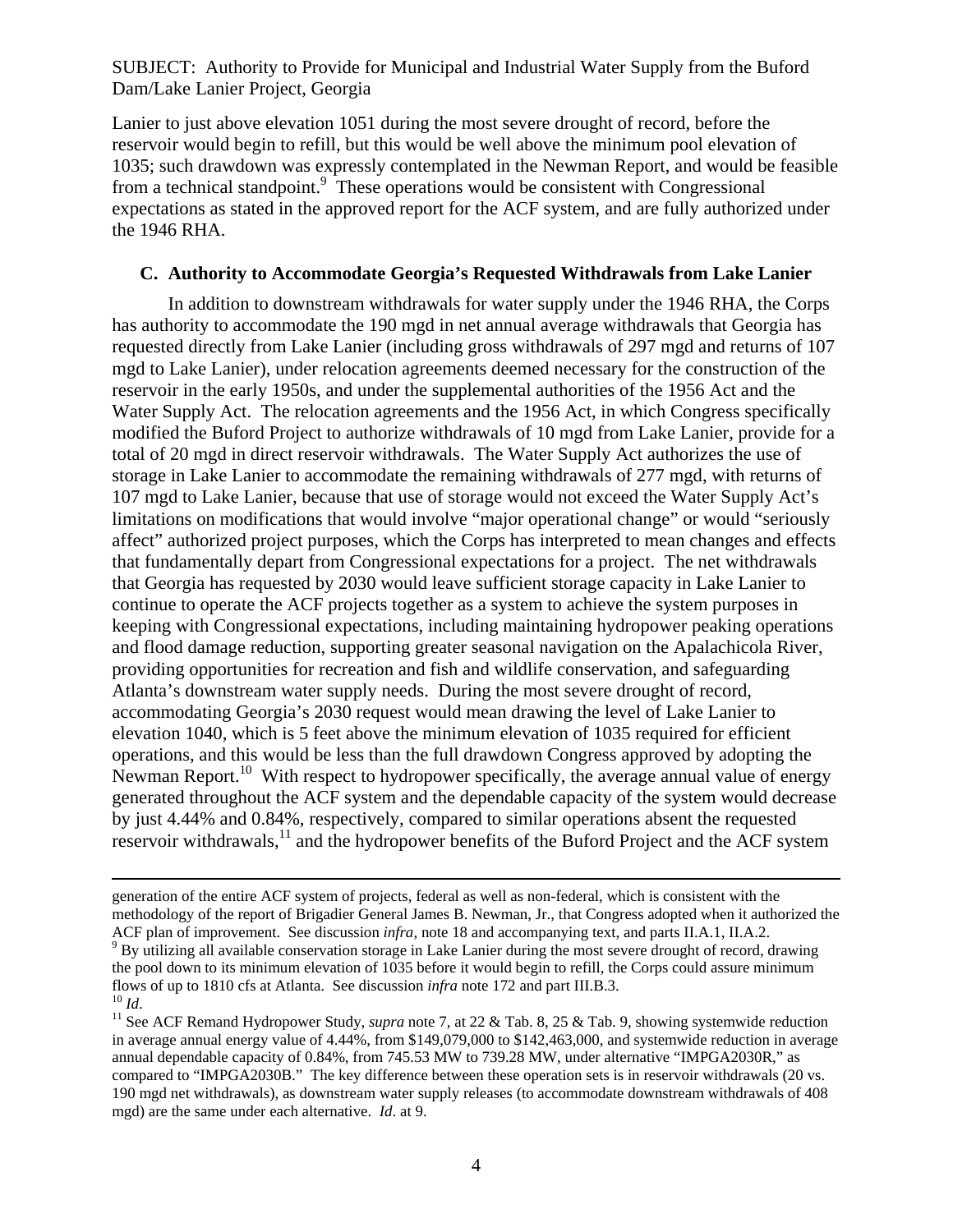would still greatly exceed Congressional expectations when the project was authorized in the 1946 RHA. These potential reductions in hydropower benefits by 2030 would not, in my legal opinion, seriously affect authorized project purposes, nor would they rise to the level of a major operational change that fundamentally departs from Congressional expectations in 1946.

### **D. Summary of Conclusions**

In summary, this memorandum sets forth the Corps' view that it has the legal authority under the 1946 RHA to release water from Buford Dam sufficient to accommodate Georgia's requested downstream withdrawals of 408 mgd; that withdrawals of 20 mgd from Lake Lanier are authorized under relocation agreements and the 1956 Act; and that the Corps has discretion under the Water Supply Act to accommodate additional, net withdrawals of 170 mgd from Lake Lanier (including withdrawals of 277 mgd and returns of 107 mgd to the reservoir), because accommodating those withdrawals and returns would not fundamentally depart from Congressional intent for the Buford Project and the ACF system. The Corps could accommodate the downstream withdrawals without reallocating or charging for storage in Lake Lanier, because Congress expected that the downstream water supply needs of the Atlanta region would be accommodated by the use of the existing, multipurpose storage pool authorized under the 1946 RHA, and did not expect or provide for repayment of storage costs associated with the downstream water supply purpose. Withdrawals from Lake Lanier, beyond the 10 mgd already authorized under relocation agreements, would require contracts with the State of Georgia or other entities for storage pursuant to the 1956 Act and the Water Supply Act. Any operational decisions to accommodate Georgia's request, and any determinations of how much storage to reallocate for the additional Lake Lanier withdrawals, are questions outside the purview of this legal opinion. However, because operations to accommodate Georgia's projected water supply withdrawals and return flows to Lake Lanier would not significantly depart from Congressional intent for the ACF system, the Corps has the legal authority under the relevant statutes to accommodate Georgia's request.

The conclusions in this opinion have been coordinated with and concurred in by the Deputy General Counsel of the Army (Installations, Environment & Civil Works). For ease of reference, a table of contents is included on the following page.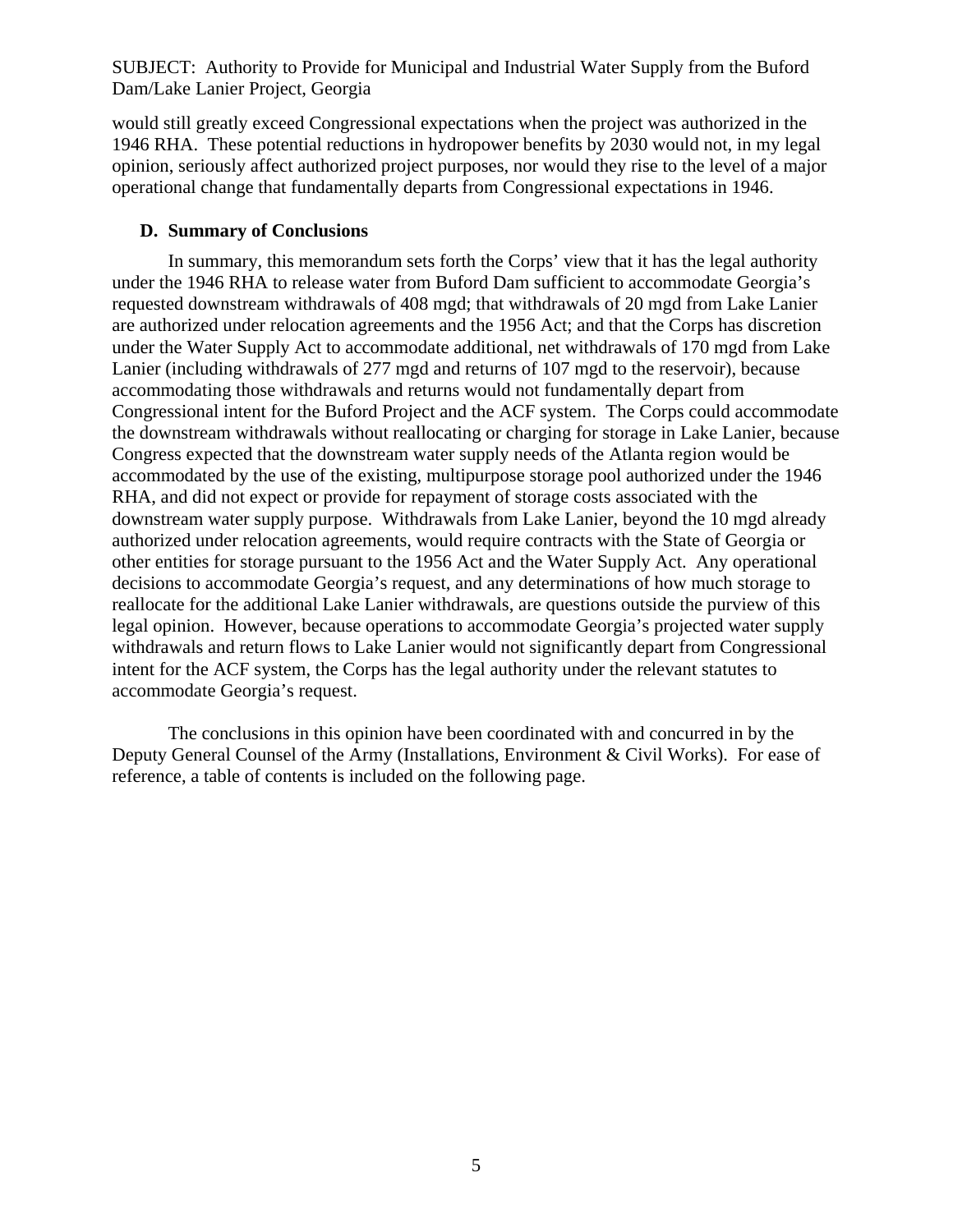| A.              |                                                                                        |    |
|-----------------|----------------------------------------------------------------------------------------|----|
| <b>B.</b>       | Authority to Accommodate Georgia's Requested Downstream Withdrawals  3                 |    |
| C.              | Authority to Accommodate Georgia's Requested Withdrawals from Lake Lanier  4           |    |
| D.              |                                                                                        |    |
| П.              |                                                                                        |    |
| А.              |                                                                                        |    |
|                 | Newman Report for the Development of the Apalachicola, Chattahoochee, and Flint<br>1.  |    |
|                 | 2.                                                                                     |    |
|                 | 3.                                                                                     |    |
|                 | 4.                                                                                     |    |
|                 | Summary of the Buford Project within the Authorized ACF System  16<br>5.               |    |
| <b>B.</b>       | Georgia's 2000 Request for Additional Water Supply from the Buford Project 16          |    |
| $\mathcal{C}$ . |                                                                                        |    |
|                 | 1.                                                                                     |    |
|                 | 2.                                                                                     |    |
| Ш.              |                                                                                        |    |
| А.              | Technical Modeling and Analysis of Operations to Accommodate Georgia's Request  25     |    |
| <b>B.</b>       |                                                                                        |    |
|                 | Congress Authorized the Corps to Provide for Downstream Water Supply Needs by<br>1.    |    |
|                 | Delegation of Discretion to the Corps to Balance the Hydropower and Water Supply<br>2. | 29 |
|                 | Technical Limits of Authority to Accommodate Downstream Water Supply<br>3.             |    |
|                 | 4.                                                                                     |    |
| C.              |                                                                                        |    |
| D.              |                                                                                        |    |
|                 | 1.                                                                                     |    |
|                 | Analyzing the Authority to Accommodate a Water Supply Request under the Water<br>2.    |    |
|                 | Extent of Authority to Accommodate Georgia's Requested Withdrawals from Lake<br>3.     |    |
|                 |                                                                                        |    |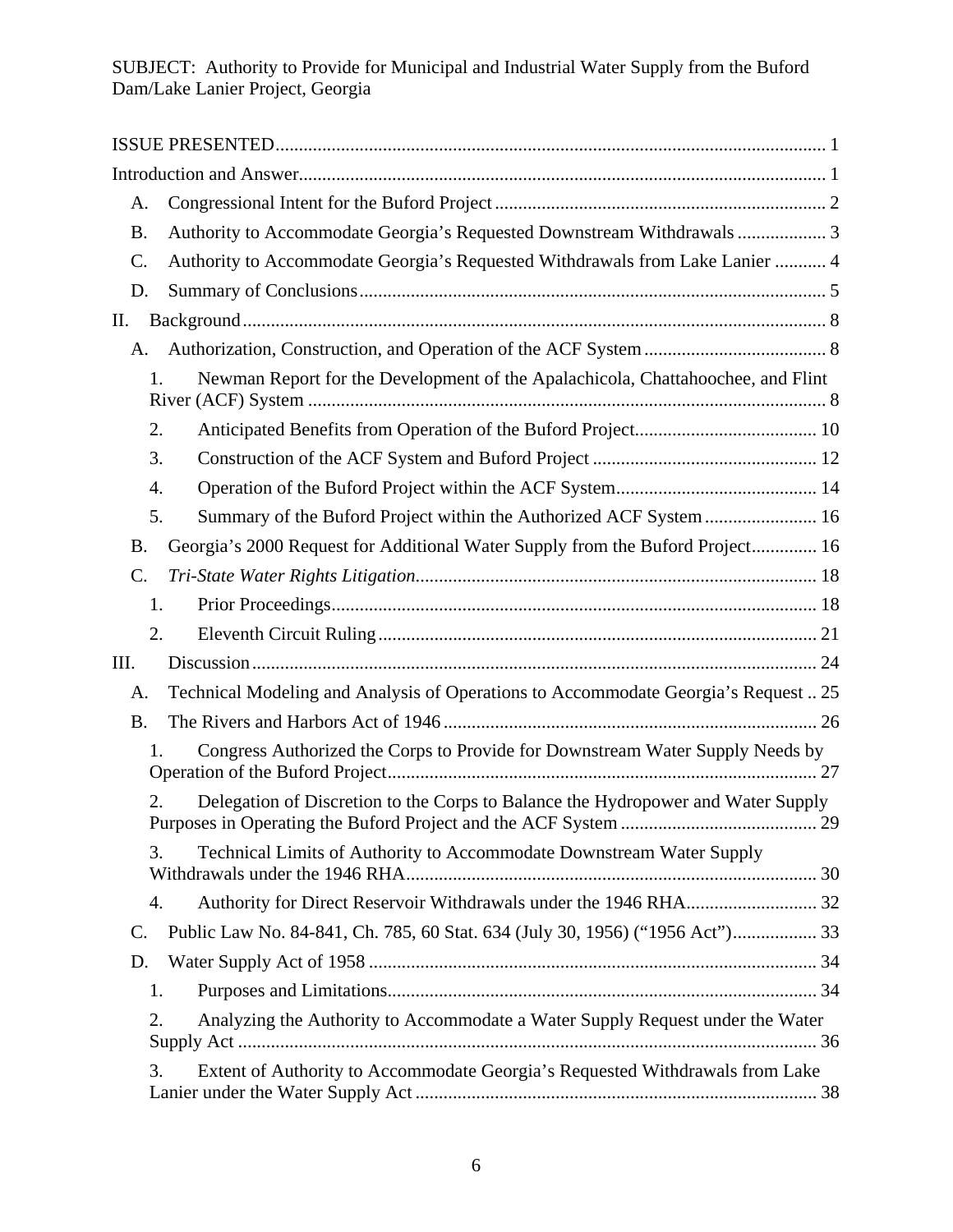| Operational Changes as a Result of Accommodating Georgia's Requested<br>a)                                                                                                                                                                                                    |
|-------------------------------------------------------------------------------------------------------------------------------------------------------------------------------------------------------------------------------------------------------------------------------|
| b)<br>Effects on Authorized Purposes as a Result of Accommodating Georgia's<br>Requested Withdrawals from Lake Lanier under the Water Supply Act  41                                                                                                                          |
| Combined Authority under the 1946 RHA, 1956 Act, and Water Supply Act to<br>E.                                                                                                                                                                                                |
| F.                                                                                                                                                                                                                                                                            |
| IV.                                                                                                                                                                                                                                                                           |
| A.                                                                                                                                                                                                                                                                            |
| Congressional intent for the Buford Project must be understood in the context of the<br>1.<br>overall ACF system, because that is what Congress authorized in the 1946 RHA, rather than                                                                                       |
| Earlier distinctions between water supply as an "incidental benefit" rather than an<br>2.                                                                                                                                                                                     |
| 3.<br>Water supply withdrawals from Lake Lanier would require a storage agreement, but<br>downstream withdrawals accommodated under the 1946 RHA do not 46                                                                                                                    |
| Impacts from actual or proposed operations, rather than amounts or percentages of<br>$\overline{4}$ .<br>storage reallocated, are the appropriate measure for determining the extent of the Corps'                                                                            |
| 5.<br>Return flows to a reservoir affect operations and must be considered, along with<br>withdrawals from a reservoir, to determine the impact of accommodating a water supply<br>request under the Water Supply Act; determining the amount of storage to contract for is a |
| "Compensation to power customers" is not a proper inquiry with regard to the Corps'<br>6.                                                                                                                                                                                     |
| Summary of Statutory Authority to Accommodate Georgia's Requested Withdrawals 47<br><b>B.</b>                                                                                                                                                                                 |
| C.                                                                                                                                                                                                                                                                            |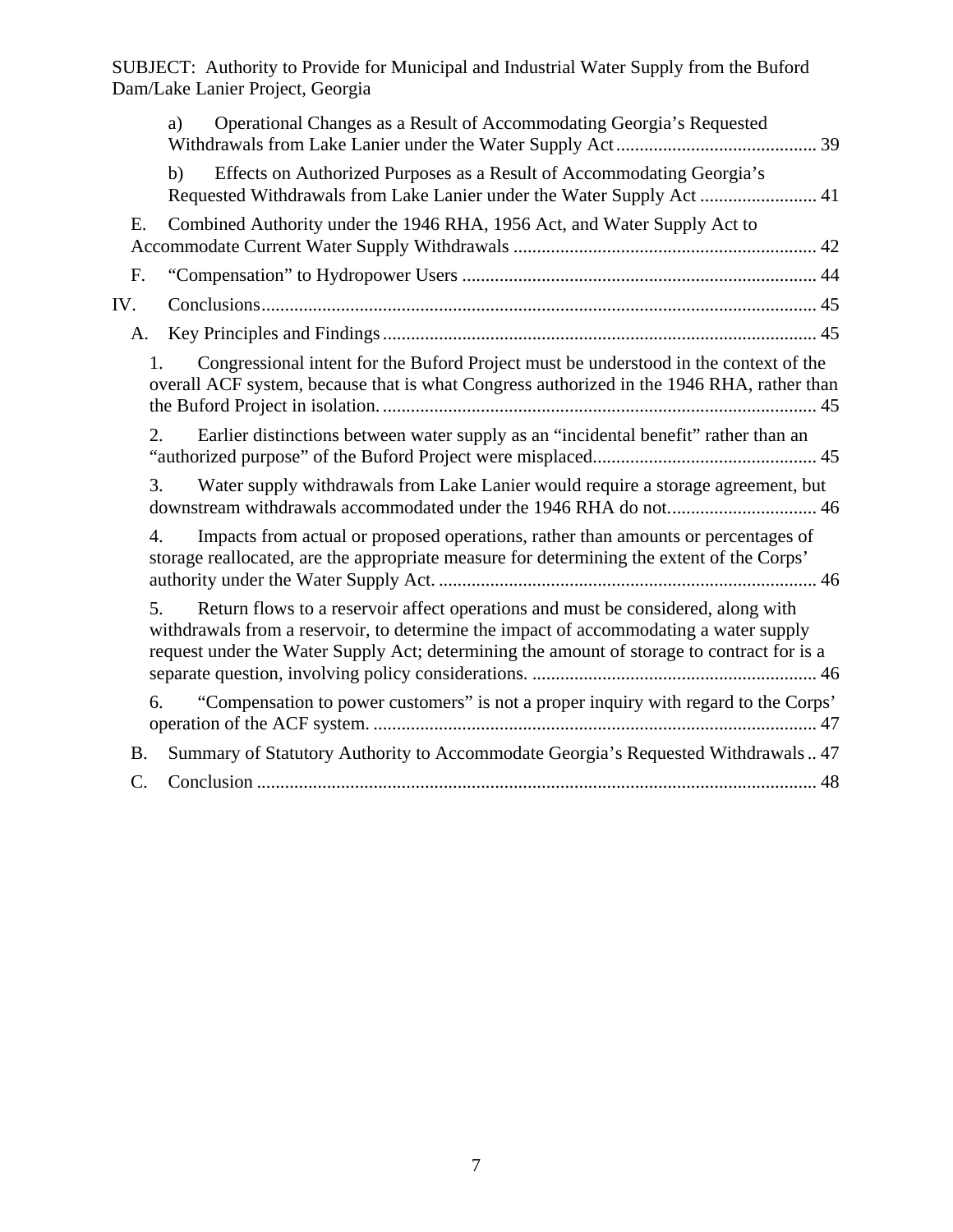# **II. BACKGROUND**

### **A. Authorization, Construction, and Operation of the ACF System**

Federal improvements for water resources development in the ACF basin date as far back as 1874, when Congress authorized works to straighten, widen, and clear channels in the Apalachicola, Chattahoochee, and Flint Rivers for navigation.<sup>12</sup> In 1925, Congress authorized a preliminary examination and survey of an "inland waterway" to include the Apalachicola and Chattahoochee Rivers "suitable to the economical operation of self-propelled barges."13 This led ultimately to a 1939 Report of the Chief of Engineers ("Chief's Report") that presented a "general plan . . . for the full development of the [ACF] system in the combined interest of navigation and power," which would directly benefit multiple purposes, including municipal and industrial water supply.<sup>14</sup> Congress approved and incorporated the 1939 Chief's Report in the Rivers and Harbors Act of 1945, authorizing the ultimate construction of twelve improvements: six multipurpose "storage-power dams" on the Chattahoochee and Flint Rivers, five "navigationpower dams" on the Chattahoochee River, and one navigation-only lock and dam on the Apalachicola River, below the junction of the Chattahoochee and Flint Rivers.<sup>15</sup>

## **1. Newman Report for the Development of the Apalachicola, Chattahoochee, and Flint River (ACF) System**

In a report dated March 20, 1946 ("Newman Report"), the South Atlantic Division Engineer, Brigadier General James B. Newman, Jr., recommended a number of modifications to the plan authorized in the previous year, reducing the number of separate locks and dams and reservoirs from twelve to four: one "navigation-power" and two "storage-power" facilities with a combined hydropower capacity of 144,700 kilowatts (kW), and one lock and dam project without storage or hydropower.<sup>16</sup> Although the remaining four improvements would have a larger scale and "would cost considerably more" than the previously authorized improvements, General Newman estimated that the modified plan "would produce a much greater proportional increase in benefits," calculated in terms of millions of dollars worth of value annually from hydropower generation, flood control, and navigation.<sup>17</sup> The Newman Report anticipated that the federal hydropower installations would be operated "as units of an integrated power system" with the existing, non-federal projects in the ACF basin, adding 97,800 kW of dependable

<sup>&</sup>lt;sup>12</sup> See H.R. Doc. No. 76-342, at 25-26 (June 16, 1939), Report of the District Engineer, Colonel R. Park  $\P$  65, 67,

<sup>73 (</sup>Dec. 6, 1938) [hereinafter "Park Report"].<br><sup>13</sup> River and Harbor Act of 1925, Pub. L. No. 68-585, 43 Stat. 1186, 1194; Park Report, *supra* note 12,  $\P$  78-79.<br><sup>14</sup> Tri-State Water Rights Litigation, 644 F.3d 1160, 116 1939), Letter, Chief of Engineers to Chairman, Committee on Rivers and Harbors (April 20, 1939); Park Report, *supra* note 12, ¶¶ 242-260 (noting that "the storage capacity of a large reservoir [upstream of Atlanta] might be of benefit for an assured continuous water supply").

<sup>&</sup>lt;sup>15</sup> Park Report, *supra* note 12, ¶ 171, Tabs. 1-4; H.R. Doc. No. 80-300, at 21-22 (June 6, 1947), Report of the South Atlantic Division Engineer, Mar. 20, 1946, ¶ 47 [hereinafter "Newman Report"]. Cf. *Tri-State Water Rights Litigation*, 644 F.3d at 1167 (citing the Park Report, ¶ 196, and stating that the District Engineer's report "analyzed eleven [sic] projects at various stages of development in the ACF basin"). Although the Rivers and Harbors Act of 1945 authorized the ultimate development of the "full plan" with its twelve improvements, the Chief of Engineers in 1939 had proposed the initial development of just two locks and dams, supplemented by dredging and channel maintenance. H.R. Doc. No. 76-342, at 1.<br><sup>16</sup> Newman Report, *supra* note 15, ¶¶ 47, 53.<br><sup>17</sup> *Id.*, ¶¶ 98-99 & Tab. 10; H.R. Doc. No. 80-300, at 1, 6 (June 6, 1947), Report of the Chief of Engineers, May 13,

<sup>1946, ¶ 13 [</sup>hereinafter "Chief's Report"]; *Tri-State Water Rights Litigation*, 644 F.3d at 1167-68.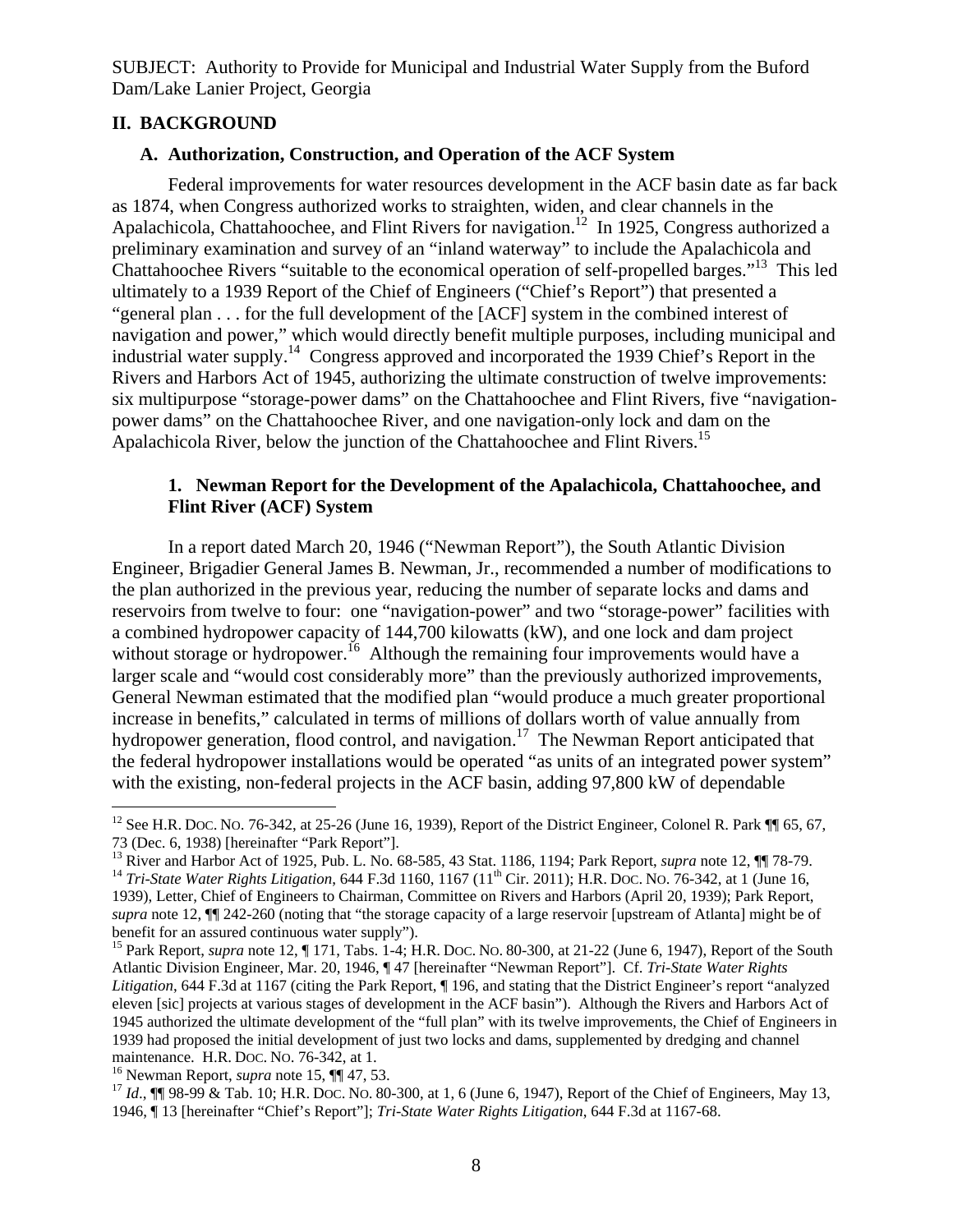capacity to the system and contributing system power benefits estimated at \$3,377,000 annually.18 Under the terms of Section 5 of the Flood Control Act of 1944, electricity generated at the Corps projects, "and in the opinion of the Secretary of the Army not required in the operation of such projects," was to be delivered to the regional federal power marketing agency for distribution,<sup>19</sup> and this energy was expected to "be used to supply the growing demand in the region designated by the Federal Power Commission . . . consist[ing] mainly of the States of Alabama, Georgia, and Florida."20 The system of projects was also expected to provide a navigation channel 9 feet deep upstream to Columbus, Georgia, valued at \$983,000 annually, and to afford an estimated \$100,000 in annual flood control value, largely due to 15 feet of dedicated flood control storage at the Buford Project.<sup>21</sup> Finally, the Newman Report identified a number of other benefits that would be afforded by the federal improvements, including a reliable domestic and industrial water supply for the Atlanta region downstream of Buford Dam, opportunities for recreation, $^{22}$  and fish and wildlife conservation, but did not quantify those benefits.<sup>23</sup> The Newman Report did not propose any allocation of storage—apart from the ordinarily empty flood control storage—among the various authorized purposes.  $^{24}$ 

Congress approved this plan, as set forth in the Chief's Report and the Newman Report, and authorized it for construction by enacting section 1 of the Rivers and Harbors Act of 1946:

<sup>18</sup> Chief's Report, *supra* note 17, ¶ 13; Newman Report, *supra* note 15, ¶¶ 75, 98 & Tabs. 7, 10.

<sup>&</sup>lt;sup>19</sup> Flood Control Act of 1944, § 5, Pub. L. No. 78-534, 58 Stat. 890 (codified at 16 U.S.C. § 825s).<br><sup>20</sup> Newman Report, *supra* note 15, ¶ 77.

<sup>&</sup>lt;sup>21</sup> Chief's Report, *supra* note 17,  $\P$  13; Newman Report, *supra* note 15,  $\P$  81-84, 95. 99.<br><sup>22</sup> The Newman Report, *supra* note 15,  $\P$  96, observed that with more than 500 miles of shoreline, the reservoir at the Buford site "would present many attractive sites for recreational facilities." This assessment of recreational benefits was consistent with the recently-enacted Flood Control Act of 1944, in which Congress authorized the Corps "to construct, maintain, and operate," or to permit local interests to construct, maintain and operate, "public park and recreational facilities at water resource development projects under the control of the Department of the Army," and provided that "[t]he water areas of all such projects shall be open to public use generally for boating, swimming, bathing, fishing, and other recreational purposes," with "ready access to and exit from such areas along the shores of such projects. . . when such use is determined by the Secretary of the Army not to be contrary to the public interest." Flood Control Act of 1944, § 4, Pub. L. No. 78-534, 58 Stat. 889 (codified at 16 U.S.C. § 460d). See also U.S. Army Corps of Engineers, Mobile District, Cost Allocation Studies, Apalachicola, Chattahoochee and Flint Rivers Project: Basis of All Allocations of Costs for Buford and Jim Woodruff Projects Adopted by the Chief of Engineers (27 October 1960) at 4 [hereinafter "1960 Cost Allocation Study"] (noting that "[p]ursuant to this authority certain [recreational] facilities are to be provided and maintained at Buford, Walter F. George, Columbia, and Jim Woodruff projects.").

<sup>&</sup>lt;sup>23</sup> Newman Report, *supra* note 15,  $\P$  96, 100. A document submitted to Congress after enactment of the Rivers and Harbors Act of 1946 and published in House Document 80-300 indicated that improved "sanitation," i.e., water quality, at Atlanta was another notable benefit afforded by the Buford Project. See H.R. DOC. NO. 80-300, at viii, xii (June 6, 1947), Letter, Chief of Engineers to Chairman, Federal Power Commission (Feb. 6, 1947) ("The requirements of water supply *and sanitation* at Atlanta over week ends, and a greater degree of flexibility in plant operation, can best be secured by the installation of one small and one larger unit at the time of construction of the dam.") (emphasis added). Since that time, water quality considerations have gained prominence, and the Corps currently operates the ACF system in a manner that maintains minimum flows for water quality at Atlanta (750 cfs) and below West Point Dam (670 cfs). See ACF Remand Modeling Technical Report, *supra* note 7, at 8, 30. West Point Dam was authorized separately from the other federal ACF projects, in the Flood Control Act of 1962, Pub. L. 87-874, § 203, 76 Stat. 1182 (Oct. 23, 1962).

<sup>24</sup> Chief's Report, *supra* note 17, ¶ 11(d); Newman Report, *supra* note 15, ¶¶ 68, 70, 100 and *passim*; *Tri-State Water Rights Litigation*, 644 F.3d at 1169, 1191.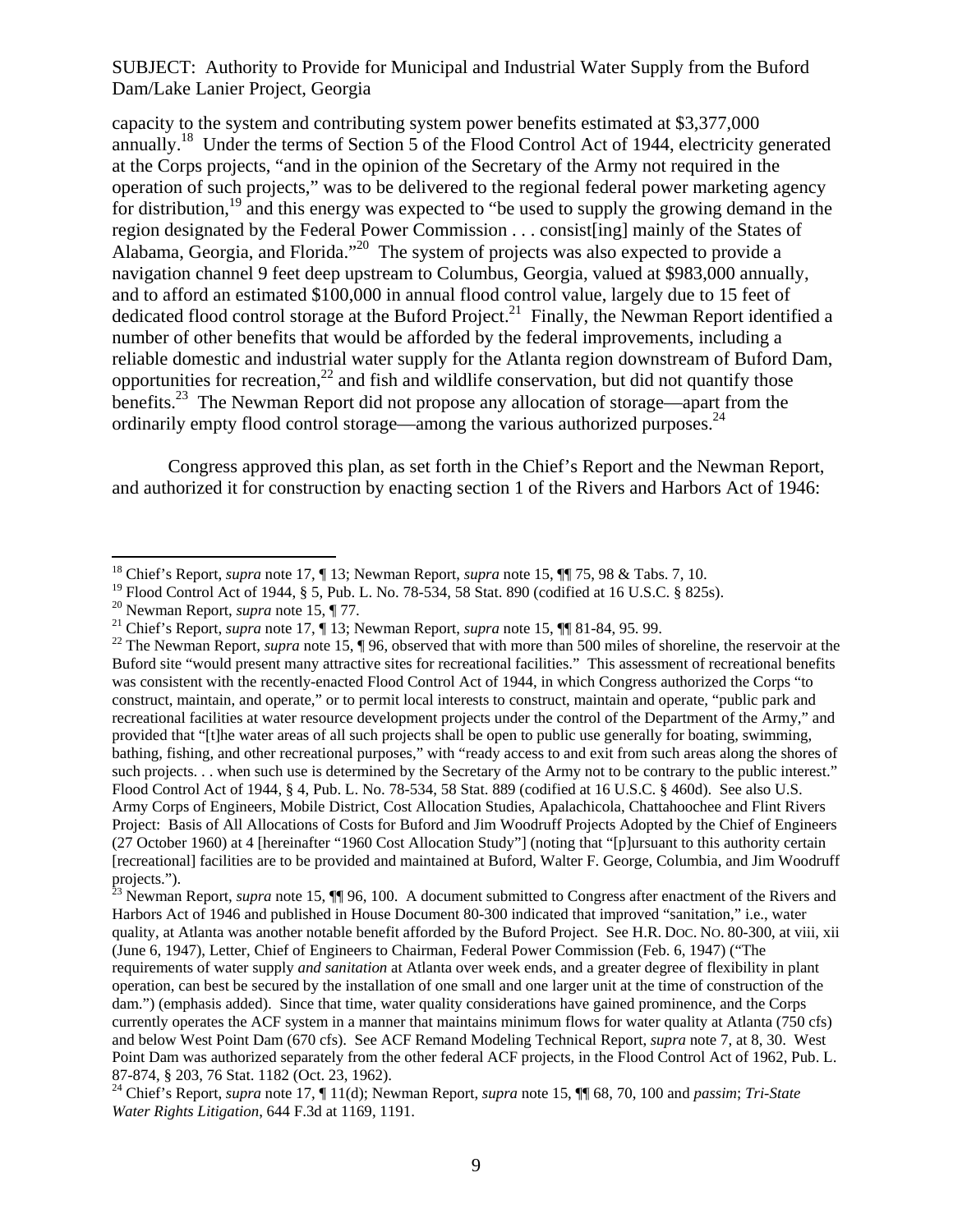[T]he following works of improvement of rivers, harbors, and other waterways are hereby adopted and authorized to be prosecuted under the direction of the Secretary of War and supervision of the Chief of Engineers, in accordance with the plans and subject to the conditions recommended by the Chief of Engineers in the respective reports hereinafter designated . . . .

 Apalachicola, Chattahoochee and Flint Rivers, Georgia and Florida; in accordance with the report of the Chief of Engineers, dated May 13, 1946 . . . .  $^{25}$ 

Because Congress "adopted" the Chief's Report, which in turn incorporated the Newman Report, both reports became part of the authorizing legislation, and the project purposes proposed in the Corps' reports became the "authorized purposes" of the ACF system.<sup>26</sup>

### **2. Anticipated Benefits from Operation of the Buford Project**

The construction of a large, multipurpose storage reservoir at the Buford site was crucial to achieving the anticipated benefits for all purposes, throughout the ACF system. According to the Division Engineer, "a multiple-purpose storage reservoir at the Buford site," nearly 30 miles north of the uppermost dam proposed in the 1945 plan, "will best combine with existing downstream plants and those proposed [in the 1946 Newman Report], as well as with other plants required for complete development of the river, to create an integrated and economical system."<sup>27</sup> Without "considerable storage" at the Buford site "to increase the minimum regulated flow" throughout the ACF system, the anticipated benefits from this plan of development "cannot be secured," and the remaining "developments would not be economically justified."<sup>28</sup> The Buford reservoir was to contain 1,033,000 acre-feet of conservation storage that could be drawn down 40 feet, from an upper pool elevation of 1065 to a minimum elevation of 1025, in order to generate hydropower and provide flow regulation necessary to the economic viability of the federal hydropower facilities downstream, obviating the need for several of the previouslyauthorized locks and dams to foster navigation, and "reinforcing and safeguarding the water supply of the metropolitan [Atlanta] area.<sup>"29</sup> In addition, the Newman Report included 15 feet of

. . . .

<sup>&</sup>lt;sup>25</sup> Rivers and Harbors Act of 1946 § 1, Pub. L. No. 79-525, 60 Stat. 634, 635 (July 24, 1946) [hereinafter "1946 RHA"]. See also Chief's Report, *supra* note 17, ¶ [11, 16 (recommending "that the approved general plan for the Apalachicola, Chattahoochee, and Flint River system be modified to include the improvements now proposed by the division engineer, with such changes as in the discretion of the Secretary of War and the Chief of Engineers may be advisable," and that "the existing project for Apalachicola, Chattahoochee, and Flint Rivers, Ga. and Fla., be modified . . . in accordance with the plans of the division engineer and with such changes therein as in the discretion of the Secretary of War and the Chief of Engineers may be advisable"); Newman Report, *supra* note 15, ¶¶ 98, 100 & Plate 1 (listing estimated annual benefits of \$3,377,000 from hydropower, \$983,000 from navigation, and \$100,000 from flood control, and noting that the Buford Reservoir "would ensure an adequate municipal and industrial water supply for the Atlanta area, [and] would produce large benefits in the way of recreation, fish and wildlife conservation, and similar matters").<br><sup>26</sup> Tri-State Water Rights Litigation, 644 F.3d at 1168.

<sup>&</sup>lt;sup>27</sup> Newman Report, *supra* note 15, ¶ 69.<br><sup>28</sup> *Id*. ¶ 100.

<sup>29</sup> *Id*. ¶¶ 68, 70, 72, 100; *Tri-State Water Rights Litigation*, 644 F.3d at 1167-68, 1189. The Newman Report used varying terminology ("usable storage," "power pool") to describe that portion of the reservoir, estimated at 1,033,000 acre-feet, that was designed to store water for multiple purposes, other than flood control. See Newman Report, *supra* note 15, ¶¶ 70, 72, 95; *Tri-State Water Rights Litigation*, 644 F.3d at 1170. In the Corps' modern usage—which is employed throughout this memorandum unless otherwise indicated—this 1,033,000 multiple-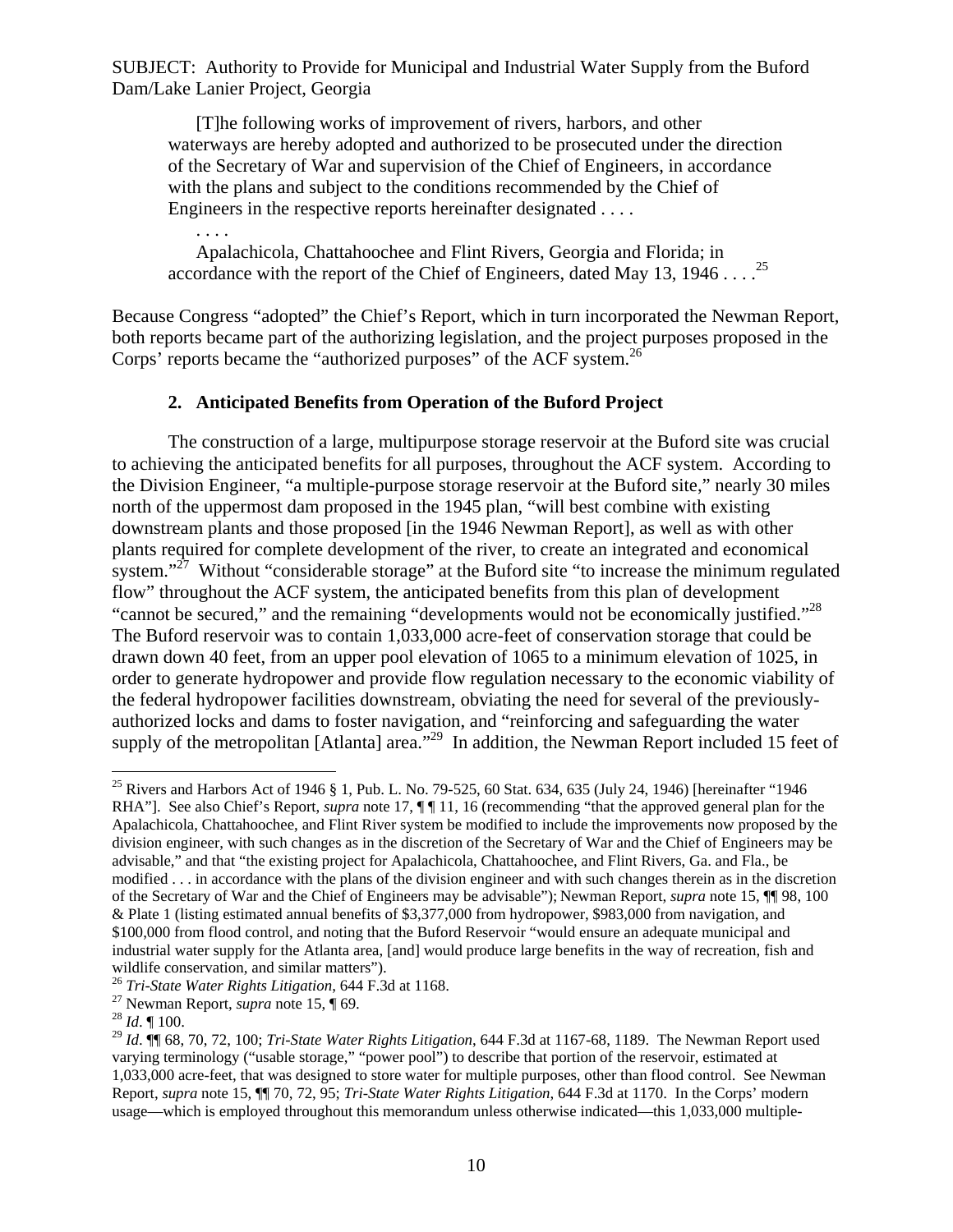flood control storage space above the top of the multipurpose storage pool, between elevations 1085 and 1070, capable of storing 578,000 acre-feet of floodwaters to mitigate flood damages throughout the ACF basin and "reduce the amount [of storage] that may have to be provided" at downstream projects, "so that more of the total storage available at those reservoirs could be devoted to power without detriment to flood control.<sup>530</sup> Other than this dedicated flood control storage, which under normal conditions was to remain empty, the Newman Report did not specifically allocate the Buford Project's remaining conservation storage, which was to be used for all other purposes besides flood control.<sup>31</sup> Finally, General Newman noted that with more than 500 miles of shoreline, the resulting reservoir "would present many attractive sites for recreational facilities, and might benefit the development and conservation of fish and wildlife resources."32

In terms of hydropower benefits, the Newman Report proposed that Buford Dam should operate, in conjunction with the other improvements in the ACF system, as a "peaking plant" with an average "load factor" of 60 percent—i.e., a plant that would generate hydropower by releasing water through turbines during periods of peak energy demand, drawing down conservation storage during peaking operation.<sup>33</sup> With two large turbines having a combined capacity of 28,900 kW, this peaking operation was estimated to generate 126,100,000 kWh of "prime energy" annually and would contribute to the flows needed for downstream hydropower generation, navigation, water supply, and other purposes.<sup>34</sup> However, General Newman recognized that during weekends and off-peak periods, flows at Atlanta could diminish below the minimum necessary to meet downstream water supply needs. To ensure that these needs would be met during off-peak periods, the Newman Report stated that "varying flows up to a maximum of 600 second-feet should be released from Buford so as to insure at all times a flow at Atlanta not less than 650 second-feet."<sup>35</sup> It further noted that these minimum, necessary off-peak releases "could be used to operate a small generator to generate off-peak power as secondary

purpose storage pool is called "conservation storage." The term "usable storage" now refers to the sum of the multipurpose, or "conservation," pool and the flood control pool, if any, but does not include "inactive" or "dead" storage, which maintains design integrity and accumulates sediment. The "total capacity" of a reservoir includes the combined capacities of flood storage, conservation storage, and inactive storage. See Remand Modeling Technical Report, *supra* note 7, at 3; ENGINEER MANUAL (EM) 1110-2-1420, HYDROLOGIC ENGINEERING REQUIREMENTS FOR RESERVOIRS (31 October 1997); and discussion *infra* note 43.<br><sup>30</sup> Newman Report, *supra* note 15,  $\P$  95, 100; *Tri-State Water Rights Litigation*, 644 F.3d at 1167-68.<br><sup>31</sup> See *Tri-State Water Rights Litigation*, 644 F

product of the peak load and the number of hours in that period. A plant that is operated at peak load during the entire period would have a load factor of 100 percent. One federal project, the Junction (Jim Woodruff) Dam at the bottom of the ACF system, was contemplated with a load factor of 100 percent, because it operates essentially as a run-of-river plant, without significant storage drawdown. See *id*. and ACF Remand Modeling Technical Report, *supra* note 7, at 2, 5. Peak demand periods vary seasonally and over time, as they are a function of overall energy demand. See ACF Remand Hydropower Study, *supra* note 7, at 9-10; ACF Remand Modeling Technical Report, *supra* note 7, at 23. The load factor of the Buford Project changed as the project design evolved after authorization. See *infra* note 41 and accompanying text.<br><sup>34</sup> Newman Report, *supra* note 15, ¶[ 72, 77, 100 & Tab. 7. The Newman Report referred in paragraph 72 to "two

units, each 16,000 kilovolt-amperes" (kva), at the Buford Dam, and listed their combined capacity in Table 7 as 28,900 kilowatts (kW). Thus, the Newman Report evidently employed a kva to kW conversion factor of 0.903  $(16,000 \text{ kva } x \text{ } 0.903 = 14,448 \text{ kW}).$ 

<sup>35</sup> *Id*. ¶ 80.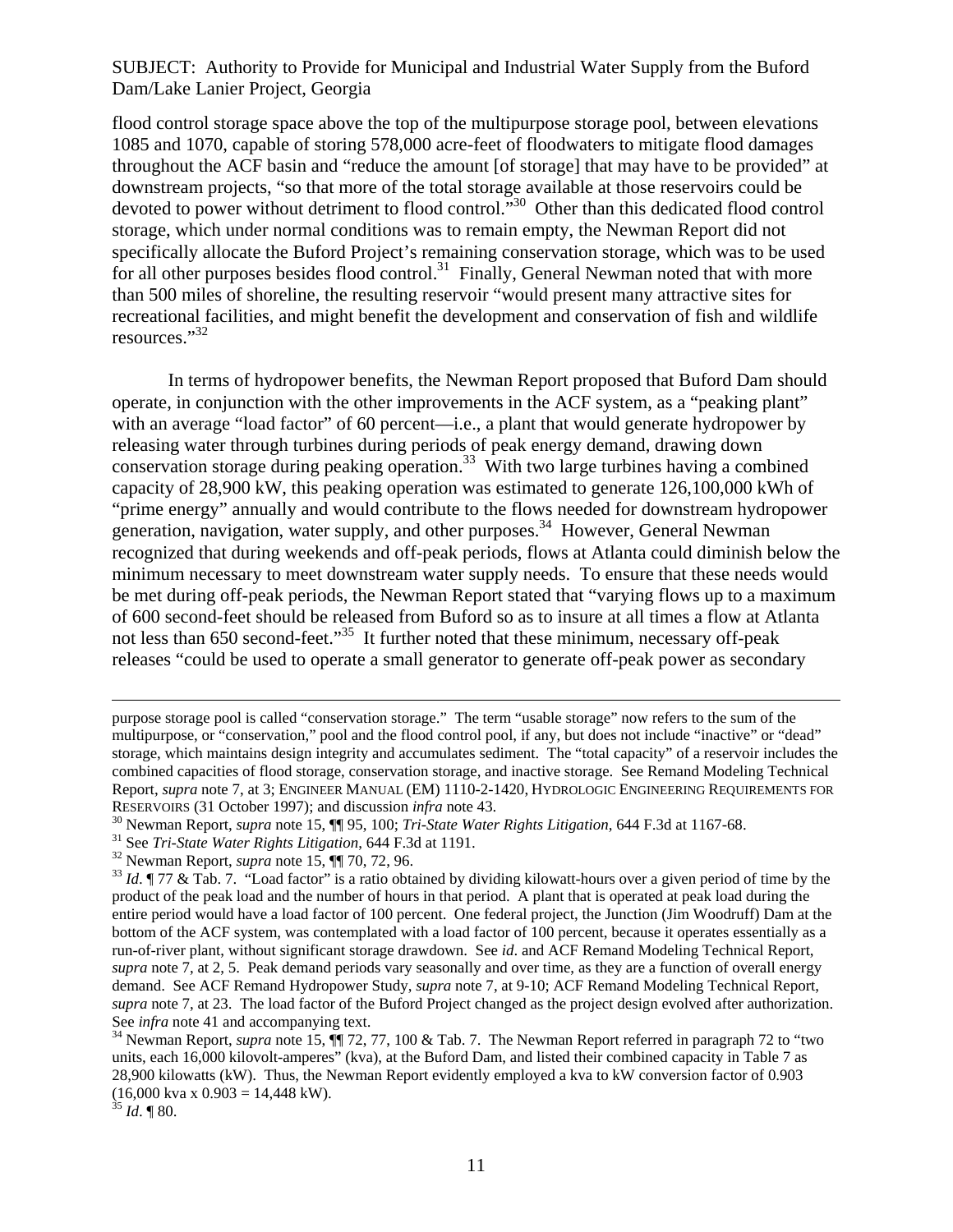energy," but it contained no other references to or descriptions of that small generator or the energy that it could produce.<sup>36</sup> In addition, the Newman Report expressly anticipated growth in Atlanta's water supply demand, projecting a need for flows of 800 cfs at Atlanta by 1960 (fourteen years hence), without specifying precisely how those additional flows would be provided from an operational standpoint.<sup> $37$ </sup> The Newman Report acknowledged that this increase would be achieved at the expense of some hydropower value:

This minimum release may have to be increased somewhat as the area develops. This release at Buford would not materially reduce the power returns from the plant, and would not affect the power benefits from plants downstream; the benefits to the Atlanta area from an assured water supply for the city and the Georgia Power Co.'s steam plant would outweigh any slight decrease in system power value.<sup>38</sup>

#### **3. Construction of the ACF System and Buford Project**

After passage of the 1946 RHA, the Corps continued to refine the design of the ACF system to better accomplish the Congressionally-authorized purposes, including changes to increase the hydropower capacity, in consultation with the Federal Power Commissioner.<sup>39</sup> Of

1

 $39$  The project modifications discussed in this paragraph were of the nature indicated in a 1951 Report to Congress, one of the clearest statements of the discretion that Congress delegates to the Corps when it authorizes a project:

The Corps classes such permissible modifications in two categories:

 a. Those necessary for engineering or construction reasons to produce the full usefulness of the improvement envisioned by Congress, such as shifting a dam from one site to a more adequate nearby site; changes in storage capacity or allocation of a reservoir to ensure its optimum performance for all interests . . . or change from a concrete to an earth dam, or vice versa . . . .

 b. Moderate extensions of authorized project limits, such as levee extensions to protect developing urban areas or increasing the size of locks to meet changing requirements of navigation . . . .

 $36$  The Corps considered varying sizes for this small unit, ranging as high as a 13,000 kW unit—almost the same capacity as originally proposed for each of the two larger units in the Newman Report—before settling on a 6,000 kW unit releasing approximately 600 cfs. See U.S. Army Corps of Engineers, Mobile District, Definite Project Report on Buford Dam app. I, at 1-9 to 1-10 (Dec. 1, 1949) (discussing selection of 6,000 vs. 13,000 kW turbine) [hereinafter "Definite Project Report"]; Memorandum, C.P. Lindner, Chief, Engineering Division, South Atlantic Division to Mobile District Engineer, Subject: Power Operations at Buford Dam, ¶¶ 1, 7-9 (Apr. 17, 1953); COL Harry L. Fox, District Engineer, to Division Engineer, Subject: Power Operations at Buford Dam (Apr. 10, 1953) (recommending against expenditures to study larger 10,000 kW unit, because with 6,000 kW unit, "the average daily flow would normally be in excess of 1,000 cfs except during week-end and shut-down periods which would provide approximately 650,000,000 gallons per day [650 mgd] which is deemed sufficient to meet the requirements of Atlanta in the near future").<br> $37$  Newman Report, *supra* note 15, ¶ 79.

<sup>&</sup>lt;sup>38</sup> Id. ¶ 80; see also *Tri-State Water Rights Litigation*, 644 F.3d at 1187-88, 1200.

U.S. ARMY, REPORT ON THE FEDERAL CIVIL WORKS PROGRAM AS ADMINISTERED BY THE CORPS OF ENGINEERS pt. I, vol. 3 at 27 (1951). Such changes were expressly contemplated in the authorizing documents for the ACF system, Congress was apprised after authorization that such changes would be made, and Congress ultimately appropriated the funds necessary to implement the changes. See Chief's Report, *supra* note 17, ¶ 16; H.R. DOC. NO. 80-300, at vii, Nelson Lee Smith, Chairman, Federal Power Commission to Lt. Gen. R.A. Wheeler, Chief of Engineers (Feb. 19, 1947) ("The Commission expects to have its staff continue to cooperate with your engineers in the further investigations of these projects during the preparation of the definite project reports and to assist in arriving at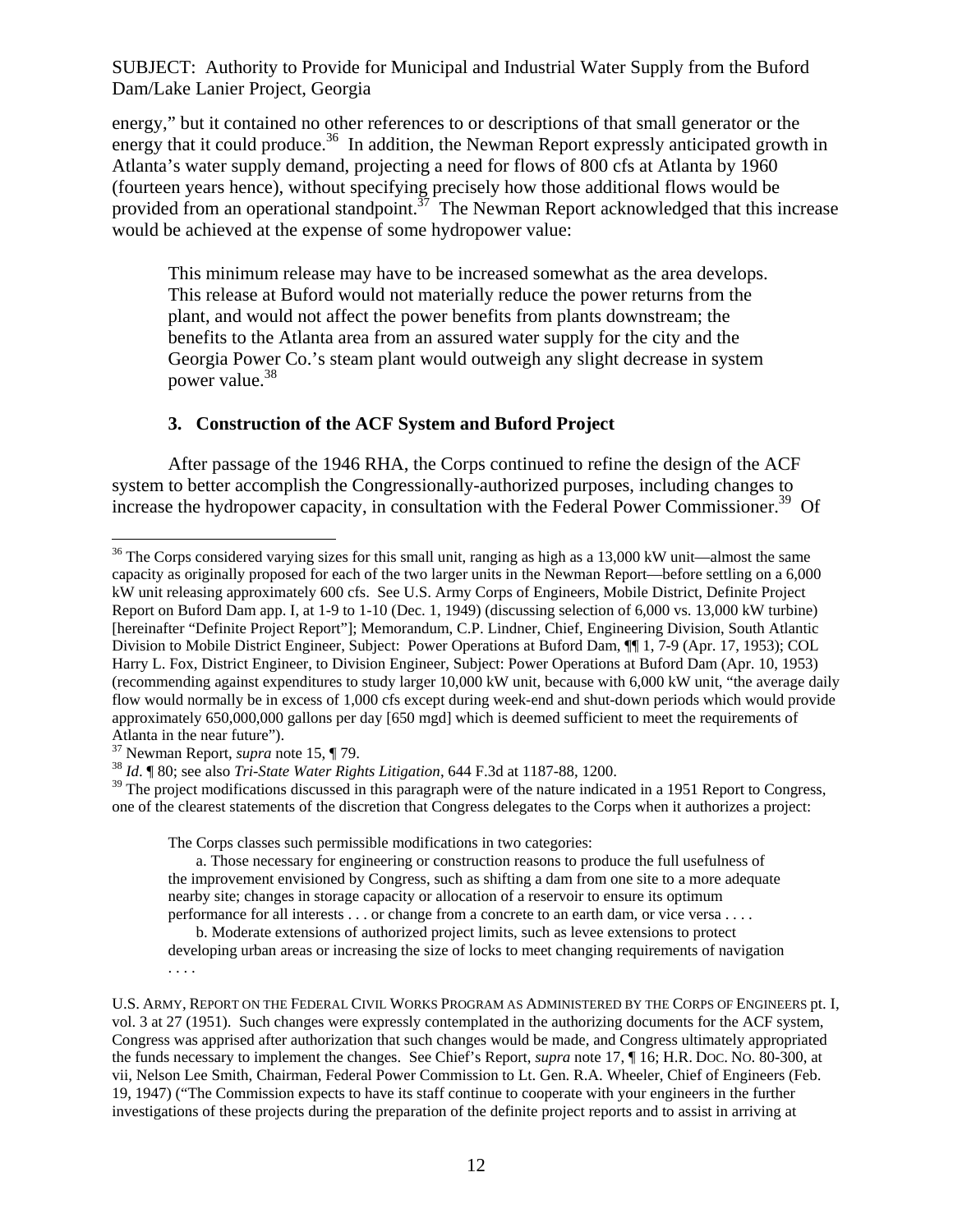the four improvements authorized in the 1946 legislation, only three were actually built in the proposed locations, each was modified from its original design, and their total hydropower capacity increased markedly from the plan set forth in the Newman Report. Hydropower facilities were added to the Fort Gaines (Walter F. George) dam, in lieu of the never-constructed Fort Benning project, and hydropower units were stricken from the design for the Columbia (George W. Andrews) dam.40 The Buford design was changed from a concrete dam with 28,900 kW installed capacity and a load factor of 60 percent to an earthen dam with installed capacity of  $86,000$  kW, with a load factor of approximately 25 percent.<sup>41</sup> The Chief of Engineers recommended this change after "[t]aking into account the relatively large amount of developed and potential hydro power in the southeastern region."42 The size of the reservoir increased slightly as well, from 1,033,000 to 1,049,400 acre-feet of conservation storage—with a slightly reduced drawdown range of 35 feet, between elevations 1070 and 1035—and from 578,000 to 637,000 acre-feet of flood control storage, between elevations 1085 and 1070.<sup>43</sup> A small generating unit with 6,000 kW capacity, designed to operate during off-peak periods to release up to 600 cfs, was installed in Buford Dam to assist with meeting the water supply needs of the Atlanta region.<sup>44</sup> During the construction of the Buford Project, two municipal entities, the City of Buford and the City of Gainesville, were required to relocate their existing water supply facilities at the project site. As part of the Fifth Amendment compensation for those relocations, the Corps entered into agreements authorizing those entities to withdraw 2 mgd and 8 mgd,

decisions with respect to installations and other power details."); 1960 Cost Allocation Study, *supra* note 22, at 2-3 (stating that "the present plan was approved on 19 May 1953 by the House Committee on Public Works"). 40 See Pub. L. 85-363, 72 Stat. 73 (March 28, 1958); S. REP. NO. 85-1353, at 1 (March 7, 1958); U.S. Army Corps of Engineers, Apalachicola River Basin Reservoir Regulation Manual, Appendix C, Walter F. George Reservoir at C-5 (April 1965) [hereinafter "Walter F. George Manual"].

<sup>&</sup>lt;sup>41</sup> See H.R. Doc. No. 80-300, at xiii-xv, Letter of Federal Power Commission to Chief of Engineers (Sept. 19, 1946); H.R. DOC. NO. 80-300, at ix, xii, Letter of Chief of Engineers to Federal Power Commission (Feb. 6, 1947) (concurring in Federal Power Commissioner's suggestion that "an increase in the provision for power should be made at Buford," with a "total installation of 77,000 kilowatts, equal to 25-percent load factor"). Definite Project Report, *supra* note 36, app. I, at 1-11 (describing load factor of 20.5); U.S. Army Corps of Engineers, Mobile District, Apalachicola River Basin Reservoir Regulation Manual, App. B, Buford Reservoir at B-3, B-6 (Dec. 1959) [hereinafter "1959 Buford Manual"]. The Chief of Engineers noted in his February 6, 1947 letter that an installation "with a draw-down of 40 feet, and 25-percent load factor…should carry about 60,000 kilowatts at minimum head" (i.e., at the bottom of conservation storage), about 77,000 kilowatts at "rated head," and about 88,600 kilowatts "at near full power pool." H.R. DOC. NO. 80-300, at ix. The 1959 Buford Manual cited a dependable capacity of 73,000 kW, and described the rated or installed capacity as 86,000 kW. 1959 Buford Manual at B-3, B-6. The 1959 Buford Manual did not cite a load factor, but estimated annual "primary energy" of 127,000 kWh, which was likely based on 29 hours of peak generation per week, i.e., approximately 6 hours' generation on weekdays, and a 25 percent weekday load factor.

<sup>&</sup>lt;sup>42</sup> H.R. Doc. No. 80-300, at ix (Letter of Chief of Engineers to Federal Power Commission, Feb. 6, 1947).<br><sup>43</sup> Presently, Lake Lanier has a total storage capacity of 2,554,000 acre-feet, comprised of flood control storag (between elevations 1085 and 1070/1071), multipurpose or "conservation storage" (between elevations 1070/1071 and 1035), and inactive storage (below elevation 1035). The Corps adjusts the flood control pool seasonally, raising the top of conservation storage by one foot during the summer months when flood risk is reduced. This results in seasonal variations in the capacity of conservation and flood control storage, from 1,049,400 to 1,087,600 acre-feet, and from 637,000 to 598,800 acre-feet, respectively. The combined storage in the flood control and conservation storage pools, 1,686,400 acre-feet at all times, is referred to as "usable storage." Inactive storage comprises the remainder of the reservoir, 867,600 acre-feet, below elevation 1035. See Remand Modeling Technical Report, *supra* note 7, at 2-3 & Tab. 1.

<sup>&</sup>lt;sup>44</sup> See discussion *supra* note 36 and accompanying text.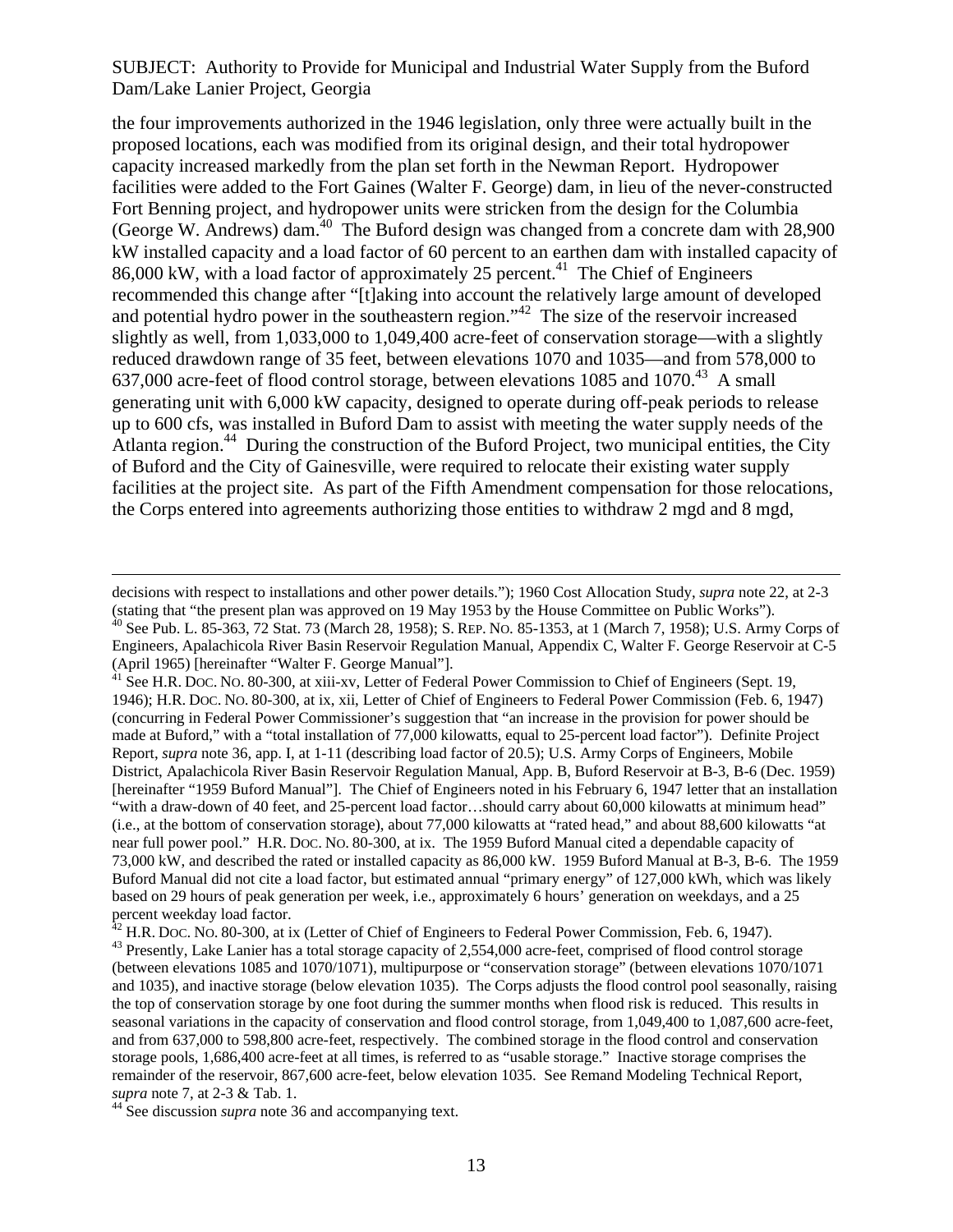respectively, directly from Lake Lanier, without reallocating storage or charging for those withdrawals.<sup>45</sup>

As a result of these various modifications to the ACF plan of development, the three hydropower projects authorized by the 1946 RHA, when ultimately completed between 1957 and 1963, possessed an installed capacity of 246,000 kW—70 percent more capacity than the three federal hydropower projects proposed in the Newman Report (144,700 kW), and nearly equal to the total federal and non-federal system capacity of 249,300 kW estimated in the Newman Report.<sup>46</sup> Peaking operation at the power-storage reservoirs in the ACF system, including Buford Dam, was modified from the 60 percent load proposed in the Newman Report to a 25 percent load in the final design. $47$ 

### **4. Operation of the Buford Project within the ACF System**

In keeping with the ACF design concept, the Corps operates the Buford Project for multiple purposes, as an integrated part of the ACF system of federal projects. Storage at Buford and system-wide is managed according to system needs and hydrologic variation, by means of "action zones" in which operations are adjusted based on available storage.<sup>48</sup> This ensures that project purposes are achieved in a balanced manner, and that the effects of seasonal and longerterm droughts and floods are mitigated to the extent possible. Hydropower is generated at Buford Dam through a peaking operation, in which the two large units—possessing a combined installed capacity of 125,000  $\text{KW}^{49}$ —typically generate for 2-3 hours per weekday, and 1-2 hours on Saturday or Sunday, depending on hydrologic conditions, pool elevations, and other factors, drawing upon the conservation storage pool between elevations 1071 (1070 in winter) and  $1035$ <sup>50</sup>. The small generating unit, with a capacity of 7,000 kW, operates continuously to release approximately 600-680 cfs downstream from Buford Dam during peak and non-peak

1

 $45$  See Agreement Between the City of Gainesville and the United States, art. 1.f (June 22, 1953) (providing that City of Gainesville, GA "will not…remove more than 8,000,000 gallons of water from the reservoir of Buford Dam within any 24-hour period without prior written approval"); Contract No. DA-01-076-CIVENG-56419, art. 1.f (Dec. 19, 1955) (providing that City of Buford, GA "will not at any time remove more than 2,000,000 gallons of water from the reservoir…within any 24-hour period without prior written approval"); *Tri-State Water Rights Litigation*, 644 F.3d at 1169 & nn. 5-6.

<sup>&</sup>lt;sup>46</sup> See U.S. Army Corps of Engineers, Mobile District, Apalachicola River Basin Reservoir Regulation Manual, ¶ 81, 84-86 (Feb. 1958) (describing installed capacity at Jim Woodruff Dam, completed in 1957, of 30,000 kW; installed capacity at the nearly-completed Buford Project of 86,000 kw; and expected capacity at the Walter F. George Project of 130,000 kw upon completion in 1962); 1959 Buford Manual, *supra* note 41, at B-3; Walter F. George Manual, *supra* note 40, at C-4. Later, by separate legislation in 1962, Pub. L. 87-874, § 203, a fifth project was authorized and constructed at West Point, adding still more hydropower capacity to the ACF system. The West Point reservoir was conceived as "the next logical step in the development of the Chattahoochee River," involved evaluation of sites previously considered in the 1945 and 1946 Corps reports for the ACF system: "The project thus modified is the existing project for the Apalachicola, Chattahoochee, and Flint River system and includes Buford Dam…and the Walter F. George, Columbia and Jim Woodruff Locks and Dams below Columbus, Georgia." H.R. DOC. NO. 87-570 at 11-13 (Sept. 24, 1962), Report of the District Engineer, Syllabus & paras. 1, 3 (Nov. 30, 1961). 47 See *supra* note 41. 48 ACF Remand Modeling Technical Report, *supra* note 7, at 19-22.

<sup>49</sup> ACF Remand Hydropower Study, *supra* note 7, at 3-4 & Tab. 1. A 2004-2005 rehabilitation increased the units' nameplate capacity.

<sup>50</sup> ACF Remand Modeling Technical Report, *supra* note 7, at 23 & Tab. 3, 35 & Tab. 8. During extreme low-flow conditions when system storage is within Action Zone 4, hydropower operations may be curtailed to minimal levels, and reliable peaking operations may not be possible. *Id*. at 33, 39.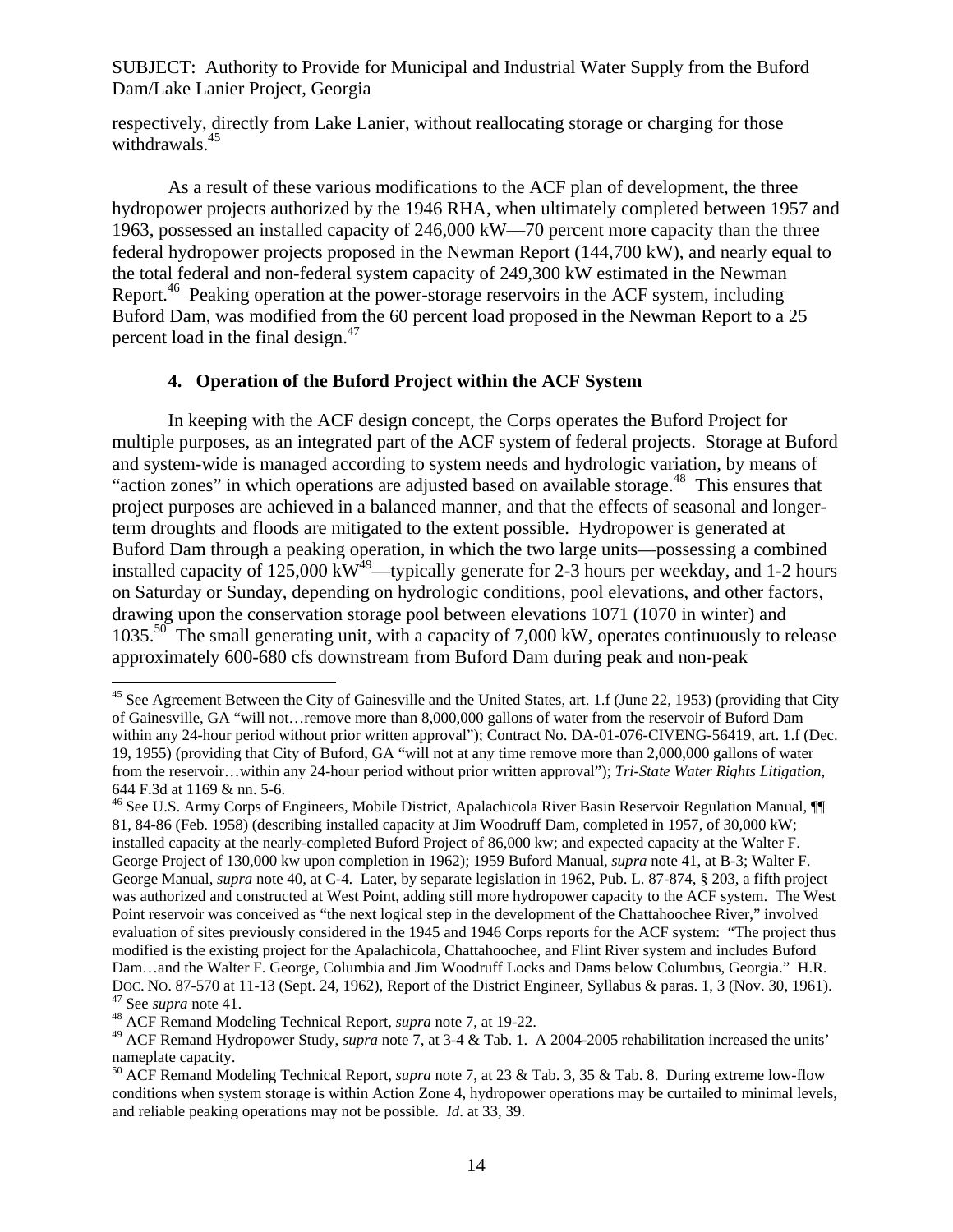operations.51 This mode of operation generates peak power for several hours daily when it is most in demand, enabling the Southeastern Power Administration (SEPA) to market 105 megawatts (MW) of dependable capacity from Buford Dam as part of its overall marketing of hydropower from the ACF system.<sup>52</sup> Under current operations, the Corps estimates the annual average dependable capacity of the ACF system as 739.98 MW, with an annual average energy value of \$145,946,000.<sup>53</sup> Through the operation of Buford Dam, the Corps also maintains flows sufficient to accommodate current downstream water supply needs at Atlanta, amounting to approximately 277 mgd, and ensuring flows of at least 750 cfs (485 mgd) below the Atlanta water supply intakes for water quality.<sup>54</sup> These operations also further other authorized purposes of Buford Dam and the ACF system.

Simultaneous with the Corps' releases through Buford Dam for hydropower, water supply, and other purposes, several Georgia water supply providers make withdrawals from, and return treated wastewater to, Lake Lanier. Two of these entities, the City of Buford and the City of Gainesville, are authorized to withdraw up to 2 mgd and 8 mgd, respectively, under the aforementioned relocation agreements.<sup>55</sup> Additional withdrawals by municipalities and public water authorities, bringing the total withdrawals from Lake Lanier up to approximately 136 mgd as an annual average in recent years,<sup>56</sup> have been made since the  $1970s$ , at one time under contracts that have since expired, and since 1990 pursuant to understandings and agreements among the parties to ongoing litigation.<sup>57</sup> Simultaneously, water supply providers return from 7 to 30 percent of these withdrawals to Lake Lanier in the form of treated wastewater.<sup>58</sup>

 $\overline{a}$ 51ACF Remand Hydropower Study, *supra* note 7, at 3-4 & Tab. 1. The capacity of this smaller unit, which increased due to recent rehabilitation from 6,000 to 7,000 kW, is not included within the 125,000 kW installed capacity of the Buford Project.

 $52 \hat{I}$ d. The marketable capacity of a project such as Buford is determined by taking into account the amount of capacity available during the heavy load periods of summer months during drought.<br><sup>53</sup> *Id.* at 22 & Tab. 8, 25 & Tab. 9.

<sup>&</sup>lt;sup>54</sup> ACF Remand Modeling Technical Report, *supra* note 7, at 30-32. The Corps makes releases that enable Atlanta water supply providers to withdraw 277 mgd at Atlanta and also comply with a state water quality standard specifying flows of at least 750 cfs (485 mgd) below the Atlanta water supply intakes in order to assimilate wastewater returns. See discussion *infra*, part II.B.<br><sup>55</sup> See *supra* note 45.<br><sup>56</sup> See ACF Remand Modeling Technical Report, *supra* note 7, at A1-5, Tab. 3 (listing 2007 withdrawal amounts).

It is important to note that withdrawal figures cited throughout this memorandum are presented as annual average values, for ease of understanding; in fact, daily withdrawals vary throughout the year. See *id*. at A1-12 & Tables A-7 to A-8. Buford Dam releases, which are reregulated by the Georgia Power Company reservoir at Morgan Falls, to accommodate downstream withdrawals also vary depending on demand and hydrology; during the winter and spring, when inflows are higher, specific Buford releases for water supply are required less often than during summer and fall, and may not be necessary at all if tributary inflows provide sufficient flows at Atlanta. See *id*. at A-6.

<sup>57</sup> For a detailed recounting of this history, see *Tri-State Water Rights Litigation*, 644 F.3d at 1169-78; 2009

<sup>&</sup>lt;sup>58</sup> See ACF Remand Modeling Technical Report, *supra* note 7, at A1-17 to A1-18. When the Corps established the modeling parameters for this analysis, insufficient data were available to include the Gwinnett County Wayne Hill Treatment Plant's return flows; therefore, the Corps assumed a current return rate of 7 percent, reflecting recent years' return data. With the recent addition of the Gwinnett County Wayne Hill Water Treatment Plant, the return rates to the reservoir have apparently increased to approximately 30 percent of withdrawals. *Id*. at A1-18. The Corps also modeled other return rates, including the full lake returns Georgia projected to 2030. *Id*.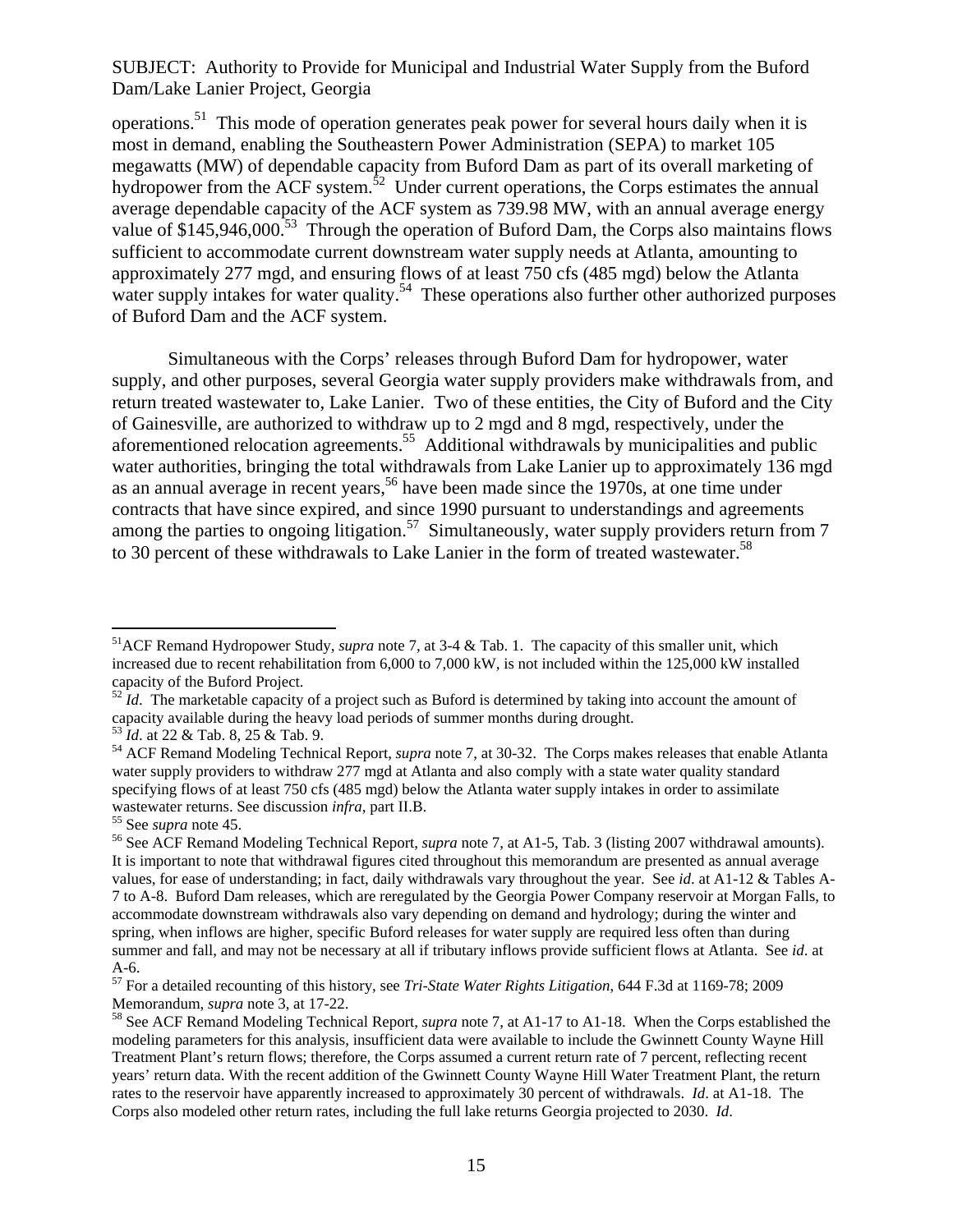#### **5. Summary of the Buford Project within the Authorized ACF System**

In summary, the Buford Project, as initially envisioned in the Newman Report, was an essential component of an authorized system of federal improvements that would contribute dependable, peaking hydropower capacity to the southeastern electricity system, while also ensuring an adequate water supply for the Atlanta area by releases from Buford Dam, and serving other system purposes. The considerable upstream storage at the Buford Project was designed to increase the regulated flows throughout the ACF system, enabling integrated and economical system operations. Congress expected the Corps to operate the authorized improvements together, as a system, to achieve multiple, interconnected and compatible purposes, but did not dictate to the Corps how specifically to accomplish those purposes; rather, Congress delegated to the Corps the responsibility for applying its technical, engineering, and water management expertise to the design, construction, and operation of that system, for the purposes Congress approved in the 1946 RHA.<sup>59</sup> The Corps exercised discretion in modifying the design of the ACF system, increasing the hydropower capacity of the projects when they were constructed in the 1950s and 1960s, but the Corps did not alter the fundamental plan that Congress approved for an integrated system of projects, to be operated in conjunction with each other, for the purposes set forth in the Newman Report. Today, the Corps operates the projects in the ACF system together, in a balanced manner that is intended to meet all authorized purposes and conserve storage for use during critical drought periods, while adhering to the basic objectives established by Congress when it enacted the 1946 RHA. $^{60}$ 

### **B. Georgia's 2000 Request for Additional Water Supply from the Buford Project**

On May 16, 2000, the Governor of the State of Georgia submitted a formal request to the Assistant Secretary of the Army (Civil Works) to adjust the operation of Lake Lanier, and to enter into contracts with the State or water supply providers, to accommodate increases in water supply withdrawals from Lake Lanier and downstream at Atlanta over the next thirty years, culminating in total, gross withdrawals of 297 mgd from Lake Lanier and 408 mgd downstream by the year 2030.<sup>61</sup> Georgia's request included a projected increase in the proportion of withdrawals returned by water supply providers to Lake Lanier, in the form of treated wastewater, from a rate of 7 percent in 1999 to a rate of 36 percent in 2030, or 107 mgd to Lake Lanier, so that the maximum net withdrawals from Lake Lanier would be 190 mgd in 2030. $62$ According to then-Governor Barnes, these returns would offset withdrawals and should be accounted for in any fees charged for water supply use.<sup>63</sup> With regard to the downstream

<sup>59</sup> See 1946 RHA, *supra* note 25, § 1 (authorizing "the following works of improvement . . . to be prosecuted under the direction of the Secretary of War and supervision of the Chief of Engineers, in accordance with the plans and subject to the conditions recommended by the Chief of Engineers in the respective reports hereinafter designated"); Chief's Report, *supra* note 17,  $\P$  11(d), recommending approval of the ACF plan "with such changes as in the discretion of the Secretary of War and the Chief of Engineers may be advisable.").

 $^{60}$  See ACF Remand Modeling Technical Report, *supra* note 7, at 19.<br><sup>61</sup> Hon. Roy E. Barnes to Hon. Joseph W. Westphal, Subject: Lake Lanier: Request for Final Agency Action (May 16, 2000).

<sup>&</sup>lt;sup>62</sup> Affidavit of Harold F. Reheis, Director, Georgia Environmental Protection Division, Georgia Department of Natural Resources (12 May 2000), Appendix 4, Projected Chattahoochee River and Lake Lanier Water Withdrawals and Returns (Annual Average).

<sup>&</sup>lt;sup>63</sup> Hon. Roy E. Barnes to Hon. Joseph W. Westphal, Subject: Lake Lanier: Request for Final Agency Action (May 16, 2000).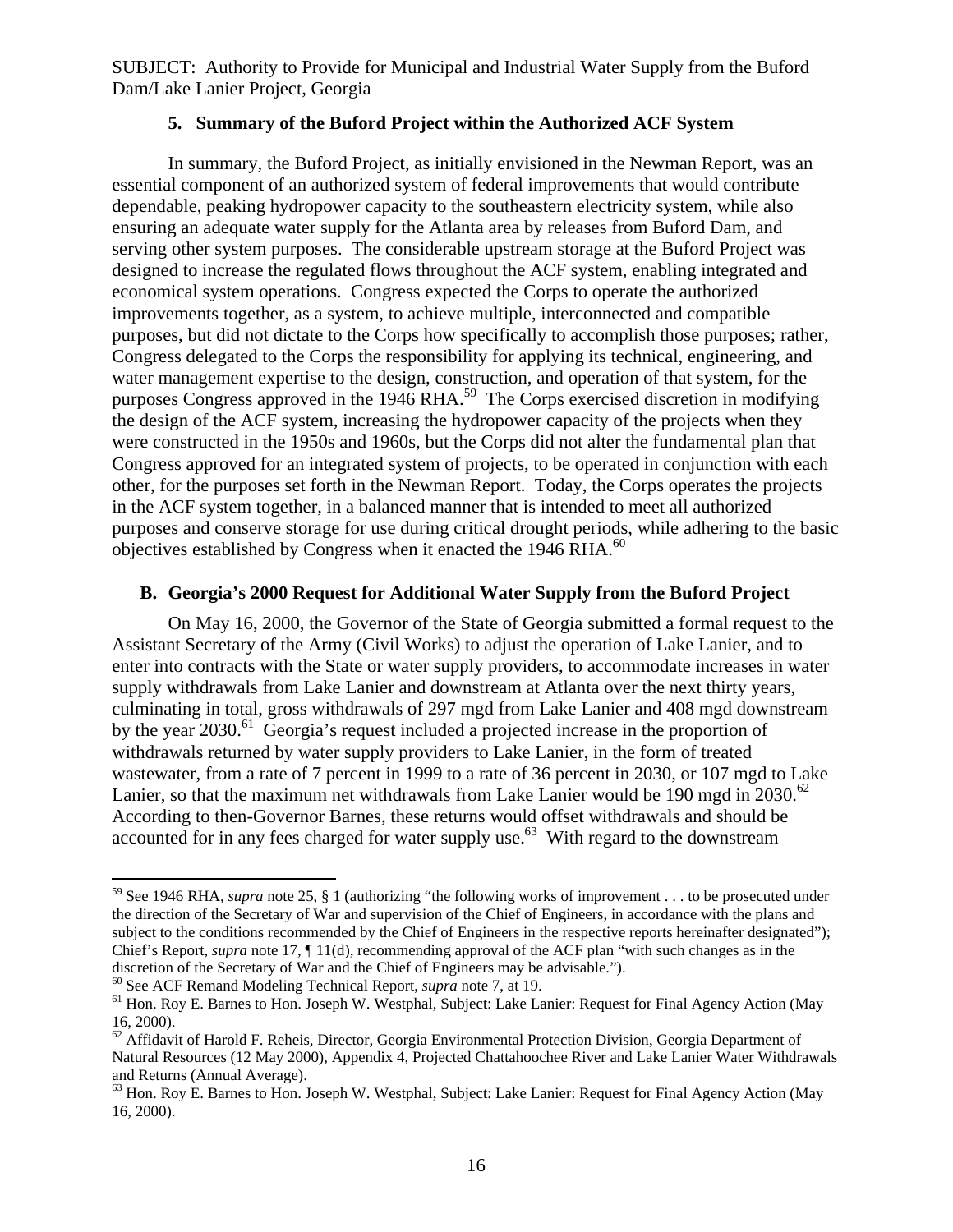withdrawals, Georgia requested that the Corps make releases to assure flows sufficient to allow withdrawals of 408 mgd (631 cfs) at Atlanta, while also ensuring flows of at least 750 cfs at all times in the Chattahoochee River below the Atlanta withdrawal point. In effect, this would require the Corps to operate to provide flows of not less than 1381 cfs (the sum of 631 cfs and 750 cfs) at Atlanta. Georgia contended that the proposed usage of storage for water supply was authorized under the 1946 RHA, and that no reallocation of storage under the Water Supply Act was necessary in order to grant the request, either for reservoir or downstream withdrawals.<sup>64</sup>

The Assistant Secretary of the Army (Civil Works) denied Georgia's request, based upon a memorandum that I prepared in my capacity as Deputy Army General Counsel (Civil Works & Environment), concluding that a reallocation of 370,930 acre-feet of conservation storage in Lake Lanier to accommodate the requested withdrawals would exceed the Secretary's authority under either the 1946 RHA or the Water Supply Act.<sup>65</sup> In that memorandum, I interpreted language in the Newman Report to reflect Congressional intent for water supply to be provided as an incidental benefit, rather than an expressly authorized purpose of the Buford Project, as Georgia contended; and since I concluded that no storage space was allocated for water supply under the 1946 RHA, I determined that the Corps could accommodate Georgia's request only under the authority of the Water Supply Act, if at all.<sup>66</sup> Technical analysis prepared by the Corps' Mobile District and Headquarters Planning and Policy Division indicated that the requested withdrawals of 297 mgd from Lake Lanier and 408 mgd downstream would require a reallocation of 370,930 acre-feet of storage in Lake Lanier—the amount of storage calculated to yield the gross withdrawals of 705 mgd—substantially affecting hydropower generation at Buford Dam by shifting generation away from peak periods, reducing annual hydropower benefits by 30 percent (from approximately \$10 million to approximately \$7 million), and materially affecting recreation. $\hat{p}$  Thus, I concluded, a reallocation of storage necessary to accommodate Georgia's request would involve a major operational change and seriously affect project purposes, exceeding the authority of the Secretary of the Army under the Water Supply  $Act.<sup>68</sup>$ 

As an alternate theory, assuming that Georgia was correct that water supply was an authorized purpose and that the Water Supply Act was not applicable to the Buford Project, I

<sup>64</sup> Charles T. DuMars to Hon. Joseph W. Westphal and Earl H. Stockdale, Esq., Subject: Whether an Act of Congress is Required to Provide Additional Municipal Water Supply to the Atlanta Region from Lake Lanier at 30, 36 (Apr. 6, 2000).<br><sup>65</sup> 2002 Memorandum, *supra* note 3, at 12-13.

<sup>&</sup>lt;sup>66</sup> *Id.* at 6-7 & n.1.<br><sup>67</sup> *Id.* at 7 & n.1, 8 & n.2, 10-13. The memorandum also concluded that the reallocation would have "a material effect" on recreation benefits at Lake Lanier in terms of lowered pool elevation and reduced access, but did not ascribe a monetary value to that impact. *Id*. at 9, app. at 1. In fact, the potential fluctuations in pool elevations described in the technical appendix to the 2002 memorandum are less than either the 35-foot drawdown envisioned in the final design documents or the 40-foot drawdown expressly contemplated in the Newman Report, which served as the basis for any Congressional expectations with regard to recreation benefits from the Buford Project. See discussion *supra* surrounding notes 22, 43; Buford Manual, *supra* note 41, app. B, B-8 & chart 4. To the extent that the 2002 memorandum might be taken to suggest that such changes in pool elevation amount to a major operational change or seriously affect a project purpose, I reject that conclusion today, because Congress plainly contemplated and approved such operations in enacting the 1946 RHA. See discussion *infra* at note 173.<br><sup>68</sup> 2002 Memorandum, *supra* note 3. These conclusions pertained to the Buford Project alone, without reference to

impacts to the broader ACF system.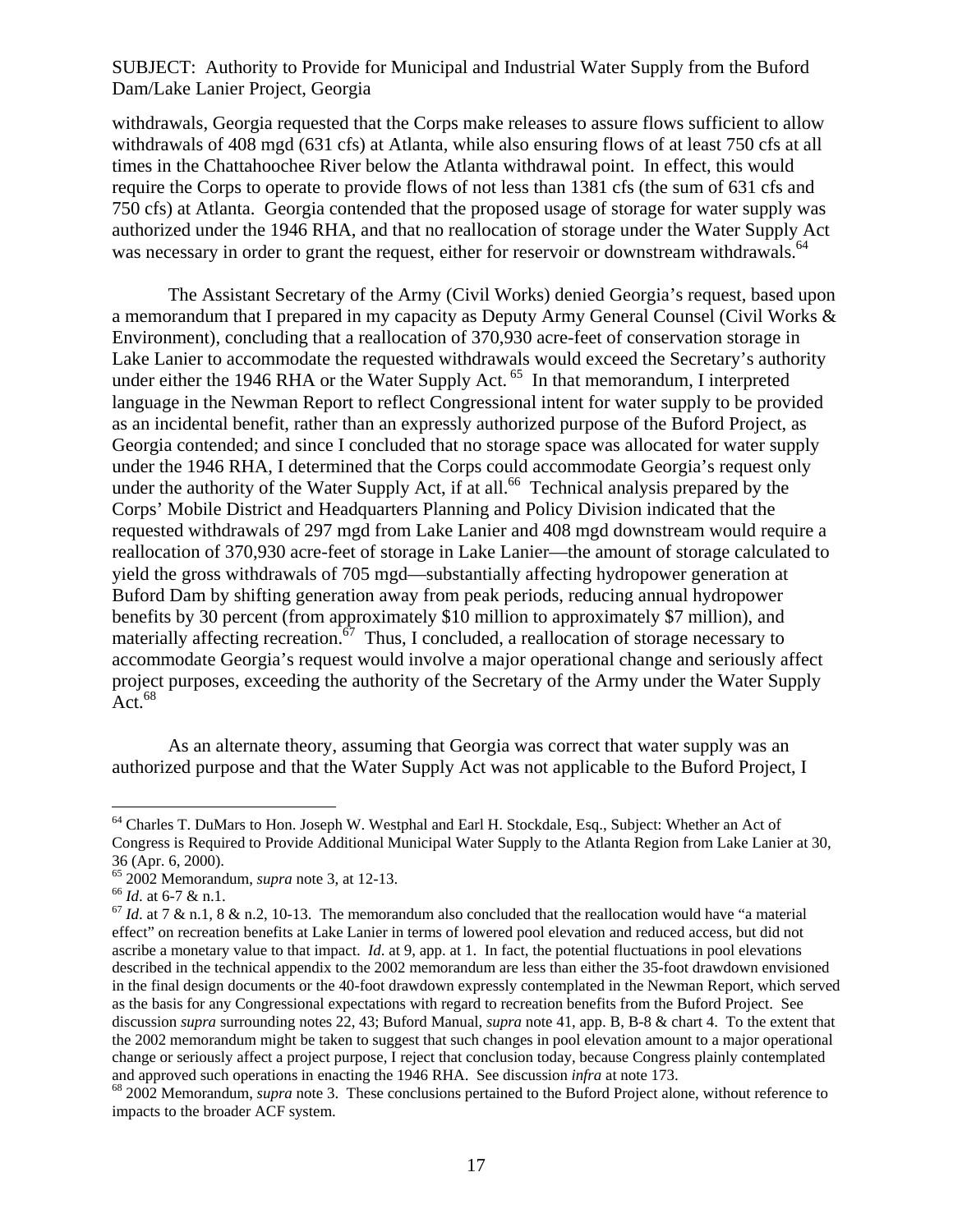concluded that the Secretary still lacked authority to grant Georgia's request, because this use of storage would have reordered project purposes beyond the scope of the discretionary authority traditionally recognized by Congress and the federal courts.69 The opinion I wrote responded to the particular request submitted by Georgia. I did not consider the possibilities that Congress had already authorized or approved, under the 1946 RHA, the relocation agreements, and the 1956 Act, some use of storage for water supply beyond the amount already being utilized in 2002, or that such authority could be supplemented by an additional reallocation of storage, amounting to less than 370,930 acre-feet, under the Water Supply Act.<sup>70</sup> Nor did the technical summary provided with the 2002 Memorandum identify how much of Georgia's requested water supply could be accommodated as an incidental benefit under the 1946 RHA, address the extent to which the full amount of Georgia's projected return flows to Lake Lanier in 2030 might mitigate the impacts to hydropower and recreation from greater withdrawals from Lake Lanier, or consider any effects upon the ACF system beyond Lake Lanier.<sup>71</sup> Without the benefit of information on the projected return flows or systemwide impacts to hydropower and other purposes, I concluded that the total withdrawals requested by Georgia could not be accommodated under the sole authority of either the RHA or the Water Supply Act, in light of the projected impacts of the gross withdrawals at Lake Lanier, in isolation.

#### **C.** *Tri-State Water Rights Litigation*

### **1. Prior Proceedings**

Georgia filed suit challenging the Assistant Secretary's denial of its water supply request, and the new case, *Georgia v. U.S. Army Corps of Engineers*, joined a growing series of lawsuits by Alabama, Florida, the Southeastern Federal Power Customers (SeFPC), and others challenging the Corps' alleged actions or inactions in operating the ACF system. In 2002, Georgia, SeFPC, and the Corps negotiated a partial settlement agreement in which the parties agreed to a process that could have led to a reallocation of 240,858 acre-feet, or 22 percent of conservation storage, in Lake Lanier for future water supply needs. In February 2008, the U.S. Court of Appeals for the District of Columbia Circuit invalidated the settlement agreement, concluding that a reallocation of "more than twenty-two percent (22%) percent of the total storage space in Lake Lanier" constituted a "major operational change" under the Water Supply

 $\overline{a}$ 

<sup>69</sup> *Id*. at 2, 10-13. 70 See *id*. at 10; *Tri-State Water Rights Litigation*, 644 F.3d at 1195. I did note, in passing, that existing withdrawals, utilizing the equivalent of 145,460 acre-feet of storage, were presumed to be within the Corps' discretionary authority, and that "the Army is now in discussions with municipalities to establish contracts" for those withdrawals. 2002 Memorandum, *supra* note 3, at 11 n.3. However, the 2002 memorandum did not address the statutory basis for that existing use, or consider whether it could be expanded in any manner other than by reallocating 370,930 acre-feet of storage under the Water Supply Act.

<sup>&</sup>lt;sup>71</sup> While the Mobile District analysis in 2002 did factor some return flows to Lake Lanier into its analysis, it did not include the full returns Georgia projected to 2030 in its determination of the storage required or in its estimates of the impacts to authorized purposes. Instead of the 107 mgd in returns to Lake Lanier by 2030 that Georgia stated in its request, the Mobile District's 2002 analysis factored in returns of 38 mgd to Lake Lanier in 2030, along with the requested withdrawals of 297 mgd from Lake Lanier. The technical reports prepared for today's memorandum modeled a range of different return rates, including Georgia's projected 107 mgd returns to Lake Lanier in 2030, and therefore provide a more complete picture of the actual impacts of accommodating Georgia's request than was developed in the 2002 analysis. See *infra* note172 and accompanying text.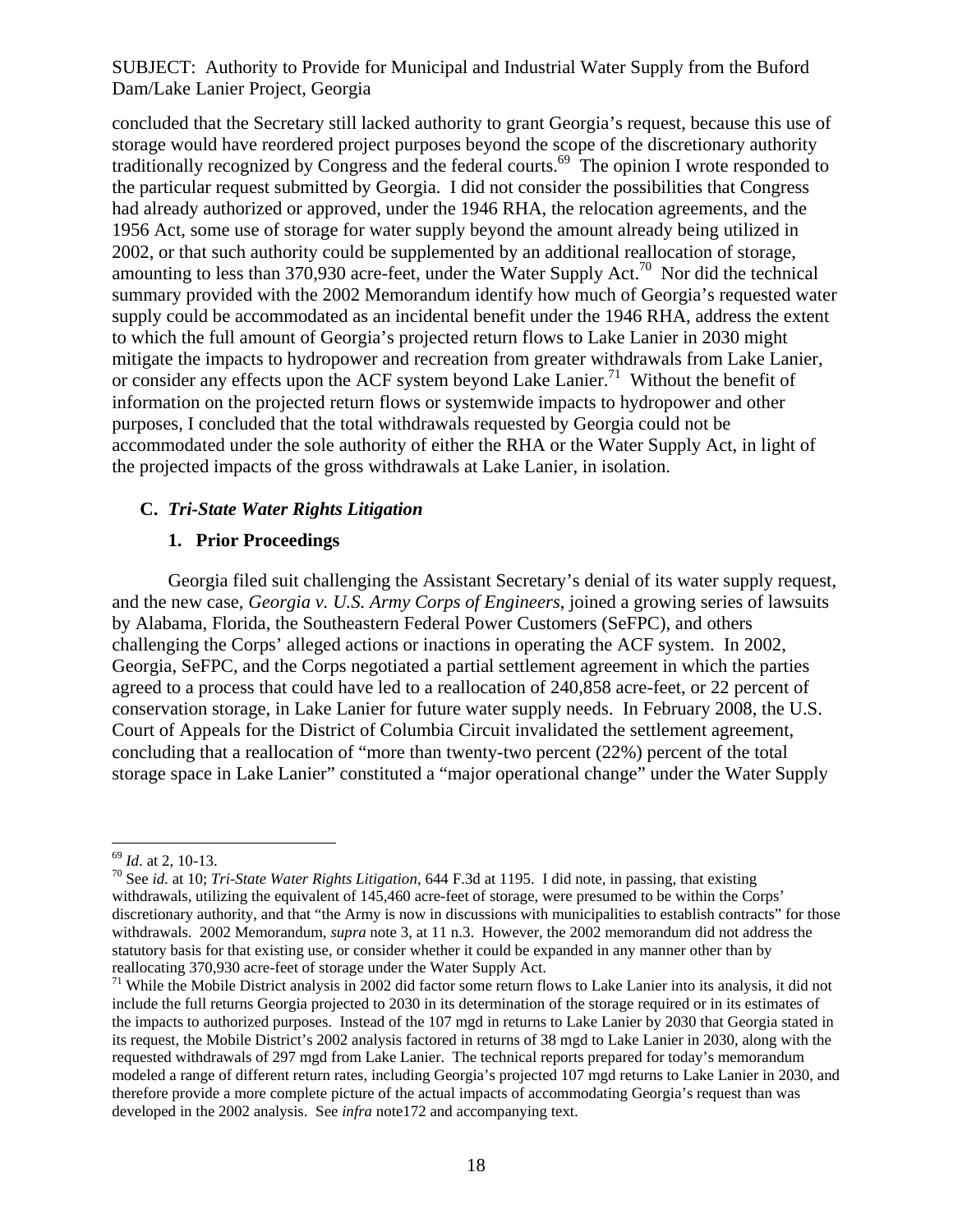Act of 1958, requiring Congressional approval.<sup>72</sup> The D.C. Circuit did not examine the underlying authority for the Corps to operate the Buford Project under the 1946 RHA, or the effects of a reallocation of storage upon project purposes—effects which, the district court had concluded in approving the settlement agreement, were not "serious," and thus did not exceed the Corps' authority under the Water Supply Act, in the district court's view.73 The D.C. Circuit expressly declined to opine on the Corps' authority to utilize 145,460 acre-feet for thenoccurring water supply withdrawals,<sup>74</sup> but the court's focus on reallocation percentage as probative of operating authority raised questions as to the extent of the Corps' authority to allow the use of storage in Lake Lanier under the Water Supply Act.

In response to the D.C. Circuit's decision, I prepared a legal opinion in my present capacity as Chief Counsel of the Corps of Engineers, analyzing the Corps' authority to accommodate then-occurring withdrawals from the Buford Project, by now estimated to amount to 407 mgd, requiring a reallocation of 122,924 acre-feet of storage (approximately one third of the amount of storage requested by Georgia and considered in my 2002 opinion). This 2009 memorandum served two objectives: it clarified the Corps' interpretation of the Water Supply Act generally, and applied that interpretation to the particular facts at Lake Lanier. Addressing the first objective, I examined the text and legislative history of the Water Supply Act and interpreted its key statutory terms "seriously affect . . . [project] purposes" and "major . . . operational changes" to refer to modifications that fundamentally depart from Congressional expectations for the purposes and operation of a particular project, as reflected in the project authorization.<sup>75</sup> Thus, I concluded, in order to determine authority to modify a reservoir project

<sup>72</sup> *Southeastern Federal Power Customers, Inc. v. Geren*, 514 F.3d 1316, 1324 (2008). The D.C. Circuit opinion contained inconsistent terminology and percentages of storage, alternately describing the 240,878 figure as comprising 22 percent of "total storage," 22 percent of "Lake Lanier's storage capacity," 22 percent of "Lake Lanier's storage space"), or 22.9 [i.e., 23 percent] of "total capacity." *Id.* at 1320, 1324-25. In a concurring opinion, Judge Silberman referred to the same 240,878 acre-feet as 22.9 percent of conservation storage (apparently based on the small, winter conservation pool of 1,049,400 acre-feet). *Id*. at 1328 (Silberman, J., concurring). In fact, the "total storage" of Lake Lanier, including flood control, conservation, and inactive storage, is 2,554,000 acre-feet, of which the 240,858 acre-feet at issue in *Geren* comprises 12.6 percent, not 22 or 22.9 percent. See ACF Remand Modeling Technical Report, *supra* note 7, at 2; *Tri-State Water Rights Litigation*, 644 F.3d at 1170. Excluding 867,000 acre-feet of "inactive" storage, the "total usable storage" is 1,686,400 acre-feet, of which the reallocation amount in *Geren* comprised 14.3 percent. Even the "conservation storage" of Lake Lanier varies seasonally, from 1,049,400 to 1,089,800 acre-feet, of which 240,858 acre-feet comprises 22.95 and 22.1 percent, respectively. These various percentages, depending on what reference point is used, highlight both the confusion and ambiguity inherent within the question presented in *Geren*. More broadly, they demonstrate the futility of citing percentages as a meaningful measure of what constitutes major operational change or serious effects on authorized purposes. See discussion *infra*, part III.D.2.

<sup>&</sup>lt;sup>73</sup> Southeastern Federal Power Customers, Inc. v. Caldera, 301 F. Supp. 2d 26, 32 (D.D.C. 2004).<br><sup>74</sup> Geren, 514 F.3d at 1324 n.4; id. at 1328 (Silberman, J., concurring); see also Tri-State Water Rights Litig., 644 F.3d at 1179. The D.C. Circuit derived the 145,460 acre-foot figure from a footnote in my 2002 legal opinion, which referred to withdrawals thought to be occurring at that time. *Geren*, 514 F.3d at 1320 (citing 2002 Memorandum, *supra* note 3, at 8); *Geren*, 514 F.3d at 1328 (Silberman, J., concurring). As explained in my 2009 Memorandum, *supra* note 3, at 5 n.6, more recent calculations of "current" storage utilization have used different inputs and assumptions. Moreover, it should be noted, any determination of how much storage is being utilized at a particular moment in time is inherently variable, as storage use changes over time, there are different methodologies for determining how much storage should be allocated in order to accommodate water supply needs, and not all water supply use necessarily requires an allocation of storage at all. See discussion *infra*, part III.D.2. 75 2009 Memorandum, *supra* note 3, at 11-12.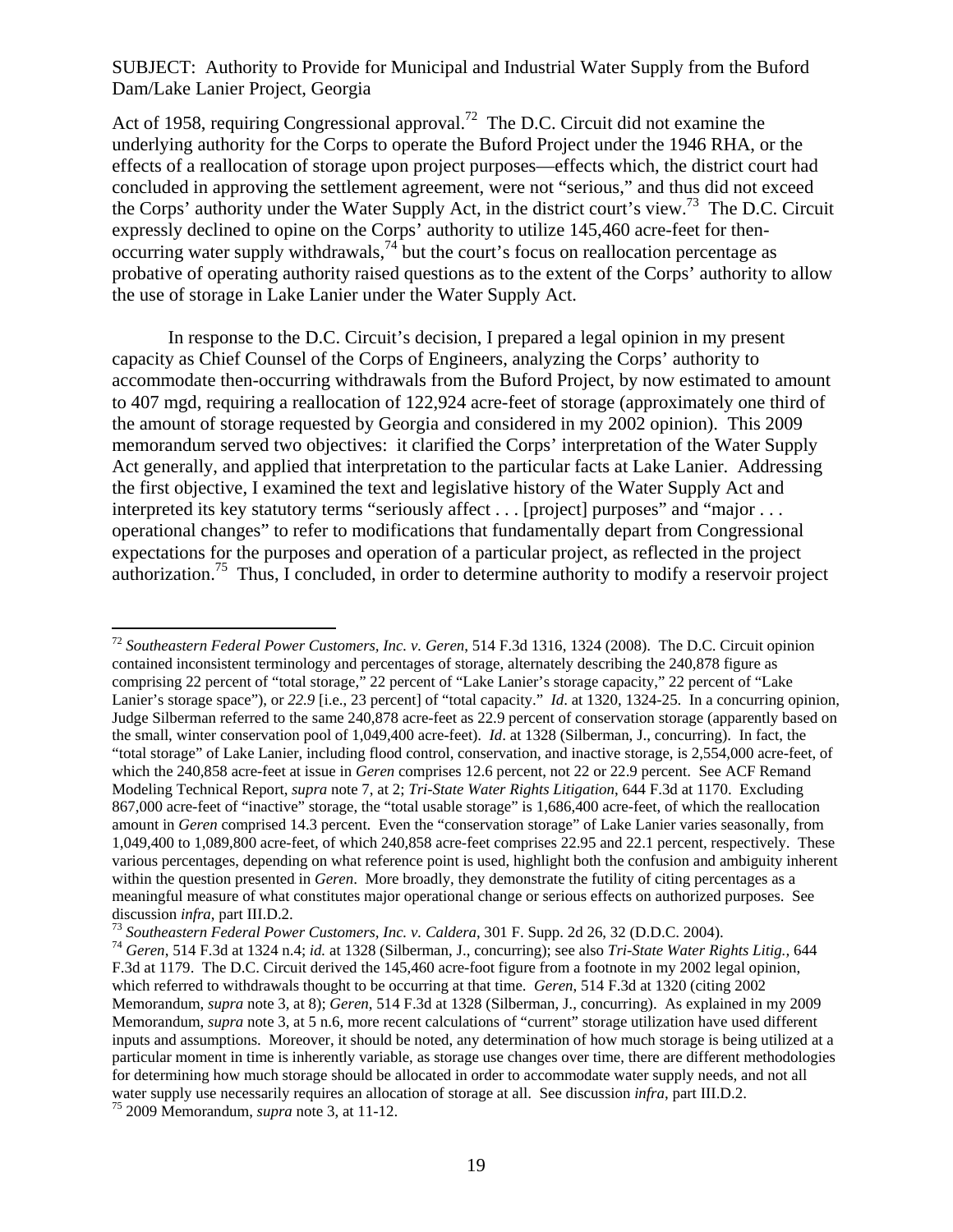to include storage for water supply, the Corps must first determine the Congressional understanding of the purposes and operation of that project at the time of authorization.

Turning to the Buford Project specifically, I reaffirmed my earlier conclusion that water supply was an incidental benefit, rather than an expressly authorized purpose, of the Buford Project, but elaborated on the Corps' long-held view that Congress had intended for some amount of downstream water supply needs to be accommodated by operation of the Buford Project. I noted that Congress had expected, at a minimum, that the Corps would make releases of 600 cfs from Buford Dam to ensure dependable flows at Atlanta, and that the Mobile District had previously determined that such releases could be increased beyond 600 cfs to accommodate withdrawals of 327 mgd at Atlanta, without significantly impacting any authorized purposes of the project.<sup>76</sup> Thus, I concluded that the majority of the existing water supply withdrawals—291 mgd downstream, out of 407 mgd total—were accommodated incidentally as a result of operations for other authorized purposes under the 1946 RHA, without requiring any reallocation of storage under the supplemental authority of the Water Supply Act.<sup>77</sup> I also noted that withdrawals of up to 10 mgd from Lake Lanier have been made since the project was constructed pursuant to relocation agreements, without requiring any reallocation of storage. Finally, I evaluated the 1946 RHA and the Water Supply Act as complementary, rather than mutually exclusive authorities (as Georgia had contended in its 2000 request), and I considered whether a reallocation of storage to accommodate the remaining withdrawals of 106 mgd from Lake Lanier would fundamentally depart from Congressional understandings when the project was authorized. The Mobile District's technical analysis indicated that a reallocation of 122,714 acre-feet of conservation storage under the Water Supply Act would suffice to accommodate those withdrawals.78 Considering the Congressional intent expressed in the Buford project's authorizing documents, which specifically anticipated an increase in the downstream water supply benefit over time, at the expense of some system-wide hydropower benefits, and technical analysis indicating that the additional withdrawals could be accommodated within the operational scheme that Congress endorsed, with only negligible reductions to system-wide hydropower generation and to benefits for other purposes, I concluded that the necessary reallocation of storage would not fundamentally depart from Congressional intent for the Buford Project.<sup>79</sup> Therefore, I concluded that the Corps could accommodate all then-current withdrawals under the combined authority of the RHA and the Water Supply Act, without requiring additional authorization.<sup>80</sup>

 $^{76}$  *Id.* at 20, 24-25.

<sup>&</sup>lt;sup>77</sup> *Id.* at 24-25, 27. The Corps acknowledged in the 2009 Memorandum that the 327 mgd figure required further validation prior to any reallocation of storage under the Water Supply Act, but noted that if a lower figure were substituted for the "incidental" downstream withdrawals, the amount of storage required would not increase significantly. If the figure 266 mgd were used instead, storage requirements would increase from 122,924 acre-feet to 126,184 acre-feet, i.e., by less than 3 percent. *Id.* at 25 n.28.

<sup>&</sup>lt;sup>78</sup> Id. at 25. Technical analysis prepared for the 2009 Memorandum indicated that a small amount of storage, 210 acre-feet, would also need to be reallocated to accommodate occasional downstream withdrawals in excess of the overall annual average, resulting in the overall amount of 122,924 acre-feet of storage. *Id*.  $^{79}$  *Id*. at 26-31. The 2009 Memorandum also acknowledged impacts to recreation at Lake Lanier, but concluded

these impacts would be "minor," without stating whether recreation was an expressly authorized purpose, or whether greater impacts to recreation would call into question the extent of the Corps' discretionary authority under the Water Supply Act. See discussion *infra* note 173.<br><sup>80</sup> I did not consider the 1956 Act in either my 2002 or 2009 opinion, as Georgia did not cite that authority in its

<sup>2000</sup> request, and Gwinnett County had not sought to execute an agreement pursuant to it at the time of my 2009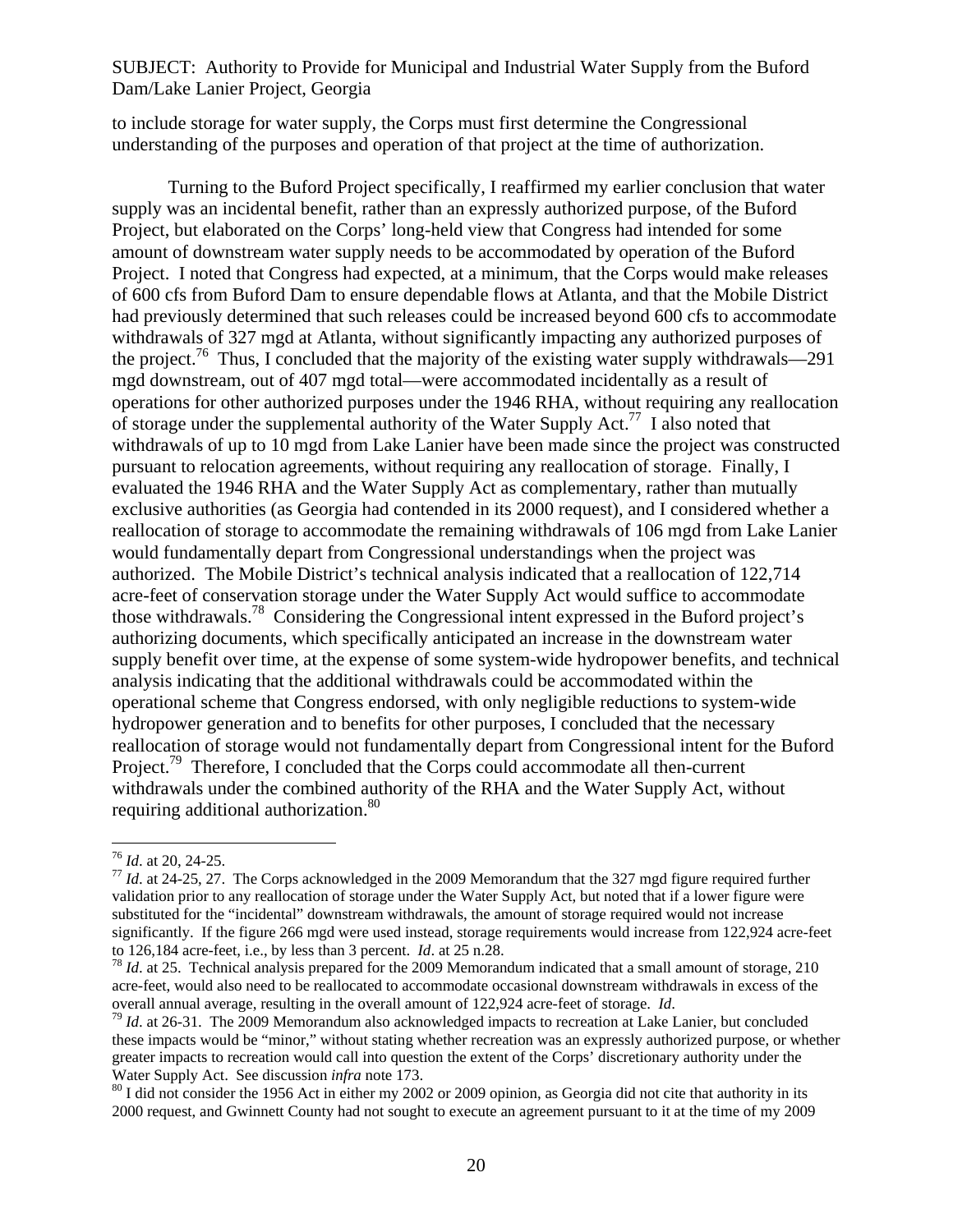In the litigation that resumed following the D.C. Circuit's vacatur of the settlement in *Geren*, the Corps' position that it had authority to operate and reallocate storage for present withdrawals, but not for the additional withdrawals requested by Georgia, once again placed the Corps squarely in the middle of two diametrically opposing viewpoints. While the Georgia parties maintained their contention that the Corps' denial of Georgia's request misconstrued Congressional intent to operate the Buford Project for water supply, Alabama, Florida, and SeFPC argued that the Corps lacked authority to accommodate even current withdrawals, and had made "de facto" reallocations in violation of applicable law and regulation. On July 17, 2009, the U.S. District Court for the Middle District of Florida sided with the latter parties. The district court declined to consider my 2009 opinion, which it dismissed as "a document prepared for litigation purposes only" that "[did] not shed any light on the Corps' decisionmaking" or "explain any complex facts."81 Rejecting both the Corps' technical determination that a reallocation of 122,924 acre-feet of storage could accommodate present withdrawals, and the Corps' legal conclusion that this reallocation would not involve a major operational change or seriously affect authorized purposes, the district court performed its own calculation of storage utilization and concluded that the Corps had made "de facto" reallocations of at least 22 percent of conservation storage, a major operational change in violation of the Water Supply Act under the D.C. Circuit's reasoning in *Geren*. 82 The district court held that the Corps lacked authority to continue to accommodate most water supply withdrawals, apart from 10 mgd from Lake Lanier under the Buford and Gainesville relocation agreements, and imposed a 600 cfs limit on off-peak releases from Buford Dam for water supply by July 2012.<sup>83</sup>

The United States appealed the district court decision to the Eleventh Circuit, arguing that the district court had clearly erred in rejecting both the Corps' legal interpretations of its authority under the 1946 RHA and the Water Supply Act, and the Corps' technical judgment as to the storage required to accommodate different amounts of water supply withdrawals from Lake Lanier and downstream. Moreover, the Corps argued that the district court had lacked jurisdiction over the "de facto" reallocation claims, because decades of litigation had prevented the Corps from taking any reviewable, final agency action to reallocate storage in Lake Lanier for water supply. Finally, the United States urged the Eleventh Circuit to reverse and remand the matter to the Corps to make a final determination as to its authority, in light of the apparent confusion demonstrated by the vastly different figures submitted by all parties regarding water supply withdrawals and storage utilization in Lake Lanier, as well as the previously disregarded 1956 Act cited by Gwinnett County, and the need to address potentially significant issues such as the relevance of return flows for Water Supply Act purposes.

#### **2. Eleventh Circuit Ruling**

In June 2011, a three-judge panel of the Eleventh Circuit reversed the 2009 district court decision, and directed that the case be remanded to the Corps to reconsider and make a final

opinion. Because the Eleventh Circuit has held that this statutory authority remains valid, it is clearly relevant, and must now be included in any analysis of water supply authority at the Buford Project. See *Tri-State Water Rights* 

<sup>&</sup>lt;sup>81</sup> *In re Tri-State Water Rights Litigation*, 639 F. Supp. 2d 1308, 1347 (M.D. Fla. 2009).<br><sup>82</sup> *Id* at 1348-50.<br><sup>83</sup> *Id.* at 1355-56.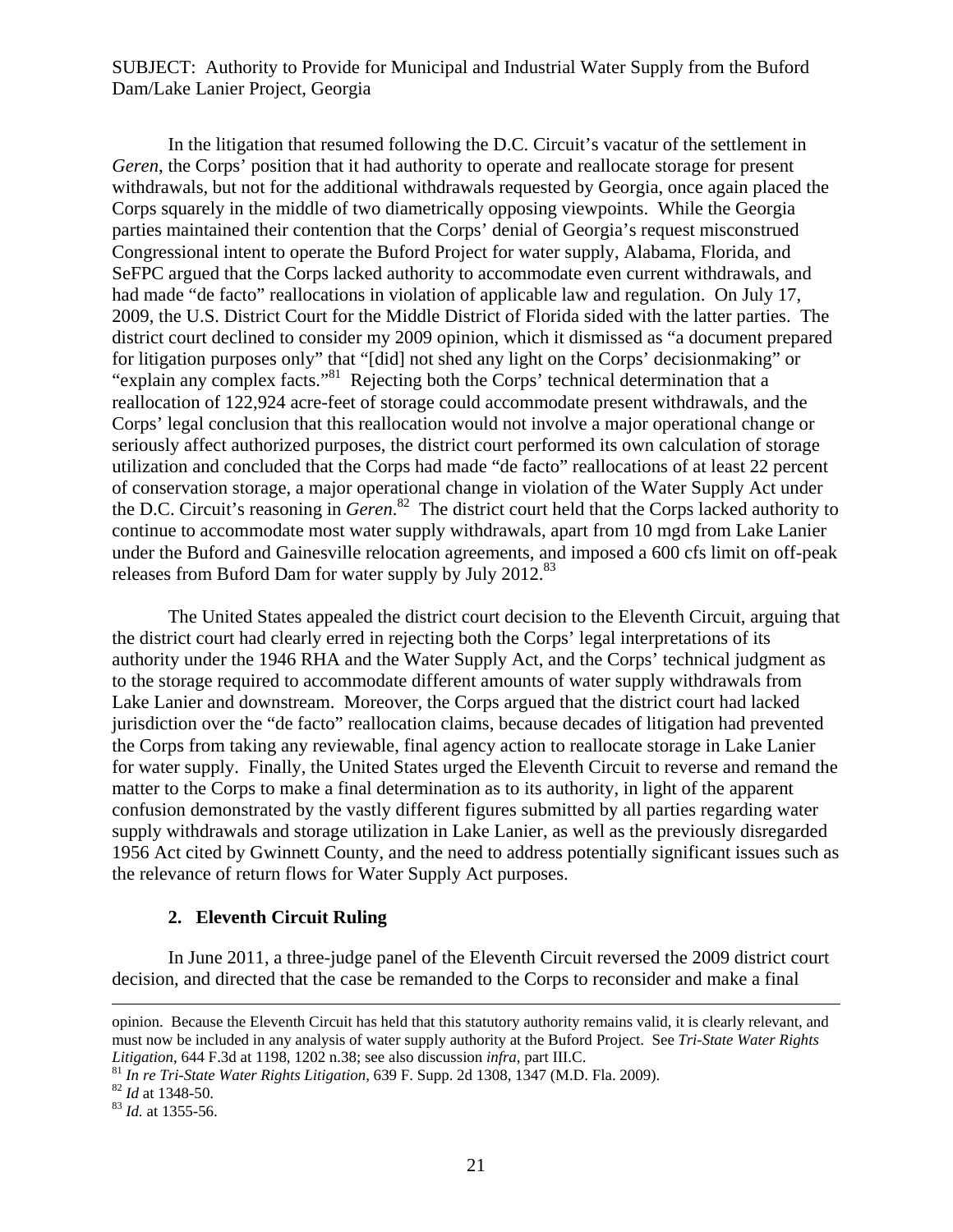determination as to its legal authority to operate the Buford Project to accommodate Georgia's water supply request. First, the court of appeals held that the Corps had never taken final action to reallocate storage in Lake Lanier. The Eleventh Circuit acknowledged the Corps' position that, as a consequence of the decades-long litigation, the Corps had been unable either to take the final action alleged by the plaintiffs to reallocate storage for water supply, or to "come to a final, determinative decision regarding the issues underlying this authority.<sup>384</sup> Because the Corps had never taken any final agency action to reallocate storage, the court of appeals held that the district court had lacked jurisdiction to hear the claims raised by Alabama, Florida, SeFPC, and other parties regarding "de facto" reallocations, and vacated the district court rulings as to those claims. $85$ 

With regard to Georgia's challenge to the Corps' denial of its 2000 request for additional water supply, the Eleventh Circuit held that the Corps had erred in concluding that water supply was not an authorized purpose under the RHA. Noting the fact that the Buford site was chosen because of its convenience to Atlanta's downstream water supply intakes, the Newman Report's references to "safeguarding" and "ensuring" a dependable downstream water supply, and the specific proposal in the Newman Report to make and increase off-peak releases from Buford Dam, at the expense of some hydropower value, for downstream water supply, the Eleventh Circuit held that water supply was an originally authorized purpose of the Buford Project, and not merely a subordinate purpose or incidental benefit.<sup>86</sup> In contrast to the district court, however, the Eleventh Circuit did not attempt to determine the amount of storage necessary to accommodate a particular level of water supply, the proper methodology for doing so, or the impacts of that use of storage on other authorized purposes. $87$  Instead, the Eleventh Circuit directed that the case be remanded to the Corps to make those determinations in the first instance. The court of appeals also held that the 1956 Act remains valid, and that this authority to contract with Gwinnett County to withdraw up to 11,200 acre-feet per year (10 mgd) should be factored into the Corps' analysis, along with the 10 mgd authorized to the cities of Buford and Gainesville under relocation agreements.<sup>88</sup> The panel noted that its holdings potentially changed the legal framework, requiring a reassessment of the Corps' authority under the 1946 RHA and all supplemental authorities:

Our holding—that water supply is an authorized purpose under the RHA, that the Corps does have some authority under the RHA to balance as among the authorized uses and increase the water supply purpose at the expense of the power purpose and to reallocate storage therefor, and that the Corps' authority under the WSA is in addition to its authority under the RHA—constitutes a clarification of

<sup>&</sup>lt;sup>84</sup> *Id.* at 1184-85, 1196.<br><sup>85</sup> *Id.* at 1184-85.<br><sup>86</sup> *Id.* at 1189-92.<br><sup>87</sup> The Eleventh Circuit also noted that the district court's "numerous errors" of fact and "overarching error in conducting *de novo* fact-finding of issues that must be considered by the Corps in the first instance" would have required vacatur and remand had the district court had jurisdiction to hear the underlying claims in the first place.

*Id.* at 1185 n.16.<br><sup>88</sup> *Id.* at 1198, 1202 n.38. The 1956 Act was not cited in the Corps' two prior legal opinions, nor was it highlighted by Georgia in its 2000 water supply request. The Eleventh Circuit dismissed additional claims by Gwinnett County that Gwinnett is entitled to withdraw water from Lake Lanier under other theories, apart from any contract that might be executed pursuant to the 1956 statute. *Id.* at 1197-99.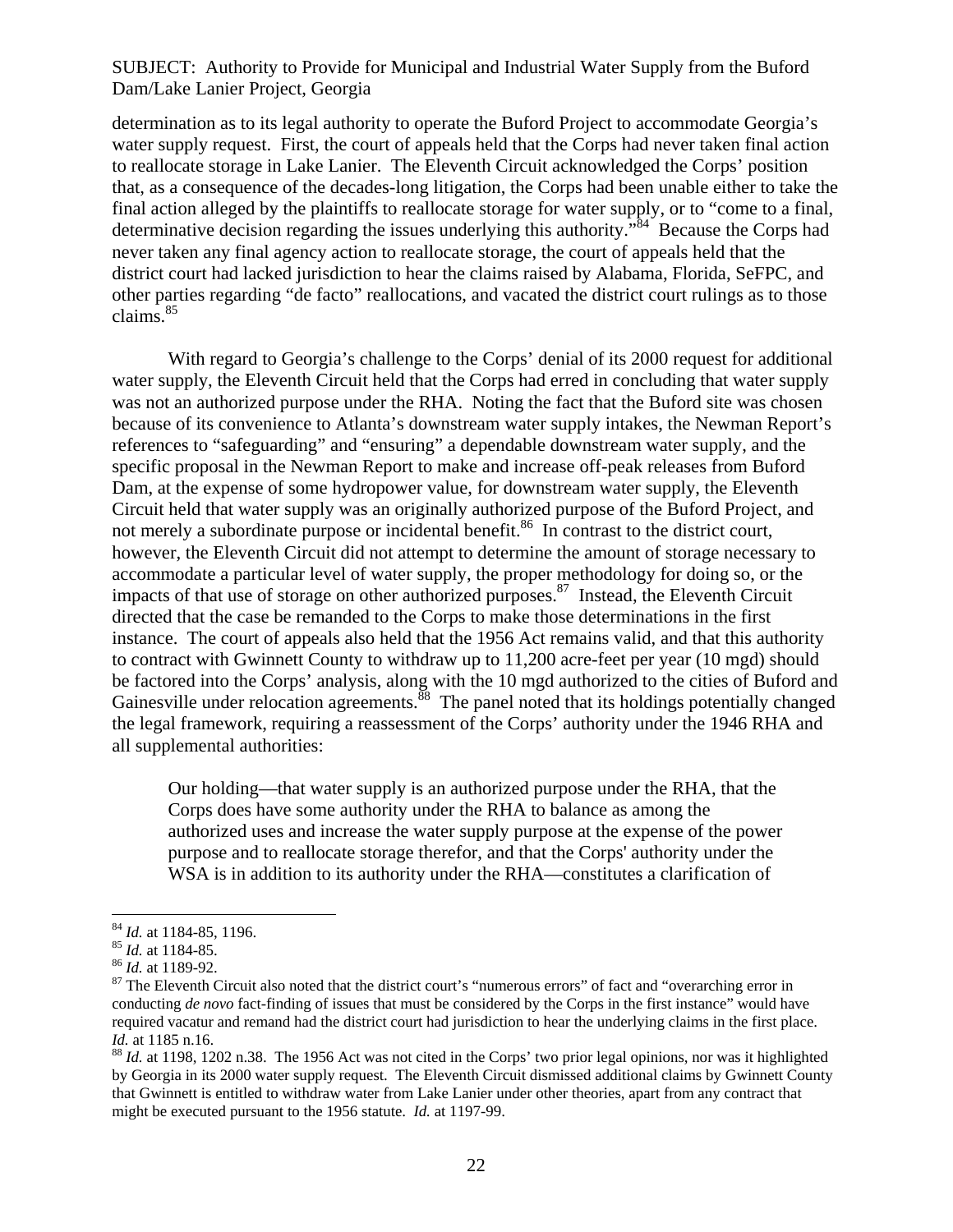the legal environment which will aid the Corps in its analysis on remand. For these reasons, we conclude that the Corps must reexamine the request in light of its combined authority under the RHA and WSA.<sup>89</sup>

Accordingly, the Eleventh Circuit directed a remand of the decision on Georgia's 2000 request, with specific instructions for the Corps to consider in its revised analysis. The court instructed the Corps to "complete its analysis of its water supply authority and release its conclusions" within one year, considering a range of "overlapping issues" common to all four cases.<sup>90</sup> Fundamentally, the Eleventh Circuit directed the Corps on remand to determine:

- 1. The extent of the Corps' authority under the 1946 RHA to balance the water supply and hydropower purposes; and
- 2. The extent of the Corps' supplemental authority to accommodate water supply pursuant to the Water Supply Act.<sup>91</sup>

The Eleventh Circuit also directed the Corps, in making these determinations, to consider a host of issues, including the following:

- whether the 1946 RHA authorizes the allocation of storage for lake withdrawals, in addition to downstream withdrawals;
- how many mgd can be provided for Atlanta's water supply needs "as a mere" incident to, or byproduct of, power generation";
- whether, and to what extent, storage reallocation would be necessary for RHA-authorized releases from the dam primarily for water supply purposes (and how to factor in the fact that these releases will still generate some power);
- $\bullet$  "the appropriate measure for determining under the RHA $^{92}$  what the impact of increased water supply use on hydropower is," such as percentage reallocation of storage, system-wide power decreases, and compensation to power customers;
- the appropriate measure for determining under the Water Supply Act what constitutes a "major operational change"; and
- $\bullet$  whether and how to account for return flows.  $93$

Finally, with regard to the question of applying the D.C. Circuit's decision in *Geren*, which held that a potential 240,858 acre-feet reallocation of storage in Lake Lanier constituted a major operational change in violation of the Water Supply Act, the Eleventh Circuit concluded that "the Corps is not bound by collateral estoppel in making the aforementioned determinations

<sup>1</sup> <sup>89</sup> *Id*. at 1197.

<sup>90</sup> *Id.* at 1197, 1205.

<sup>91</sup> *Id.* at 1200-01.

<sup>&</sup>lt;sup>92</sup> Although the Eleventh Circuit referred to the 1946 RHA in this context, *id.* at 1201, this question is also relevant to the Water Supply Act, and is addressed *infra*.

<sup>&</sup>lt;sup>93</sup> *Tri-State Water Rights Litigation*, 644 F.3d at 1200-1202.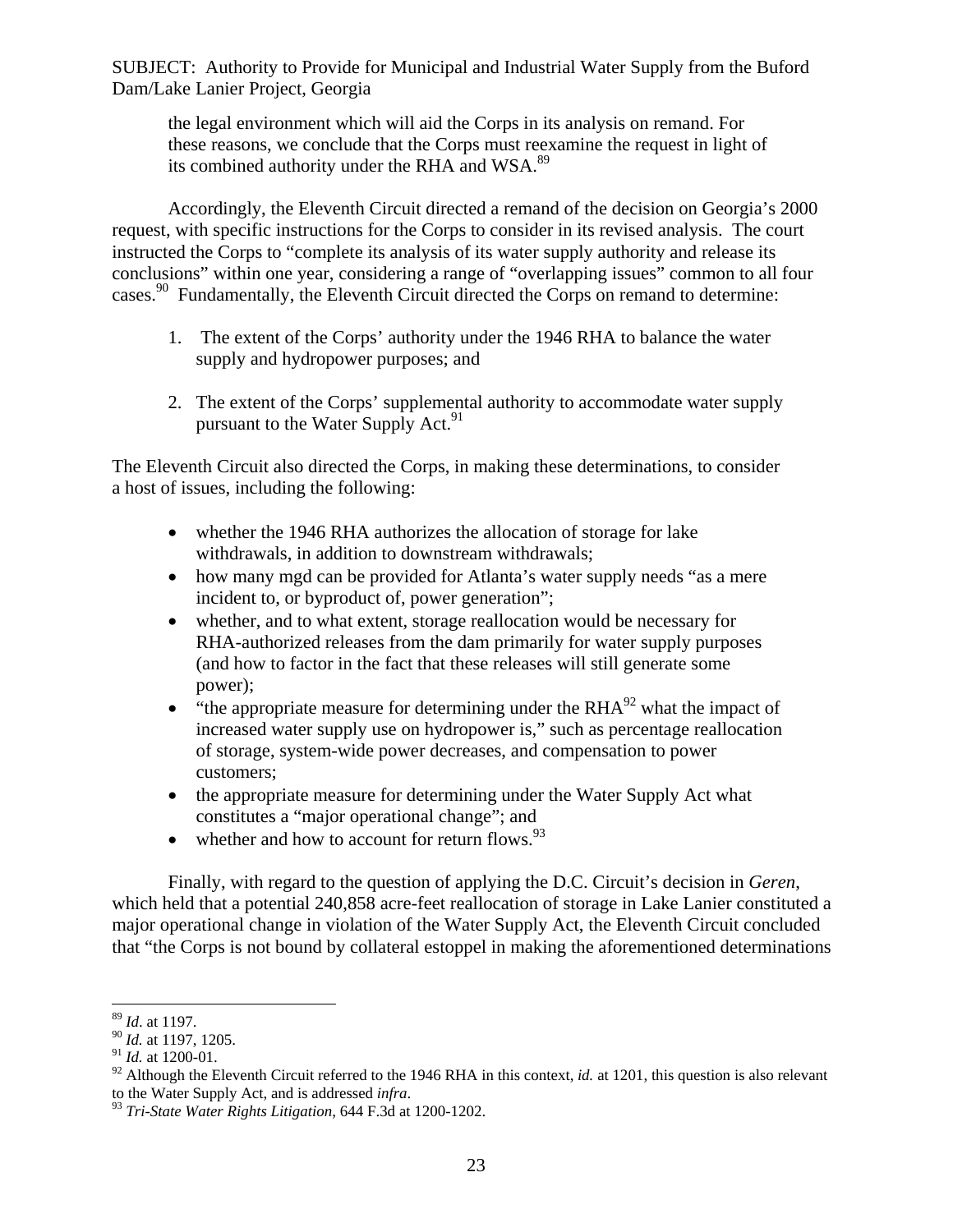and should make its decisions on remand on the basis of its own reasoned analysis."94 The court reasoned that the D.C. Circuit's decision in *Geren* addressed one narrow issue, distinct from the set of issues involved in the *Tri-State Water Rights Litigation*, in several respects. The sole question presented in the *Geren* decision was whether the 22 percent reallocation of storage proposed in the settlement agreement amounted to a major operational change in violation of the Water Supply Act.95 Although the *Geren* court concluded that it did, the *Geren* court did not decide "the question of whether percent reallocation of storage is the correct or sole measure of operational change," or whether other measures, such as impacts or compensation to hydropower, may be probative.<sup>96</sup> Nor did the D.C. Circuit in *Geren* consider, because the litigants did not raise, the question of what degree of water supply operations may have been authorized under the RHA (or the 1956 Act or the relocation agreements)—a question with the potential to change the analysis under both the RHA and the Water Supply Act, because at least some operations for water supply "arguably do not actually constitute a 'change' of operations at all."<sup>97</sup> Further, the issues of the appropriate baseline for determining a storage reallocation under the Water Supply Act, and the pool or pools of storage that may be considered in that analysis, were not litigated in *Geren*, leaving those questions up to the Corps to consider on remand.<sup>98</sup> While the Eleventh Circuit did not ultimately decide whether the 22 percent holding of *Geren*  might be binding in some future proceeding, the panel did "conclude that the D.C. Circuit's *Geren* opinion does not foreclose the Corps from fully exploring this issue" in the present remand analysis.<sup>99</sup>

#### **III.DISCUSSION**

The Corps' authority to provide for water supply withdrawals through operation of the Buford Project is a function of both legal interpretation and technical judgment, and is governed principally by three separate statutory enactments: the 1946 RHA, the 1956 Act, which referenced and modified the RHA, and the Water Supply Act, which provided further authority supplemental to these earlier Acts.<sup>100</sup> Thus, the Corps must make a technical determination as to the mechanics and operational effects of accommodating the requested water supply withdrawals and projected returns, given the existing, authorized improvements at Buford Dam and the ACF system. The Corps must also make a legal determination as to the extent of its authority to provide for water supply under the RHA, and then determine the extent of the additional

1

<sup>94</sup> *Id.* at 1196 n.31, 1201-1206.

<sup>&</sup>lt;sup>95</sup> *Id.* at 1202. Notably, the D.C. Circuit did not address the question of whether that reallocation would seriously affect any authorized purpose. Geren, 514 F.3d at 1318, 1322 & n.2; id. at 1326-27 (Silberman, J., concurring).<br><sup>96</sup> Tri-State Water Rights Litigation, 644 F.3d at 1203-04 & n.41. This finding is supported by the D.C. Circ acknowledgment that "[i]n other circumstances it is conceivable that the difference between a minor and a major operational change might be an ambiguous matter of degree," *Geren*, 514 F.3d at 1325.<br><sup>97</sup> *Tri-State Water Rights Litigation*, 644 F.3d at 1179, 1202-03 & nn. 37-39.<br><sup>98</sup> *Id.* at 1204.

<sup>&</sup>lt;sup>99</sup> *Id.* at 1196. The Eleventh Circuit deferred its decision as to the 22 percent holding because "it is not clear that the *Geren* court's 22% limit will be reached in this case." *Tri-State Water Rights Litigation*, 644 F.3d at 1202-03. However, even if the 22 percent limit were at issue, the Eleventh Circuit noted that "percent reallocation of conservation storage may not be the correct or sole measure of operational change," suggesting that the Corps would not be estopped by the D.C. Circuit's holding on that issue. *Id*. at 1202 n.39. In fact, the Corps's technical analysis demonstrates that the percentage of storage reallocated does not necessarily correlate *at all* with the degree of operational change or of impacts to project purposes from a proposed action. See discussion *infra*, part III.D. <sup>100</sup> *Tri-State Water Rights Litigation*, 644 F.3d at 1171, 1197 n.2, 1200-01.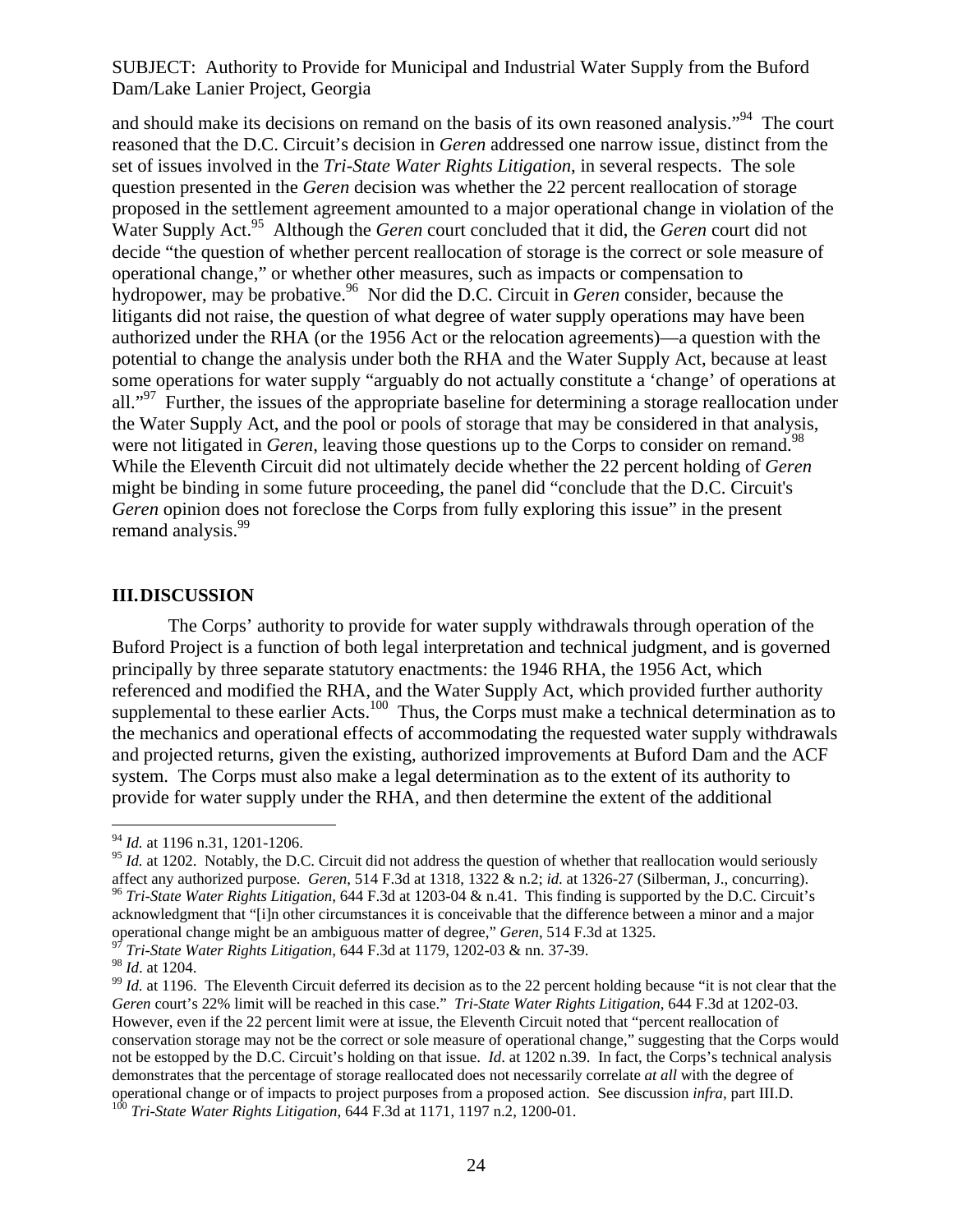authority conferred by the 1956 Act and the Water Supply Act, giving effect to Congressional intent, as expressed by the plain text of the law and the relevant legislative history.<sup>101</sup> Finally, having established the legal framework for applying these statutory authorities and determined the operational changes necessary to accommodate Georgia's request, the Corps must apply its legal interpretation to those technical, factual findings, evaluating the reported impacts against the Congressional expectations set forth in the relevant statutes. This combined legal and technical analysis follows below.

### **A. Technical Modeling and Analysis of Operations to Accommodate Georgia's Request**

The Corps produced two technical reports to support the analysis of its authority to accommodate Georgia's water supply request. First, in order to determine and evaluate the impacts of accommodating Georgia's water supply request, the Corps used the ResSim modeling tool to develop a set of simulated operations for the ACF system, in which multiple water supply alternatives could be modeled and compared. The model incorporated hydrologic data, storage capacity, and operational constraints in the ACF system, including releases from Jim Woodruff Dam that currently must be made pursuant to Endangered Species Act consultation; maintenance of a seasonal navigation channel to the extent it is practical to do so; and operations to promote fish and wildlife conservation, including operations to accommodate fish spawning and passage.<sup>102</sup> The model also assumed withdrawals of 20 mgd from Lake Lanier, since those withdrawals were determined to be authorized regardless of impacts or operational changes.<sup>103</sup> This ResSim model enabled the Corps to evaluate a range of 18 alternatives, including each of the scenarios for withdrawals and returns described in Georgia's request (i.e., increasing withdrawals and returns in 10-year intervals between 2010 and 2030), up to and including the 297 mgd in withdrawals from Lake Lanier, 107 mgd in returns to Lake Lanier, and 408 mgd in withdrawals downstream that Georgia projected for  $2030^{104}$ 

The Mobile District described the outputs from this modeling exercise in a technical report, and both the model and the report were subjected to technical review, in accordance with

1

<sup>101</sup> *Chevron, U.S.A., Inc. v. Natural Resources Defense Council, Inc.*, 467 U.S. 837, 842-43 (1984) (holding that courts "must give effect to the unambiguously expressed intent of Congress," but defer to a permissible agency interpretation of a statute it is charged with administering, where the statute "'is silent or ambiguous with respect to the specific issue'"); *Christensen v. Harris County*, 529 U.S. 576, 587 (2000); *Tri-State Water Rights Litigation*, 644 F.3d at 1193 & nn. 27, 29.

<sup>&</sup>lt;sup>102</sup> ACF Remand Modeling Technical Report, *supra* note 7, at 19-31, 32-42. Navigation opportunities have been reduced since the 1980s due to a variety of factors. Each of the alternatives modeled in the Mobile District's analysis, with the exception of current operations, involves improved reliability for navigation in the form of a 5 month navigation season, with little variation among the alternatives in that respect. See *id.* at 24, 35-37, & app. B.  $^{103}$  *Id.* at 17, 31-32, 42 & Tabs. 11, 12. The 20 mgd figure combines withdrawals that are autho relocation agreements with the Cities of Buford and Gainesville, *supra*, and the 10 mgd that Congress specifically

authorized under the 1956 Act, see *infra*, part III.C.<br><sup>104</sup> ACF Remand Modeling Technical Report, *supra* note 7 at 43-44 & app. B. The model sets assume that Atlanta water utilities would return approximately 76 percent of downstream withdrawals to the river in the form of treated wastewater, based on present and projected treatment capacity; this return figure is less than the return rates Georgia projected downstream in its 2000 request, because the Corps was unable to validate returns of that magnitude without interbasin transfers that are not presently foreseeable. *Id*. at A1-15 to A1-17. The difference between the Georgia-projected and the modeled downstream return rates would have little effect on system operations or on the use of storage in Lake Lanier, as those downstream returns (in contrast to returns directly to the reservoir) would not affect storage in Lake Lanier.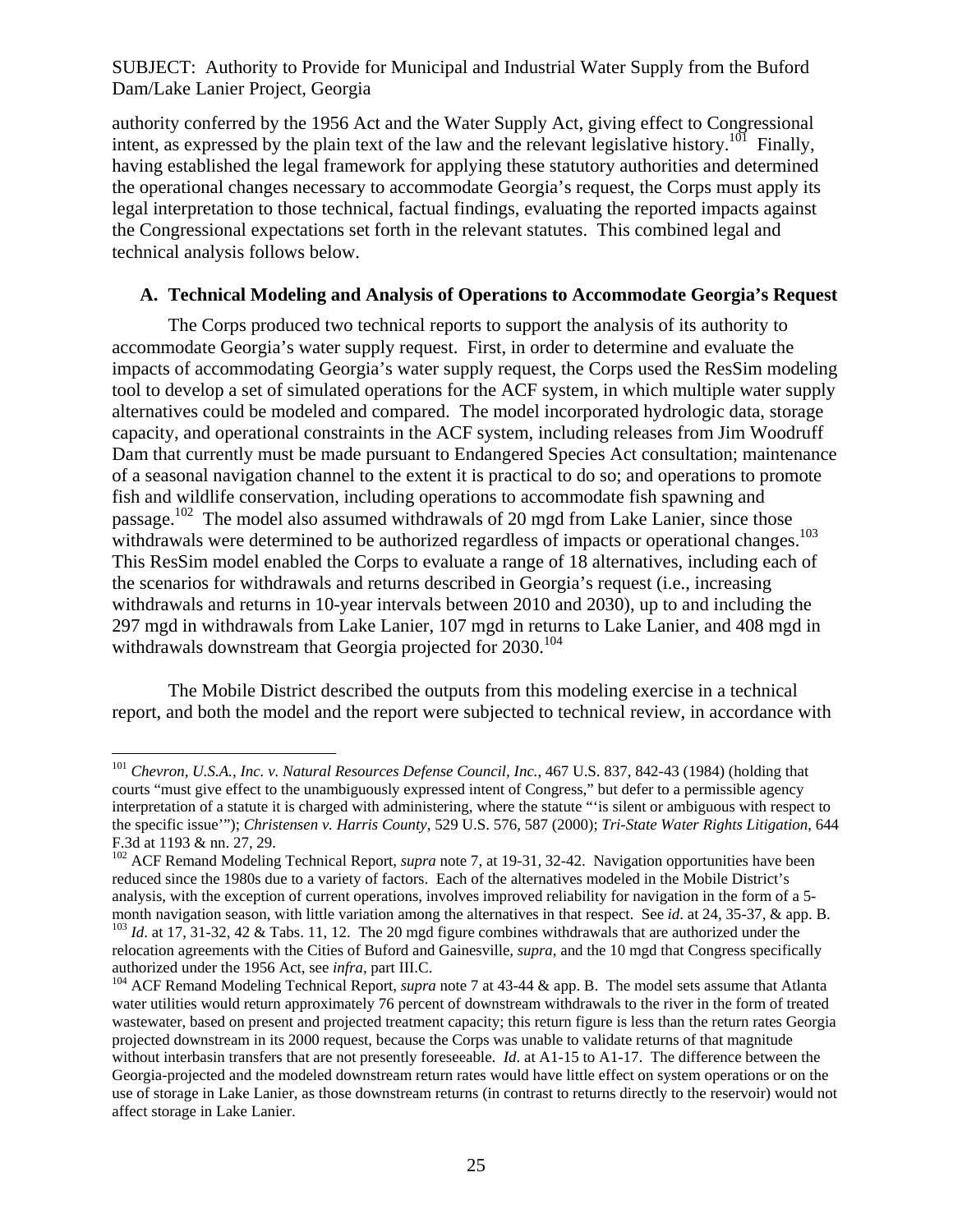Corps policy. The Corps' Hydrologic Engineering Center (HEC) Center of Expertise in Davis, California, performed quality control and quality assurance (QC/QA) for the hydrologic modeling, and the Corps' Southwestern Division Planning Center of Expertise for Water Management and Reallocation Studies (WMRS) performed Agency Technical Review (ATR) to ensure the quality and credibility of the scientific information in the modeling and technical report. In addition, the Mobile District submitted the model outputs for analysis by the Corps' Hydropower Analysis Center, which conducted a comparative analysis focusing on both federal and non-federal hydropower benefits from the ACF system under different water supply demands, return rate assumptions, and operating strategies, reflecting Georgia's request and the alternatives modeled in the aforementioned report. This report provided detailed estimates of the hydropower generation, capacity, and energy value that could result from the full range of alternative operations. These measures of hydropower impacts correspond to the hydropower analysis that was included in the Newman Report, which provided estimates of the capacity, generation, and value of that generation for the entire, projected ACF system of federal and nonfederal projects.<sup>105</sup>

Thus, before reaching conclusions about the legal authority to accommodate Georgia's water supply request, the Corps modeled a set of alternatives that allowed for comparison of operations and impacts. The technical modeling report and the hydropower study impact reports provided information on a broad range of water supply operations, including different combinations of downstream and reservoir withdrawals and varying amounts of return flows, as well as information regarding the impacts to authorized purposes that would result from each of the operational alternatives. However, the reports reached no conclusions as to the legal authority for any of the modeled operations. Before reaching such conclusions, the legal interpretation of the governing authorities had to be developed and applied to the technical information.

#### **B. The Rivers and Harbors Act of 1946**

The starting point for analyzing the Corps' authority to operate any reservoir project is the Congressional act that authorized the Corps to construct and authorize that project. The text of the authorizing statute, the Rivers and Harbors Act of 1946, did not specifically mention Buford Dam at all, but rather, authorized the Corps to proceed with an overall plan for the development of the ACF system, "in accordance with the plans and subject to the conditions recommended by the Chief of Engineers" in the May 1946 Chief's Report that incorporated the Newman Report.<sup>106</sup> Those reports proposed an initial plan of multipurpose improvement, and established Congressional intent in terms of an overall, systemwide plan of improvements and associated, authorized purposes, but the details of this plan were not fully articulated at that time, and the reports were presented as subject to "such changes as in the discretion of the Secretary of War and the Chief of Engineers may be advisable."<sup>107</sup> Thus, in enacting the 1946 RHA, Congress expressed its clear intent that the ACF system of projects should be constructed and operated for the general purposes set forth in the Corps reports adopted in that act, and that the Buford Project would serve as the primary storage reservoir to regulate flows throughout the

<u>.</u>

<sup>&</sup>lt;sup>105</sup> See discussion *infra*, notes 8 and 18 and accompanying text, and parts II.A.1, II.A.2, *passim*.<br><sup>106</sup> 1946 RHA, *supra* note 25, § 1. The same provision authorized at least 60 unrelated projects or systems of projects, in addition to the ACF system.

<sup>&</sup>lt;sup>107</sup> Chief's Report, *supra* note 17, ¶ 16.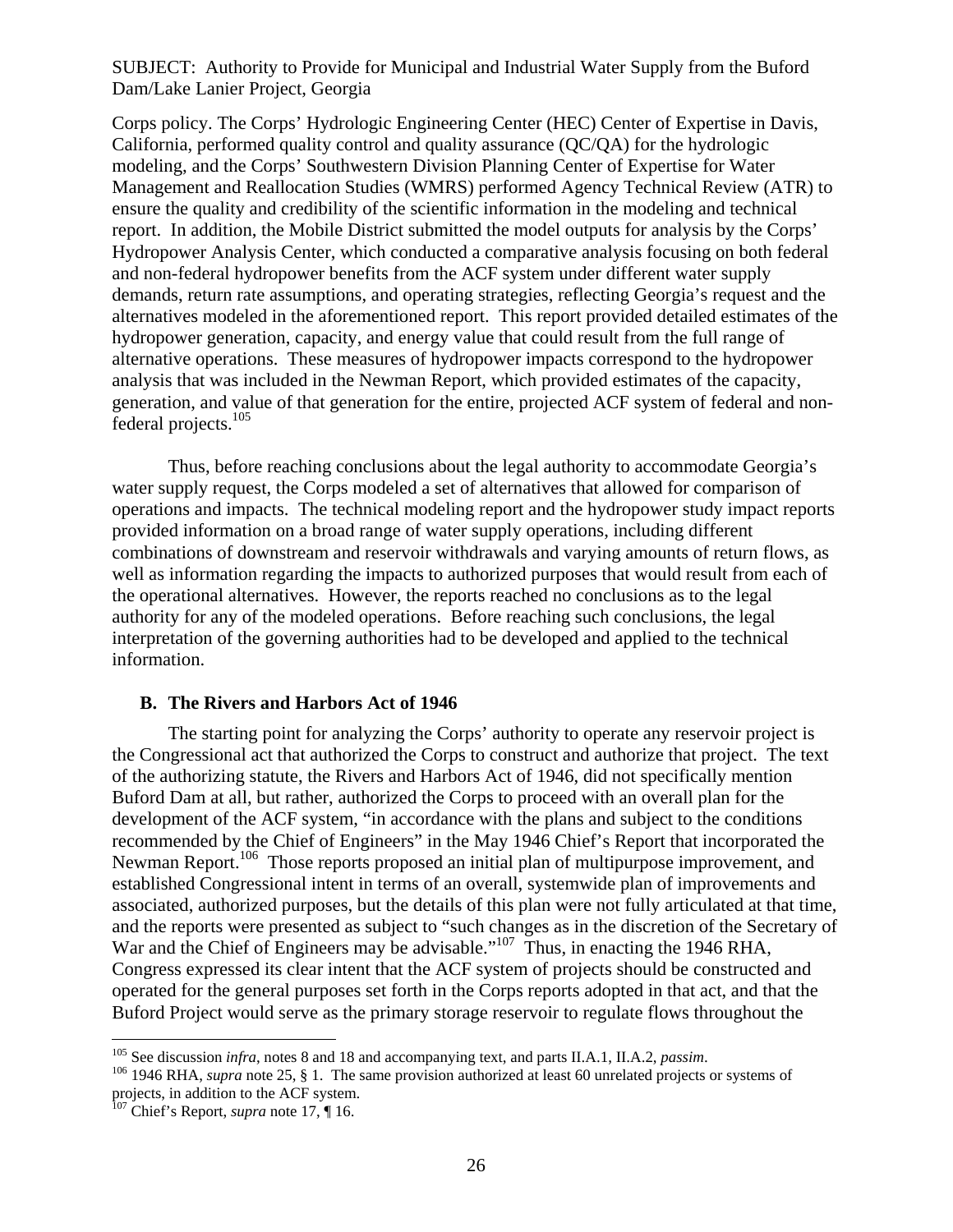ACF system necessary for integrated system operations for multiple purposes. Congress delegated to the Corps the task of applying its technical, engineering and water management expertise to the design, construction, and operation of the ACF system of projects, for the purposes set forth in the Newman Report.<sup>108</sup>

# **1. Congress Authorized the Corps to Provide for Downstream Water Supply Needs by Operation of the Buford Project**

The systemwide plan of development for the ACF basin was intended to provide benefits for the purposes of hydropower, navigation, and flood control, estimated in annual average dollar values, and also to provide benefits for the purposes of municipal and industrial water supply, recreation, and fish and wildlife conservation, which were not quantified in the same manner. In my previous legal opinions, I distinguished water supply from other, "expressly authorized purposes," based on the facts that water supply was not generally a purpose of Corps projects at the time of the 1946 RHA, that water supply was described as something that would "incidentally" accrue from operation of the Buford Project, and that the Newman Report did not assign water supply a monetary benefit that would have justified Congressional expenditures in constructing the Buford Project.<sup>109</sup> At the same time, the Corps has always understood that some level of downstream water supply benefits were authorized under the 1946 RHA, and the Corps' operation of the Buford Project since its construction has continually provided those benefits.<sup>110</sup> What has been less clear is the degree to which the Corps is authorized under the 1946 RHA to increase off-peak releases for downstream water supply, and the precise rationale for defining that legal threshold. I now conclude and clarify that the question of the Corps' legal authority to make releases from Buford Dam to accommodate downstream water supply needs at Atlanta is a function of how much water is available in storage in Lake Lanier to make those releases, while continuing to operate for the other authorized purposes of the ACF system, in keeping with Congress expectations. This inquiry is determinative of the Corps' authority, regardless of whether downstream water supply is characterized as an "incidental benefit" or an "authorized purpose."

It has always been apparent from the plain text of the Newman Report that the Corps proposed, and Congress authorized, a system that was expressly intended to "ensure an adequate water supply for the rapidly growing Atlanta metropolitan area" downstream, and the Corps designed, and has always operated, the Buford Project with that goal in mind.<sup>111</sup> As I acknowledged in my 2009 opinion, Congress clearly intended that some downstream water supply would be provided through the operation of the Buford Project, and the Corps has discretion to adjust operations for all purposes in a manner that could provide greater downstream water supply.112 Moreover, it is clear from the Newman Report, which Congress

 $\overline{a}$ <sup>108</sup> See 1946 RHA, *supra* note 3, § 1 (authorizing "the following works of improvement . . . to be prosecuted under the direction of the Secretary of War and supervision of the Chief of Engineers, in accordance with the plans and subject to the conditions recommended by the Chief of Engineers in the respective reports hereinafter designated"); Chief's Report, *supra* note 17, ¶ 11(d) (recommending approval of the ACF plan "with such changes as in the

discretion of the Secretary of War and the Chief of Engineers may be advisable.").<br><sup>109</sup> 2002 Memorandum, *supra* note 3, at 6-7; 2009 Memorandum, *supra* note 3, at 18.

<sup>&</sup>lt;sup>110</sup> 2009 Memorandum, *supra* note 3, at 16-19.<br><sup>111</sup> Newman Report, *supra* note 15,  $\P$  73; 2009 Memorandum, *supra* note 3, at 16-22.<br><sup>112</sup> 2009 Memorandum, *supra* note 3, at 18.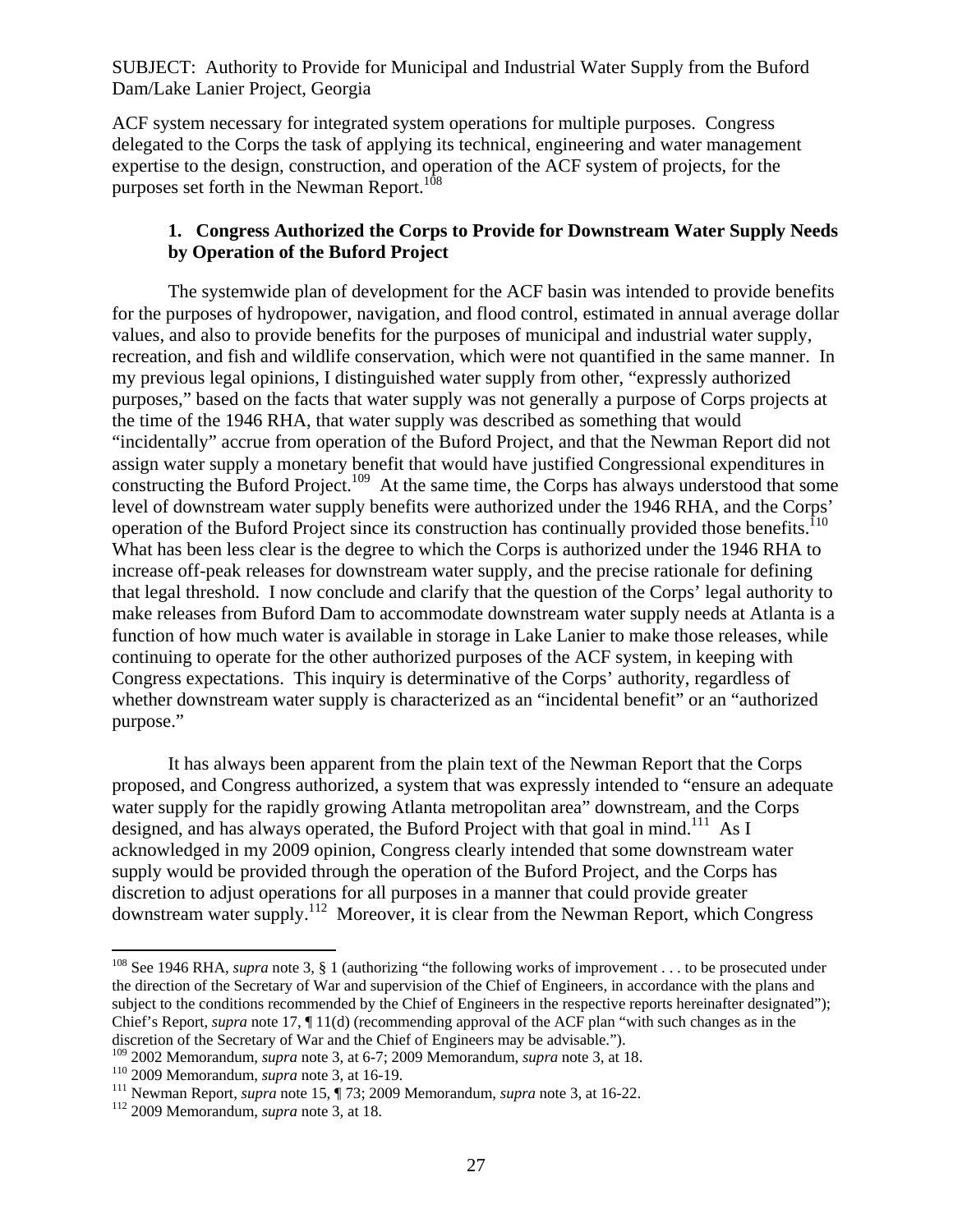adopted in the 1946 RHA, that water supply was not inherently subordinate to hydropower, as Congress entrusted the Corps with the discretion to make some tradeoffs between the hydropower and downstream water supply purposes in its subsequent operation of the Buford Project.<sup>113</sup> Thus, with regard to downstream water supply from the Buford Project, the earlier distinction between an "expressly authorized purpose" and an "incidental benefit" was misplaced. By approving the Newman Report, Congress specifically approved the use of storage in Lake Lanier for downstream water supply, and no specific "reallocation" of storage is necessary to use that storage for downstream water supply purposes.<sup>114</sup>

In accordance with the comprehensive plan of development that Congress approved in the 1946 RHA, and with the concept of multipurpose reservoirs that was becoming predominant at that time,<sup>115</sup> the Corps designed the Buford reservoir with substantial storage to contain floodwaters in the upper reaches of the ACF basin, and with additional storage to be used to serve all systemwide purposes, including hydropower and water supply. In multipurpose Corps reservoirs such as Buford Dam, conservation storage is used for all purposes, other than flood control, and "applying specific storage allocations or reservations for competing conservation purposes should be kept to a minimum because it reduces operational flexibility."<sup>116</sup> This multipurpose storage is maintained, or "conserved," as "commingled or joint-use conservation storage for all conservation purposes with operational criteria to maximize the complementary effects and minimize the competitive effects"; this joint-use concept "is far easier to manage and, if carefully designed, will provide better service for all purposes" than specific allocations among the various purposes.<sup>117</sup> In the absence of strict allocations of multipurpose storage, the Corps must design operations that balance all authorized purposes, in a manner that respects Congressional intentions and expectations when authorizing the project for construction.<sup>118</sup> At the Buford Project, this means using storage to support operations for all authorized purposes

1

<sup>113</sup> *Tri-State Water Rights Litigation*, 644 F.3d at 1188-90 & n. 20, 1192-93, 1200 (water supply not "subordinate" to hydropower or other purposes); *id*. at 1197 (holding "that the Corps does have some authority under the RHA to balance among the authorized uses and increase the water supply purpose at the expense of the power purpose").<br><sup>114</sup> Previously, I interpreted the 1946 RHA to authorize the Corps to provide some incidental water supply ben from the Buford Project, but not to allocate storage specifically for the purpose of water supply. See 2002 Memorandum, *supra* note 3, at 7 & 1; 2009 Memorandum, *supra* note 3, at 2, 13, 16, 19-21. For the reasons explained in today's memorandum, I am clarifying my view that the Corps is authorized under the 1946 RHA to use conservation storage in Lake Lanier (i.e., storage between elevations 1070/1071 and 1035) to make releases for downstream water supply at Atlanta, provided that storage remains available to operate for all other authorized purposes of the ACF system.

<sup>&</sup>lt;sup>115</sup> See discussion *supra* notes 12-15. The Corps recognized the virtues of multipurpose design during the era when the ACF system was first conceived, and Congress understood and approved this concept when authorizing basinwide plans for development projects like the ACF project. DAVID P. BILLINGTON, ET AL., THE HISTORY OF LARGE FEDERAL DAMS: PLANNING, DESIGN AND CONSTRUCTION 121, 453 (2005). The history of the Corps' works in the ACF basin exemplifies this historic trend, as federal water resource development activities in the basin evolved from purely navigational works in the 1870s, to navigation, hydropower and flood control studies after 1925, to a full-<br>scale plan of development in 1939. See *supra*, part II.A.

<sup>&</sup>lt;sup>116</sup> EM 1110-2-1420, HYDROLOGIC ENGINEERING REQUIREMENTS FOR RESERVOIRS at 2-2, 3-2.<br><sup>117</sup> Id.<br><sup>118</sup> See South Dakota v. Ubbelohde, 330 F.3d 1014, 1018, 1027-28 (8<sup>th</sup> Cir. 2003) (in carrying out statutory charge to

manage Missouri River reservoirs, "the Corps must strike a balance among many interests, including flood control, navigation, and recreation"); ACF Remand Modeling Technical Report, *supra* note 7, at 19 ("The multiple water demands in the basin require that the Corps operate the system in a balanced manner in an attempt to meet all authorized purposes, while continuously monitoring the total system water availability to ensure that project purposes can at least be minimally satisfied during drought periods.").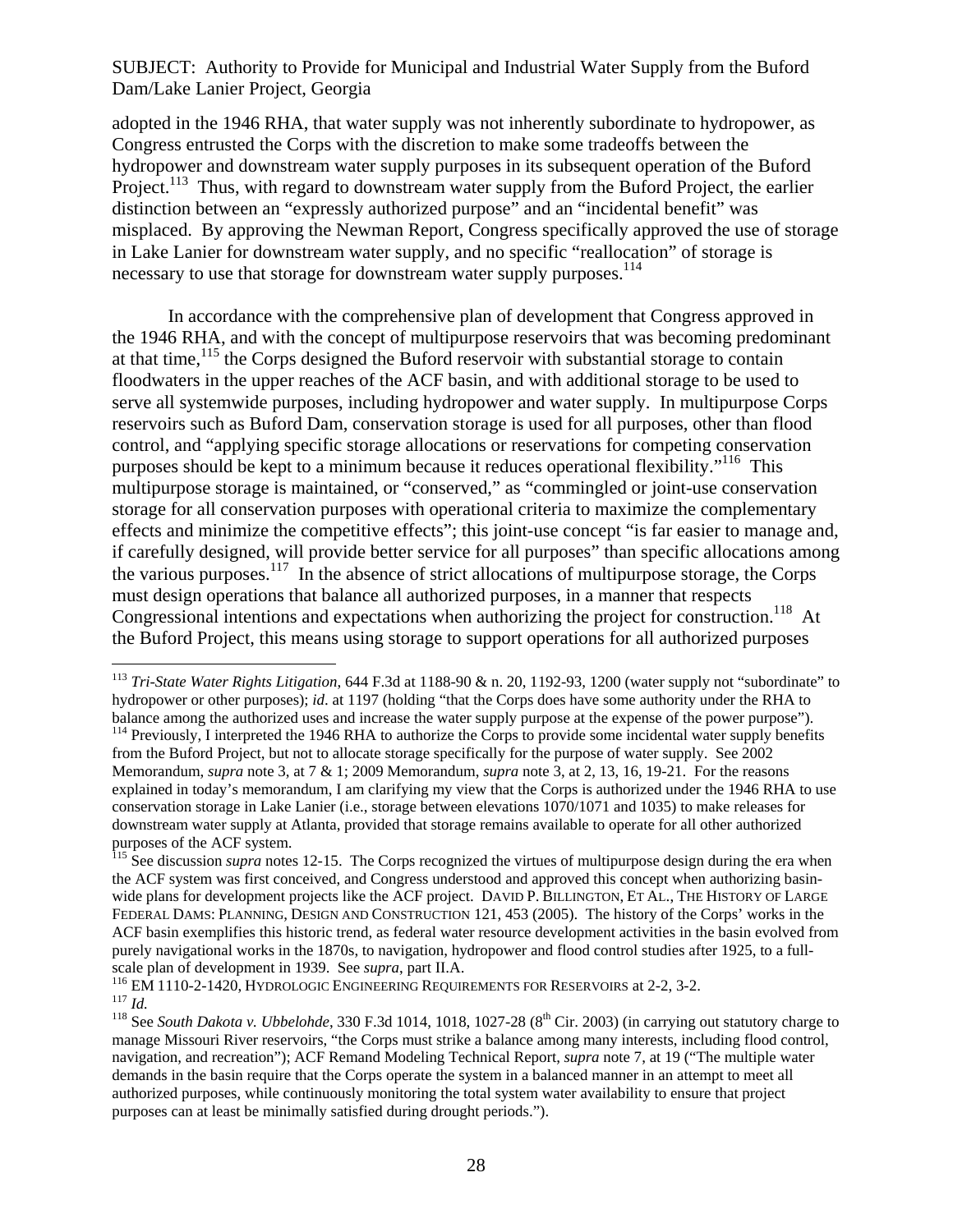throughout the ACF system, in accordance with the plans set forth in the Newman Report and approved by Congress when it enacted the 1946 RHA.

### **2. Delegation of Discretion to the Corps to Balance the Hydropower and Water Supply Purposes in Operating the Buford Project and the ACF System**

By adopting the Newman Report, Congress expressed its intent for the Corps to operate the project for peaking hydropower generation, as part of a system to contribute to energy development in the Southeast. The Newman Report contained estimates of these hydropower benefits, but expressed those benefits in terms of *system* power value, as the plan that was authorized involved a series of improvements that were to be operated together, as a system, to achieve multiple, interconnected and compatible purposes.119 Congress did not envision or ensure any fixed entitlement to hydropower yields from the Buford Project, and expected that the hydropower value of the ACF system would be variable, with reductions possible over time.<sup>120</sup> The hydropower generated at Buford Dam and the other improvements in the ACF system was intended to supplement the existing electricity system in the southeast, and the Corps was required to deliver such electricity as was not needed for the operation of the Corps projects to the regional federal power marketing agency in accordance with Section 5 of the Flood Control Act of 1944, which provides as follows:

Electric power and energy generated at reservoir projects under the control of the Department of the Army and in the opinion of the Secretary of the Army not required in the operation of such projects shall be delivered to the Secretary of Energy, who shall transmit and dispose of such power and energy in such manner as to encourage the most widespread use thereof at the lowest possible rates to consumers consistent with sound business principles, the rate schedules to become effective upon confirmation and approval by the Secretary of Energy.<sup>121</sup>

Thus, Congress left to the Corps the responsibility for determining what power should be produced from its ACF projects, and the federal power marketing agency, not the Corps, was (and is) responsible for distributing this power to customers and establishing rates for its sale.122

More specifically, in authorizing the ACF system, Congress expected that the Corps would adjust hydropower operations at the Buford Project over time, shifting the initial balance between the hydropower and water supply purposes in order to accommodate the water supply needs of the "rapidly growing Atlanta metropolitan area.<sup>123</sup> The Newman Report recognized that releases of 600 cfs from Buford Dam to provide flows of 650 cfs downstream at Atlanta, sufficient for the water supply needs identified in 1946, would be insufficient by 1960, and expected that the Corps would increase releases from Buford Dam to ensure flows of 800 cfs just

<sup>&</sup>lt;sup>119</sup> Newman Report, *supra* note 15,  $\P$  69-70, 80, 100.

 $120$  *Id*.  $\P$  77, 80. In fact, the hydropower capacities of the federal ACF projects were increased considerably after authorization, while their load factor was decreased. See *supra* notes 33, 41.<br><sup>121</sup> 16 U.S.C. § 825s; ENGINEER REGULATION (ER) 1105-2-100, PLANNING GUIDANCE NOTEBOOK at 3-27 (22 April

<sup>2000).&</sup>lt;br> $122$  *Id.*; see also *Tri-State Water Rights Litigation*, 644 F.3d at 1169.

<sup>&</sup>lt;sup>123</sup> Newman Report, *supra* note 15, ¶¶ 73, 80; *Tri-State Water Rights Litigation*, 644 F.3d at 1169.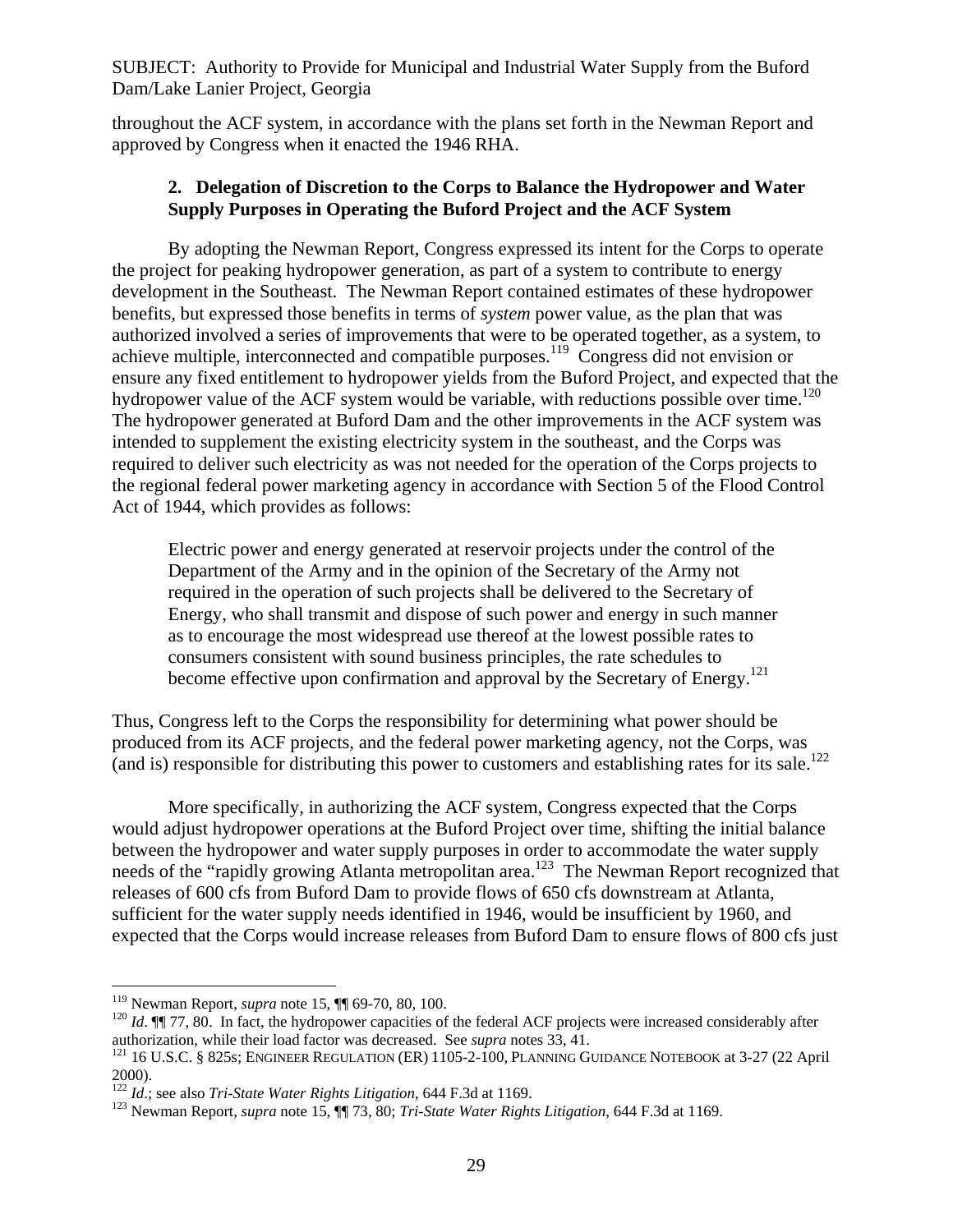14 years into the future.<sup>124</sup> General Newman recognized that increasing releases from Buford Dam for downstream water supply could cause a "slight decrease in system power value," but found that this decrease would be "outweigh[ed]" by the benefits to Atlanta's water supply.<sup>125</sup>

How those 800 cfs flows were to be ensured, the extent to which Atlanta's water supply needs might grow, and the extent to which the Corps could continue to accommodate those needs by trading off hydropower for water supply benefits, were not specified in the 1946 RHA or in the Chief's Report; instead, Congress left those matters to the Corps' engineering and water management expertise.<sup>126</sup> Congress expected that the Corps would increase the releases from Buford Dam over time to accommodate growing downstream water supply needs, and this change in operations over time is authorized under the 1946 RHA.<sup>127</sup> Storage in Lake Lanier may therefore be used for downstream water supply needs without a specific "reallocation" of storage for operational purposes, because the storage needed to make releases for water supply is already available for that purpose in the conservation storage pool at Lake Lanier.<sup>128</sup> The limit of the Corps' legal authority to accommodate downstream water supply withdrawals therefore becomes a question of how much conservation storage is available to make releases for downstream water supply, while continuing to operate for all authorized system purposes, in keeping with Congressional expectations.<sup>129</sup>

### **3. Technical Limits of Authority to Accommodate Downstream Water Supply Withdrawals under the 1946 RHA**

In order to determine the extent of downstream water supply withdrawals that can be accommodated from existing conservation storage at Lake Lanier, consistent with the principles of multipurpose reservoir design and Congressional intent in the 1946 RHA, the Mobile District modeled a set of operations in which the reservoir would be drawn down to, but not below, its minimum elevation of 1035 during the most severe drought of record, in order to maintain the highest possible downstream flows, while also maintaining operations for all other authorized purposes.<sup>130</sup> This corresponds to the design concept presented in the Newman Report, in which the Buford Reservoir was described as "provid[ing] a usable [conservation] storage of 1,033,000 acre-feet with a draw-down of 40 feet, with this storage capacity designed to serve all purposes other than flood control."<sup>131</sup> By using the available conservation storage within the reservoir and without any changes to flood control storage or operations—the Corps could make releases from Buford Dam to ensure dependable flows during the worst drought on record of up to 1810 cfs at Atlanta. A flow of 1810 cfs would enable water supply providers to withdraw up to an

<sup>&</sup>lt;sup>124</sup> Newman Report, *supra* note 15,  $\P$ [79-80.

<sup>&</sup>lt;sup>125</sup> *Id.* ¶ 80; see also *Tri-State Water Rights Litigation*, 644 F.3d at 1187-88, 1200.<br><sup>126</sup> See *Tri-State Water Rights Litigation*, 644 F.3d at 1188 & n.19.<br><sup>127</sup> Put differently, as the Eleventh Circuit noted, incr

<sup>&</sup>lt;sup>128</sup> See discussion *supra* note 114 and accompanying text.

<sup>&</sup>lt;sup>129</sup> As explained *supra* note 4, the conclusion that a particular mode of operation is both legally permissible and technically feasible does not mean that it is the only operation that could be considered, that the Corps is obligated to

<sup>&</sup>lt;sup>130</sup> ACF Remand Modeling Technical Report, *supra* note 7, at 44 (alternative labeled "IMPMAXRHA").<br><sup>131</sup> Newman Report, *supra* note 15, ¶ 72. As discussed *supra* notes 41-43 and accompanying text, the drawdown decreased from 40 to 35 feet in the final design, but the conservation storage pool increased from 1,0330,000 to 1,049,400 acre-feet, due to the different configuration of the final dam and reservoir design.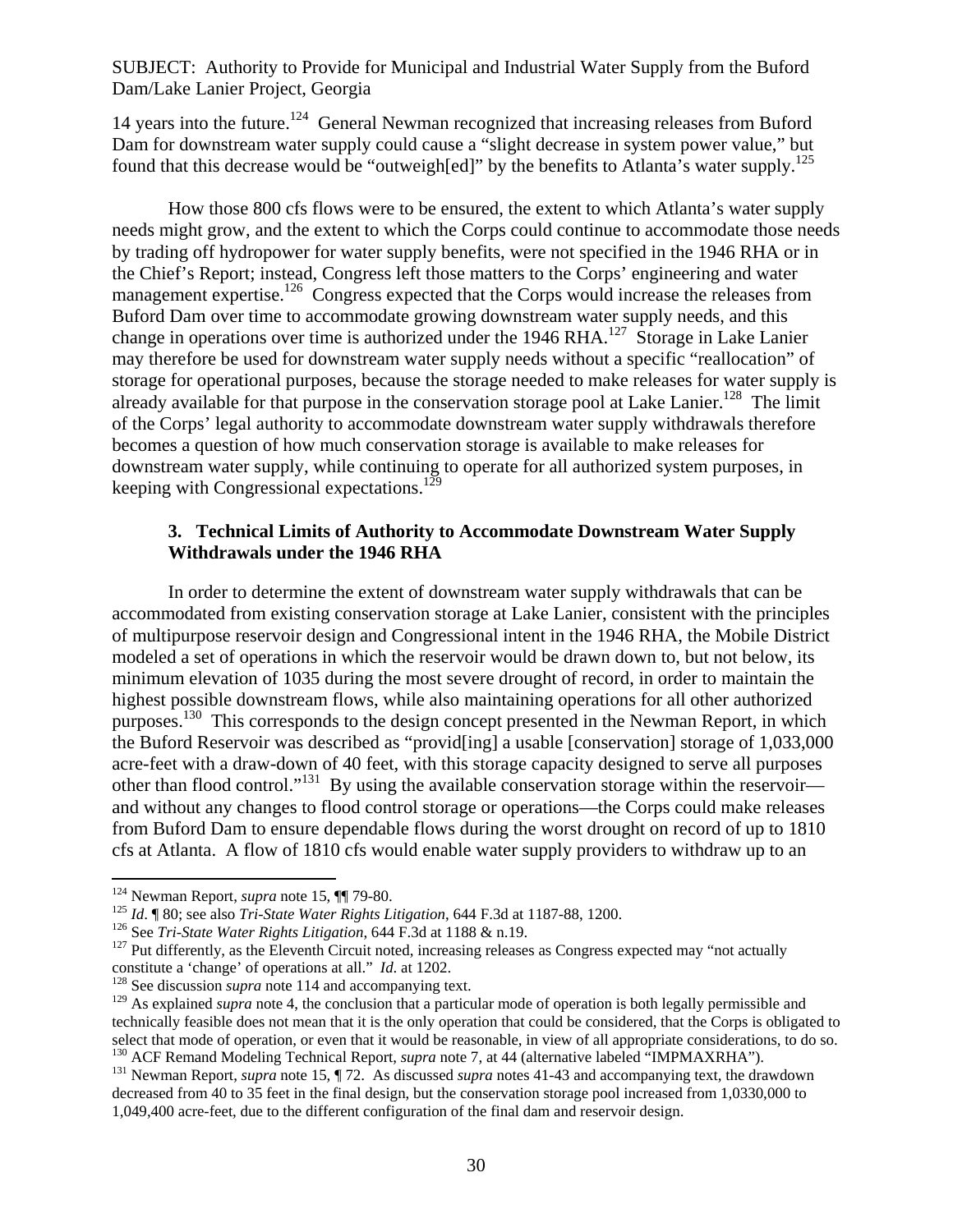annual average of 685 mgd (1060 cfs) downstream at Atlanta, while maintaining the minimum flow of 750 cfs after withdrawals that Georgia specified in its 2000 request for water quality. The model results demonstrate that increasing releases from Buford Dam to amounts greater than 600 cfs would result in only a "slight decrease in system power value," precisely as General Newman predicted in the report that Congress adopted when authorizing the ACF plan of development.<sup>132</sup> Flows of 1810 cfs at Atlanta would be nearly three times the minimum flow that was required in 1946 (650 cfs), and considerably more than the 1381 cfs flows that Georgia has requested for 2030, but such flows would cause average annual energy value from the ACF system to decrease by just 1.25 percent, from \$150,169,000 to \$148,299,000, compared to a mode of operations in which only 600 cfs would be released from Buford Dam.<sup>133</sup> The dependable capacity of Buford Dam would decrease only minimally, from 114.24 megawatts to 113.04 megawatts, and system-wide dependable capacity would actually *increase*, from 749.26 megawatts to 751.52 megawatts.<sup>134</sup> Similarly slight impacts, with reductions of less than 1 percent in hydropower value and dependable capacity, would be anticipated if the Corps were to operate to ensure flows of 1381 cfs at Atlanta by 2030, as Georgia has requested.135 All other authorized purposes of the ACF system would continue to be achieved under this mode of operation, including no changes in flood control, greater navigation potential than currently exists, continued operations for fish and wildlife conservation, and recreational opportunities at Lake Lanier and throughout the system, in keeping with Congressional expectations.<sup>136</sup>

In summary, increasing releases from Buford Dam to ensure flows of up to 1381 cfs, or even 1810 cfs, at Atlanta would "not actually constitute a 'change' of operations at all" from the range of operations that Congress envisioned when it adopted the Newman Report for the ACF project.<sup>137</sup> To the contrary, the Newman Report expressly proposed making increased releases from Buford Dam to accommodate growing downstream water supply needs at Atlanta, and the minimal reductions to hydropower would not exceed the "slight decrease in system value" that Congress approved.<sup>138</sup> The modeling results confirm that the storage in Lake Lanier would be sufficient to generate peaking hydropower at the project and assure a dependable water supply for Atlanta downstream, while allowing the Corps to continue to operate the ACF system for all authorized purposes, as Congress expected. Thus, the Corps is authorized under the 1946 RHA to make releases for downstream withdrawals up to and beyond the amount requested by Georgia, and no reallocation of storage for those withdrawals is necessary.<sup>139</sup>

 $\overline{a}$ 

<sup>132</sup> Newman Report, *supra* note 15, ¶ 80.<br><sup>133</sup> ACF Remand Modeling Hydropower Study *supra* note 7, at 35, Tab. 15 (comparing "IMP\_Power" to "IMPMaxRHA"). The basis for comparison, a mode of operations involving off-peak releases of no more than 600 cfs from Buford Dam ("IMP\_Power"), reflects operations to which the Corps would have been constrained under the vacated 2009 district court order. *In re Tri-State Water Rights Litigation*, 639 F. Supp. 2d at 1355. 134ACF Remand Hydropower Study, *supra* note 7, at 22 & Tab. 8, 25 & Tab. 9, 43 & Tab. 15 (comparing

<sup>&</sup>quot;IMP\_Power" to "IMPMaxRHA").

<sup>&</sup>lt;sup>135</sup> *Id.* at 22-2, D-1, showing systemwide reduction in average annual energy value of 0.73%, from \$150,169,000 to \$149,079,000, systemwide reduction in average annual dependable capacity of 0.50%, from 749.26 MW to 745.53 MW, and systemwide reduction in total average annual generation of 0.60%, from 2,166,000 MWh to 2,153,000 MWh, under alternative "IMPGA2030B," as compared to alternative "IMP Power."

<sup>&</sup>lt;sup>136</sup> See ACF Remand Modeling Technical Report, *supra* note 7, app. B, Modeling Output Spreadsheet.<br><sup>137</sup> Tri-State Water Rights Litigation, 644 F.3d at 1202.<br><sup>138</sup> Newman Report, *supra* note 15, ¶ 80.

<sup>&</sup>lt;sup>139</sup> To the extent that it would be appropriate to revise the 1959 ACF system cost allocation study, upon adopting a revised mode of operations that increased downstream flows for water supply, this could result in a revised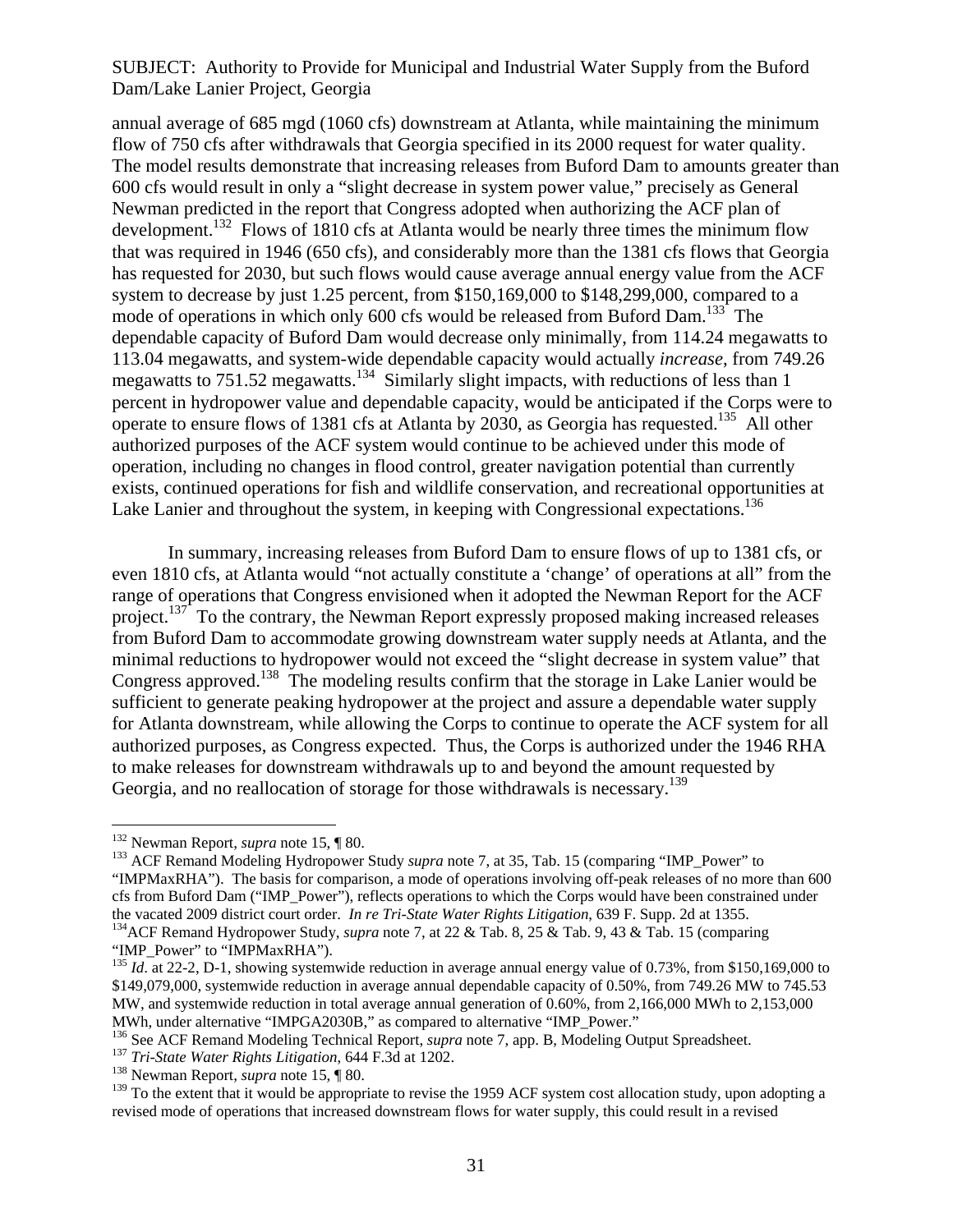#### **4. Authority for Direct Reservoir Withdrawals under the 1946 RHA**

In adopting the Chief's Report and the Newman Report, Congress expressly authorized the use of storage in Lake Lanier to make releases to accommodate water supply withdrawals from the Chattahoochee River downstream at Atlanta. The use of the reservoir for direct water supply withdrawals, on the other hand, was not discussed in the Chief's Report or Newman Report, and was therefore not specifically authorized in the 1946 RHA. At the time the 1946 RHA was enacted, the Corps had no programmatic authority to include water supply at its reservoirs as a project purpose, and became involved in water supply only on a limited basis, either under a specific project authorization (such as the delivery of downstream releases to Atlanta from the Buford Project) or under the authority of a 1937 statute, codified at 33 U.S.C. § 701h. That statutory provision authorizes the Corps to modify "the plans for any reservoir project . . . to include additional storage capacity for domestic water supply," but only "on condition that the cost of such increased storage capacity is contributed by local agencies and that the local agencies agree to utilize such additional storage capacity in a manner consistent with Federal uses and purposes."<sup>140</sup> The Corps did not invoke § 701h in connection with the Buford Project, Corps officials and local interests testified to Congress that they did not need to pay for the cost of increasing storage capacity in Buford Dam for water supply, and no such payments were ever made.<sup>141</sup> Rather, the contemplation of Congress in authorizing the ACF system was that Atlanta's downstream water supply needs would be satisfied by multipurpose releases from Buford Dam, without specifically allocating storage for that purpose, and without charging water supply users for that operation.

Certain, limited withdrawals directly from Lake Lanier were allowed at the time the Buford Project was constructed. As previously noted, the Corps entered into contractual agreements to compensate two local entities for the relocation of their preexisting water supply facilities at the reservoir site, expressly allowing continued withdrawals of up to 10 mgd from Lake Lanier by the Cities of Buford and Gainesville, Georgia.<sup>142</sup> These relocation agreements, necessary in order to complete the authorized construction of the Buford Project, were based on Constitutional principles rather than statutory water supply authority, and did not require any

accounting for the costs and benefits of the Buford Project. Such accounting may, in turn, lead the Southeastern Federal Power Administration (SEPA) to adjust the rates it charges for electricity generated from the federal ACF projects, ultimately affecting the rates paid by hydropower customers who purchase that electricity. However, apart from any such adjustments that SEPA, at its discretion, might make, and any adjustments that may be appropriate under agreements between SEPA and third parties, no compensation would be owed to the hydropower purpose or to hydropower customers as a result of the Corps' discretionary change in operations for authorized purposes. Neither the 1946 RHA, the Flood Control Act of 1944, nor any other applicable law contemplates or authorizes such compensation from the Corps. See *infra* part III.F.

<sup>&</sup>lt;sup>140</sup> War Department Civil Appropriations Act of 1938 § 1, ch. 511, 50 Stat. 518 (July 19, 1937), codified at 33 U.S.C. § 701h. See also 2002 Memorandum, *supra* note 3, at 7 n.1 ("As a general matter, the Army did not have authority to expend federal appropriations for water supply storage in its projects until [enactment of] the Water Supply Act of 1958.")

<sup>&</sup>lt;sup>141</sup> *Tri-State Water Rights Litigation*, 644 F.3d at 1168-69 ("Congress debated whether Atlanta should be asked to contribute part of the cost of building the Buford Dam . . . . Ultimately, Atlanta was never asked to, and did not, contribute to the construction costs."); see also *id*. at 1191 n.25 ("1937 Flood Control Act" [*sic*], i.e., 33 U.S.C. § 701h, does not apply to Buford Project).

<sup>142</sup> See *supra* note 45.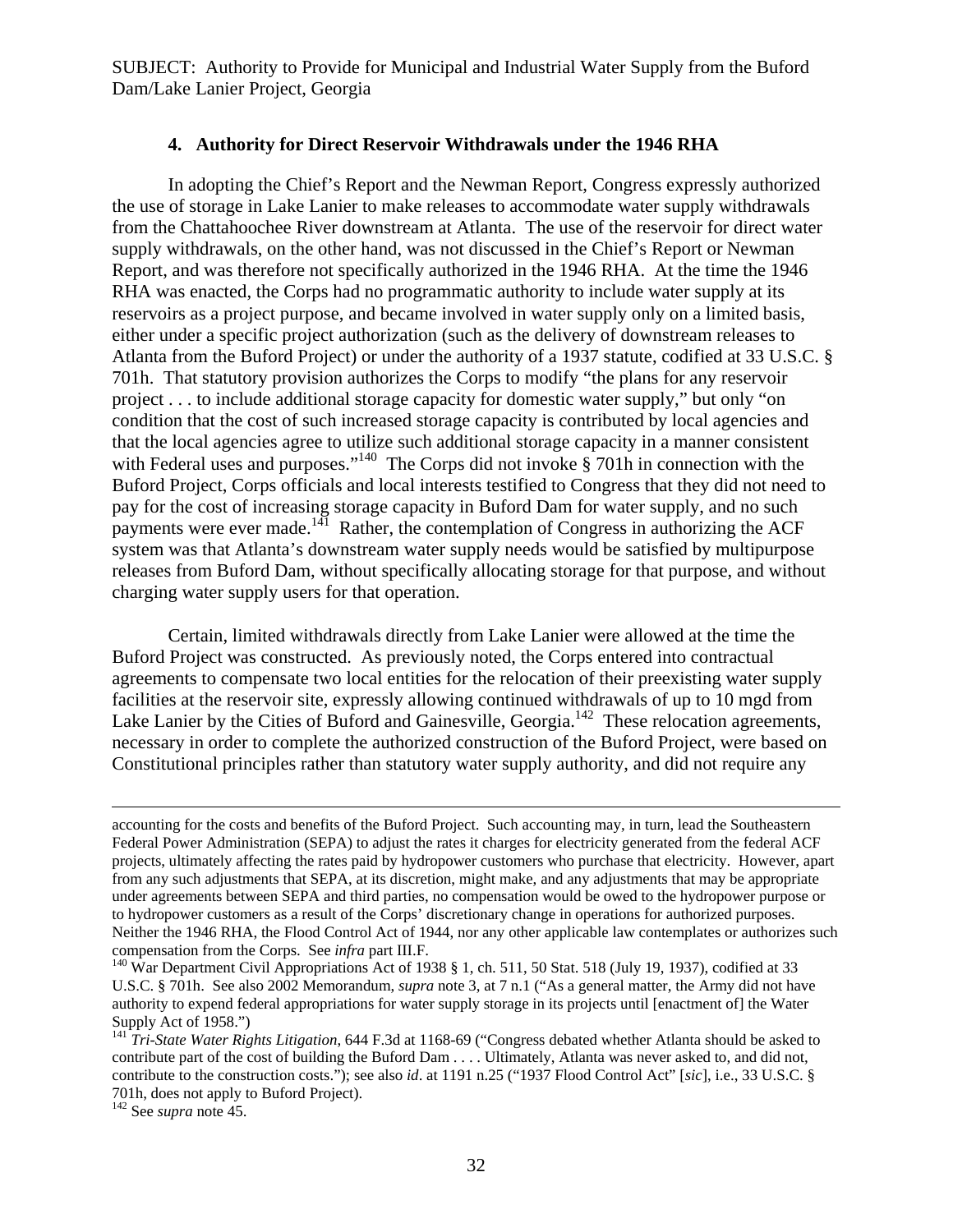allocation of or nonfederal payment for storage. Otherwise, diversions of water from Lake Lanier, upstream of Buford Dam, for water supply were *not* authorized under the 1946 RHA as originally enacted, and would require supplemental Congressional authorization.<sup>143</sup>

#### **C. Public Law No. 84-841, Ch. 785, 60 Stat. 634 (July 30, 1956) ("1956 Act")**

Just ten years after enactment of the 1946 RHA, Gwinnett County, located to the northeast of Atlanta in proximity to Lake Lanier, requested the ability to make withdrawals directly from the reservoir, and the Corps responded that Congressional authorization would be required. Accordingly, in Public Law No. 84-841 (July 30, 1956), Congress expressly modified the Buford Project by authorizing the Secretary of the Army to contract with Gwinnett County, for up to 50 years upon terms that the Secretary deems reasonable, "for the use of storage space in the Buford Reservoir for the purpose of providing . . . a regulated water supply in an amount not to exceed eleven thousand two hundred acre-feet of water annually" (i.e., 10 mgd).<sup>144</sup> The Eleventh Circuit has held that this statutory authority did not expire 50 years after enactment, and remains valid, and would allow the Corps "to contract with [Gwinnett County] for 10 mgd for water supply" from Lake Lanier.<sup>145</sup>

By its plain terms, the statute contemplated withdrawals directly from the reservoir, instead of downstream, as it authorized the granting of "an easement over Government lands at Buford Reservoir for the sole purpose of constructing . . . necessary pipelines and pumping station [*sic*] to *remove such water from said reservoir*."146 Both the House and Senate reports expressly noted that "[t]he use of storage space in the reservoir for furnishing water to Gwinnett County would not interfere substantially with the primary purposes of the project," and that the legislation authorizing such use "would not result in any increased costs nor in any losses to the United States."<sup>147</sup> Despite these minimal impacts to project purposes and the federal purse, and notwithstanding that Congress expected the Corps to accommodate downstream water supply needs when it authorized the Buford Project in the 1946 RHA, supplemental authority was

<sup>&</sup>lt;sup>143</sup> See Civil Functions, Dep't of the Army Appropriations for 1952: Hearings Before the Subcomm. of the H. Comm. on Appropriations, 82d Cong. 120 (1951) (statement of Colonel Potter that plan for Buford Dam "is not a problem of furnishing water directly or furnishing storage for that purpose; it is the regulation of the river that gives them a constant supply . . . . With this dam letting out a constant supply of water every day their water-supply problem is reduced immensely"); *id*. at 121 (distinguishing delivery of flows from Buford Dam to Atlanta from dam near Dallas where additional storage capacity was added for water supply, and local interests contributed \$3,000,000); *id*. at 122 (observing that Congressional authorization would be required if water "would have to be diverted" for water supply); see also *Tri-State Water Rights Litigation*, 644 F.3d at 1168-69 (citing statement of Colonel Potter in 1951 that "the Corps would have to obtain additional water supply authorization" if Atlanta

<sup>&</sup>lt;sup>144</sup> Pub. L. No. 84-841, ch. 785, 70 Stat. 725 (July 30, 1956). 11,200 acre-feet divided by 365 days equals 30.68 acre-feet/day; 30.68 acre-feet divided by 3.07 (the conversion factor of acre-feet to mgd) equals 9.995 mgd, or 10 mgd.

<sup>145</sup> *Tri-State Water Rights Litigation*, 644 F.3d at 1197-98. As noted *supra*, I did not address this statute in my previous opinions regarding the Corps' authority for water supply associated with the Buford Project. The district court found that the 1956 Act had expired in 2006, *In re Tri-State Water Rights Litigation*, 639 F. Supp. 2d at 1350 n.24, but the Eleventh Circuit confirmed that it remains valid, should the Corps choose to exercise it. *Tri-State Water Rights Litigation*, 644 F.3d at 1198.<br><sup>146</sup> Public Law 84-841 (emphasis added). <sup>147</sup> H. REP. NO. 84-2689, at 2 (July 20, 1956).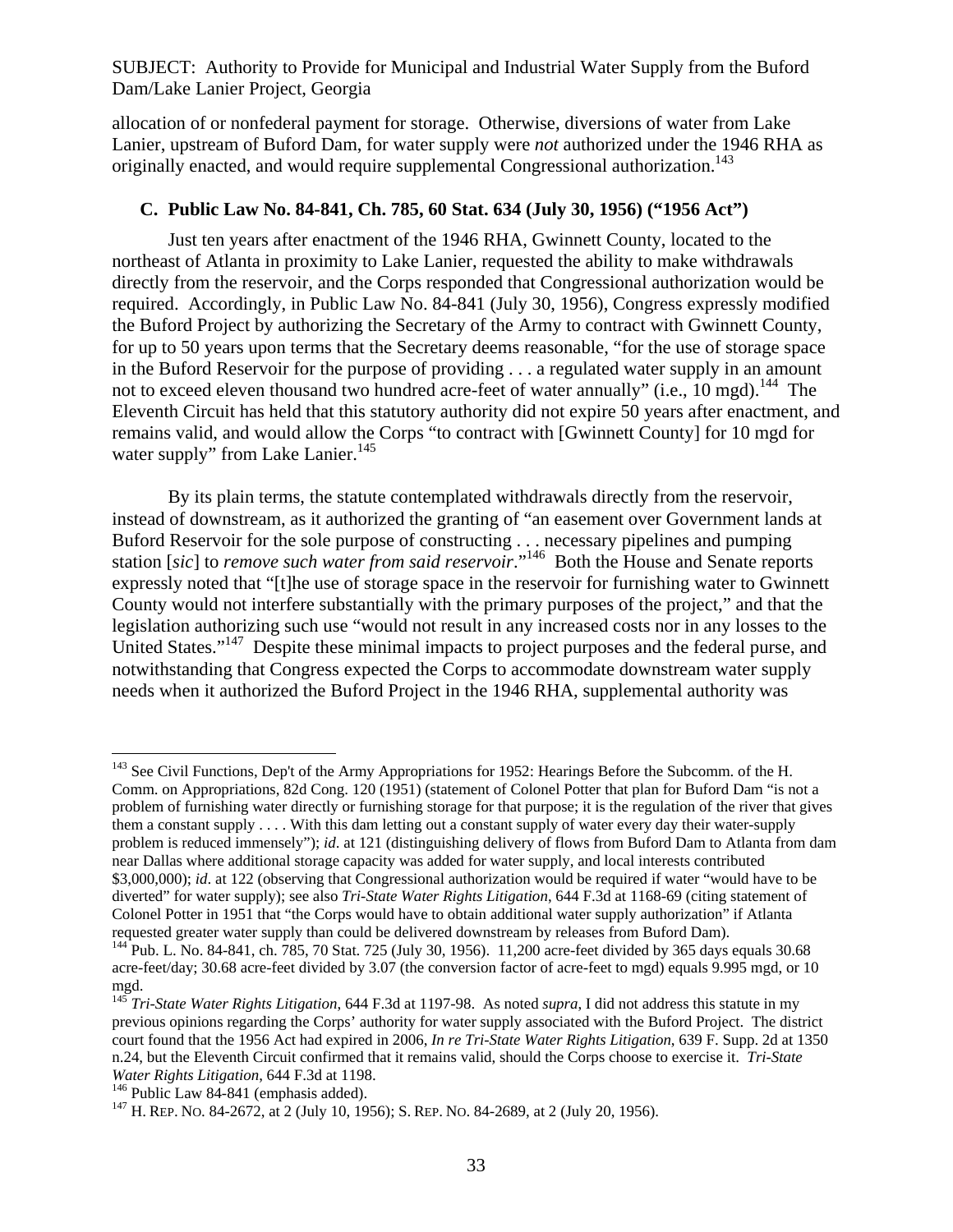necessary in order for the Corps to provide for direct withdrawals from the reservoir.<sup>148</sup> The 1956 Act conferred this authority, authorizing the Corps to contract with the County for withdrawals of up to 11,200 acre-feet annually from Lake Lanier.

The 1956 Act also provided that the Secretary of the Army should determine a "reasonable" charge for the Gwinnett County withdrawals, and directed that proceeds should be deposited as miscellaneous receipts in the U.S. Treasury. Unlike the downstream withdrawals that could be accommodated by releasing water from conservation storage to achieve multiple purposes, including hydropower, the withdrawals authorized in the 1956 Act for Gwinnett County served only the single purpose of water supply. Although the legislative history indicated that the withdrawals would neither affect project purposes nor involve any costs to or revenues foregone by the United States, Congress nonetheless directed the Corps to charge some amount for the benefit that Gwinnett County would receive from the use of that storage. Nothing in the statute indicates, however, that the hydropower purpose or entities benefitting from hydropower operations should be compensated.

# **D. Water Supply Act of 1958**

# **1. Purposes and Limitations**

Two years after the 1956 Gwinnett Act, Congress further expanded the Army's authority with regard to water supply by creating a general discretionary authority applicable to all Corps reservoirs. The Water Supply Act of 1958, 43 U.S.C. § 390b, authorizes the Secretary of the Army to include storage in any Corps reservoir for the purpose of municipal and industrial water supply:

[I]t is hereby provided that storage may be included in any reservoir project surveyed, planned, constructed or to be planned, surveyed and/or constructed by the Corps . . . to impound water for present or anticipated future demand or need for municipal or industrial water, and the reasonable value thereof may be taken into account in estimating the economic value of the entire project: *Provided*, That before construction or modification…is initiated, State or local interests shall agree to pay the cost of such provisions on the bases that all authorized purposes served by the project shall share equitably in the benefits of multiple purpose construction as determined by the Secretary of the Army  $\dots$ <sup>149</sup>

Congress intended for the Corps to use this authority to assume an active role, in conjunction with State and local interests, "in developing [municipal and industrial] water supplies in connection with the construction, maintenance, and operation of Federal navigation, flood control . . . or multiple purpose projects," i.e., by including storage for water supply in the

 $\overline{a}$ <sup>148</sup> *Id.* The House and Senate Reports accompanying the 1956 Act explained that only one general authority, Section 6 of the Flood Control Act of 1944 (codified at 3 U.S.C. § 708), enabled the Secretary of the Army at that time (two years prior to enactment of the Water Supply Act of 1958) to enter into contracts for water supply withdrawals from Corps reservoirs. That authority was unavailable at Lake Lanier, because Section 6 "applies only to surplus water, whereas there actually will be no surplus water in the reservoir." Thus, the House and Senate Reports concluded, "the Department of the Army cannot legally enter into a contract with the county pursuant to section 6."

<sup>149</sup> Water Supply Act of 1958 § 301(b), 43 U.S.C. § 390b(b).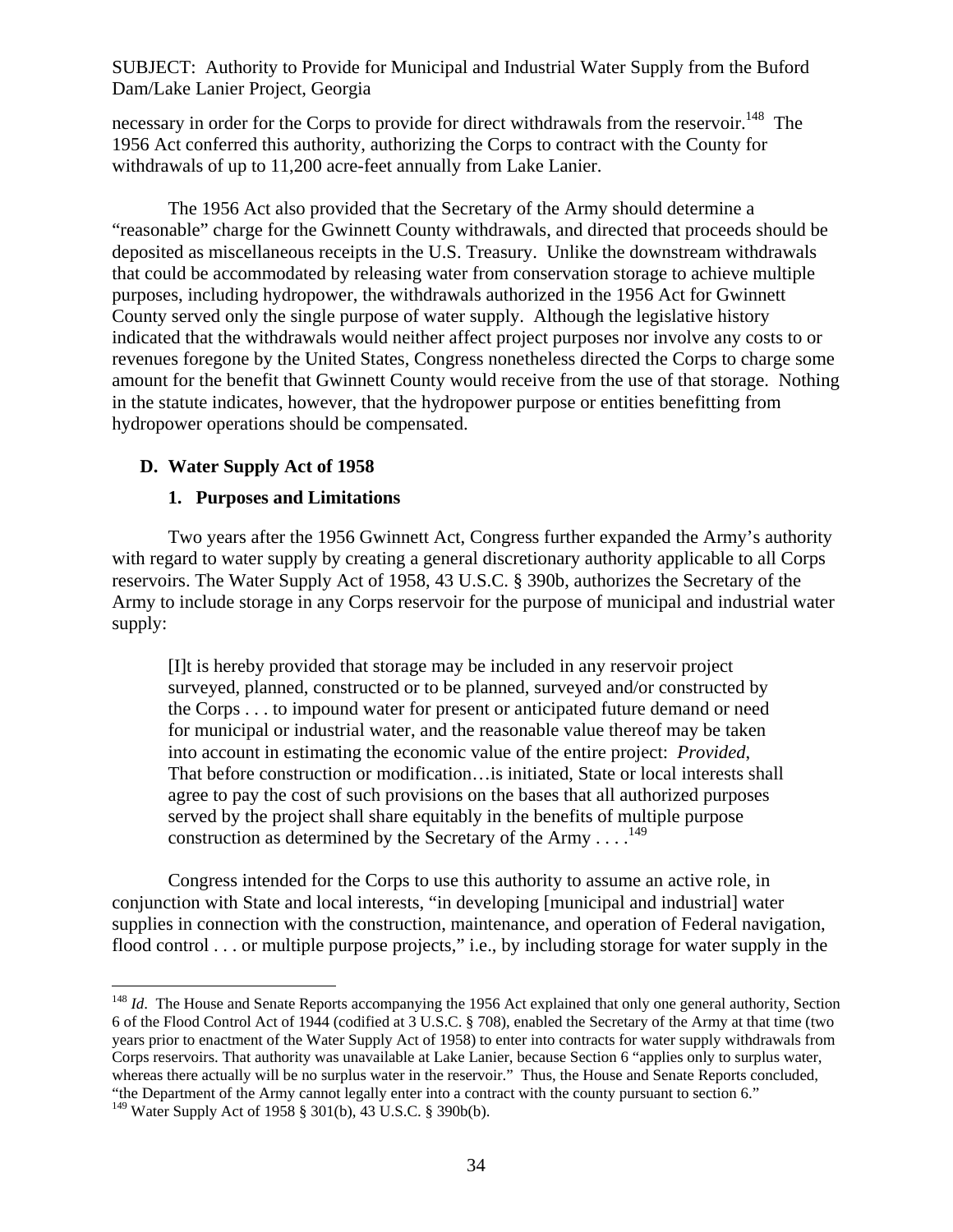planning for new Corps projects, or by allowing the use storage in existing Corps projects for water supply, to the extent it could not already be used for that purpose.<sup>150</sup> This "more comprehensive authority" 151 for the inclusion of water supply storage exceeded the more limited scope of earlier statutes that authorized the Corps to contract for the provisional, municipal and industrial "uses" of "surplus water" available in its reservoirs, or to include storage in the initial planning of projects, if that use would be consistent with federal purposes and if local sponsors paid for such storage in advance.<sup>152</sup> The Water Supply Act thus "establishe[d] a sort of new field on water supply,"<sup>153</sup> qualified, however, by certain limitations on the Corps' ability to modify projects without further Congressional approval, in section 301(d) of the Act:

Modifications of a reservoir project heretofore authorized, surveyed, planned, or constructed to include storage . . . which would seriously affect the purposes for which the project was authorized, surveyed, planned, or constructed, or which would involve major structural or operational changes shall be made only upon the approval of Congress as now provided by  $law$ .<sup>154</sup>

 The key terms applicable to these limitations, "seriously" and "major," are not defined in the Water Supply Act, and must be given their ordinary meaning, in light of the purpose and text of the Water Supply Act as a whole.<sup>155</sup> In ordinary usage, these terms connote changes that are fundamental in scope, but without context, they lack meaning.<sup>156</sup> In the context of the Water Supply Act, what is relevant is the Congressional intent for the purposes and operation of the particular project where water supply storage is under consideration. The language of section 301(d) of the Water Supply Act reflects Congress's recognition of what "including" storage would entail: it would involve changes to the physical structure or the operation of an authorized project, and such changes could affect the purposes for which that project had previously been authorized. Section 301(b) specifically authorizes the Corps to make structural or operational changes to include water supply, and to affect project purposes in so doing; but § 301(d) requires the Corps to consider whether the *degree* of those changes fundamentally conflict with what Congress intended when it authorized the project for construction (or with any other applicable law). Modifications that cross that threshold would interfere with legislative prerogatives, and require Congressional approval. Therefore, the statutory terms "major" and "seriously" in § 301(d) refer to changes and impacts that fundamentally depart from Congressional intent for a project, as expressed through the authorizing legislation relevant to that project.<sup>157</sup> If a project

1

<sup>150</sup> Water Supply Act § 301(a), 43 U.S.C. § 390b(a).<br><sup>151</sup> H. REP. No. 85-1122, at 77 (1957); see also H. REP. No. 85-1894, at 134-35, S. REP. No. 85-1710, at 133.<br><sup>152</sup> See Flood Control Act of 1944, § 6, Pub. L. No. 78

water); War Department Civil Appropriations Act of 1938 § 1, ch. 511, 50 Stat. 518 (July 19, 1937), codified at 33 U.S.C. § 701h (storage in reservoir planning).<br><sup>153</sup> 104 Cong. Rec. S11497 (daily ed. June 17, 1958) (statement of Mr. Case).

<sup>&</sup>lt;sup>154</sup> Water Supply Act of 1958 § 301(d), 43 U.S.C. § 390b(d).<br><sup>155</sup> United States v. Boisdore's Heirs, 49 U.S. 113, 122 (1850); 2A SUTHERLAND STATUTORY CONSTRUCTION § 46:5 (7th ed. 2011).

<sup>156</sup> See, e.g., WEBSTER'S THIRD NEW INT'L DICTIONARY (1971) (defining "major" as, *inter alia*, "notable or conspicuous in effect or scope," "involving grave risk," "serious"; defining "seriously" as, *inter alia*, "to a serious extent," "earnestly, severely").

<sup>157</sup> See 2009 Memorandum, *supra* note 3, at 11-12.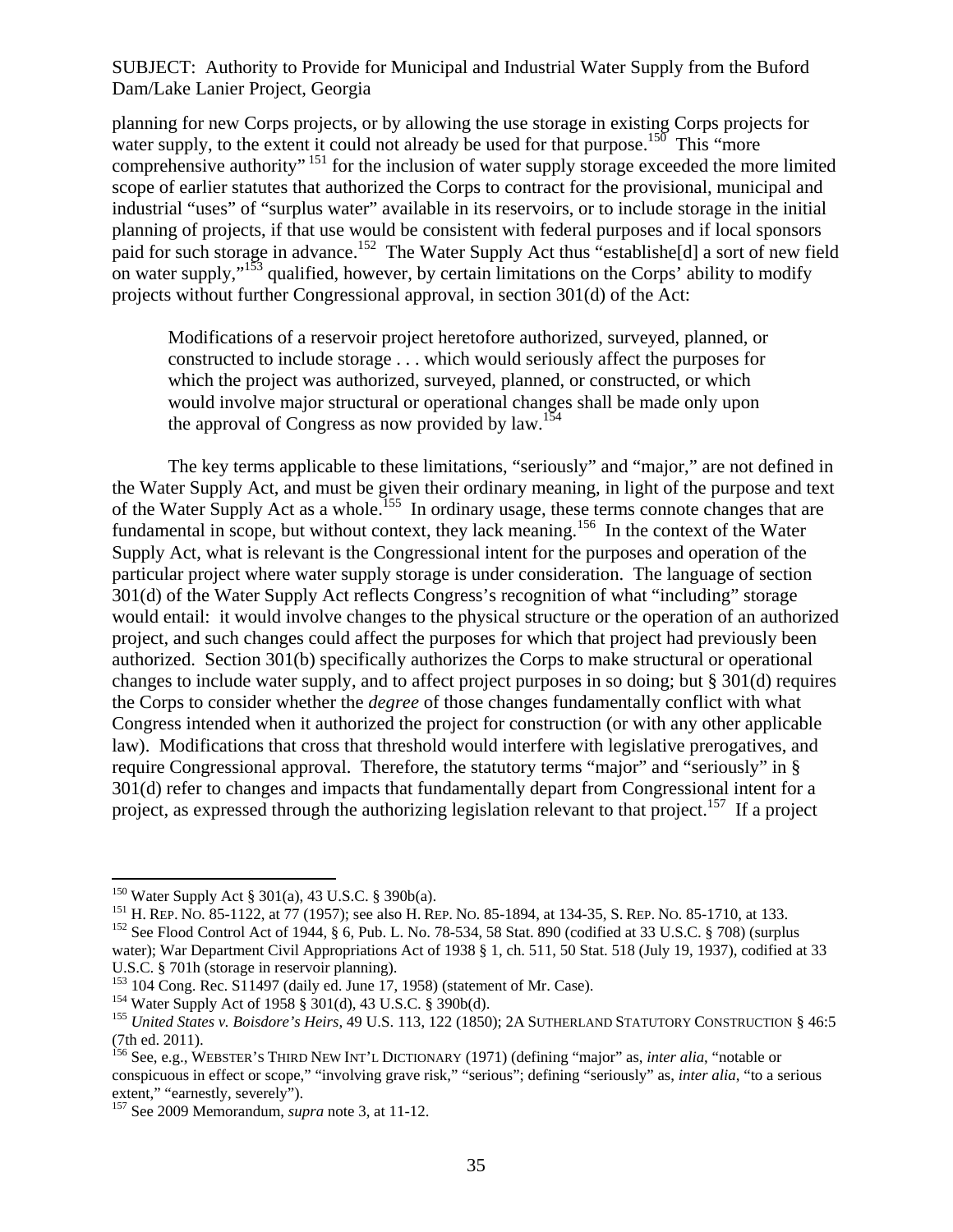was authorized as part of a system, to achieve multiple purposes throughout that system, Congressional intent for the project must be interpreted in this light.<sup>158</sup>

## **2. Analyzing the Authority to Accommodate a Water Supply Request under the Water Supply Act**

In evaluating a request for water supply from a Corps reservoir under the Water Supply Act, the Corps must determine whether the request, in its totality, is technically feasible, and if so, whether operations to accommodate the request are within the Corps' legal authority. First, the Corps must determine whether there is sufficient capacity in the reservoir to accommodate the water supply withdrawals, and the return flows, if any, that are projected in the water supply request. To make this determination, the Corps models operations that would accommodate the request, taking into account the total withdrawals and returns projected in the request. This modeling enables the Corps to identify the impacts to operations and authorized purposes that would result from accommodating the request. By evaluating these impacts in light of the Congressional intent for the project, the Corps can determine whether it has the legal authority under the Water Supply Act to grant the request, or whether the operational changes and impacts to authorized purposes would fundamentally depart from Congressional intent for the project. These technical and legal determinations are ultimately dependent on the actual withdrawals from the reservoir and returns to the reservoir that are projected in the request, because storage capacity and actual operations are a function of how much water flows into and out of the reservoir. Thus, to evaluate its legal authority to accommodate a water supply request, the Corps must evaluate the request in its totality, including all projected withdrawals from the reservoir and return flows to the reservoir.

Having concluded that a water supply request is both technically feasible and within the Corps' legal authority under the Water Supply Act, the Corps must next, in order to exercise that authority, determine how much storage to contract for to meet the request, and on what terms. The text of the Water Supply Act itself does not dictate how this amount of storage should be determined. Under the Water Supply Act, the Corps contracts for the use of storage, not for the sale of water or water rights, and because the Corps does not own or sell the water stored in its reservoirs, it cannot guarantee, and specifically disclaims, any set yield, or the availability of water at all, from the storage it grants rights to in a Water Supply Act agreement.<sup>159</sup> The Corps' general practice when contracting for storage under the Water Supply Act is to sell rights to an amount of storage that is expected to provide, during the critical period (i.e., during the worst drought on record), a yield equal to the water supply withdrawals that are requested.<sup>160</sup> With

<sup>&</sup>lt;sup>158</sup> Note that Congress did not authorize the Buford Project, or any other specific ACF project, independently in the 1946 RHA, but rather, authorized the prosecution of the collective "works of improvement . . . in accordance with the plans and subject to the conditions recommended by the Chief of Engineers" in the report for the "Apalachicola, Chattahoochee and Flint Rivers." 1946 RHA, *supra* note 25, § 1. See discussion *infra* note 167.

<sup>159</sup> See Model Format for Reallocated Water Supply Storage Agreements (Aug. 30, 2007), *available at*  http://www.usace.army.mil/Missions/CivilWorks/ProjectPartnershipAgreements/model\_other.aspx (last visited May 14, 2012), arts. 1.b, 1.d ("The User recognizes that this agreement provides storage space for raw water only. The Government makes no representations with respect to the quality or availability of water and assumes no responsibility therefor"), *id*. 2 ("The User has the full responsibility to acquire in accordance with State laws and regulations . . . any and all water rights needed for utilization of the storage provided under this agreement.").<br><sup>160</sup> ER 1105-2-100 at E-225, Table E-31 n.2. This yield, or "critical yield," is determined based on histo and losses from all sources, excluding the proposed withdrawals and returns, that are expected to occur during the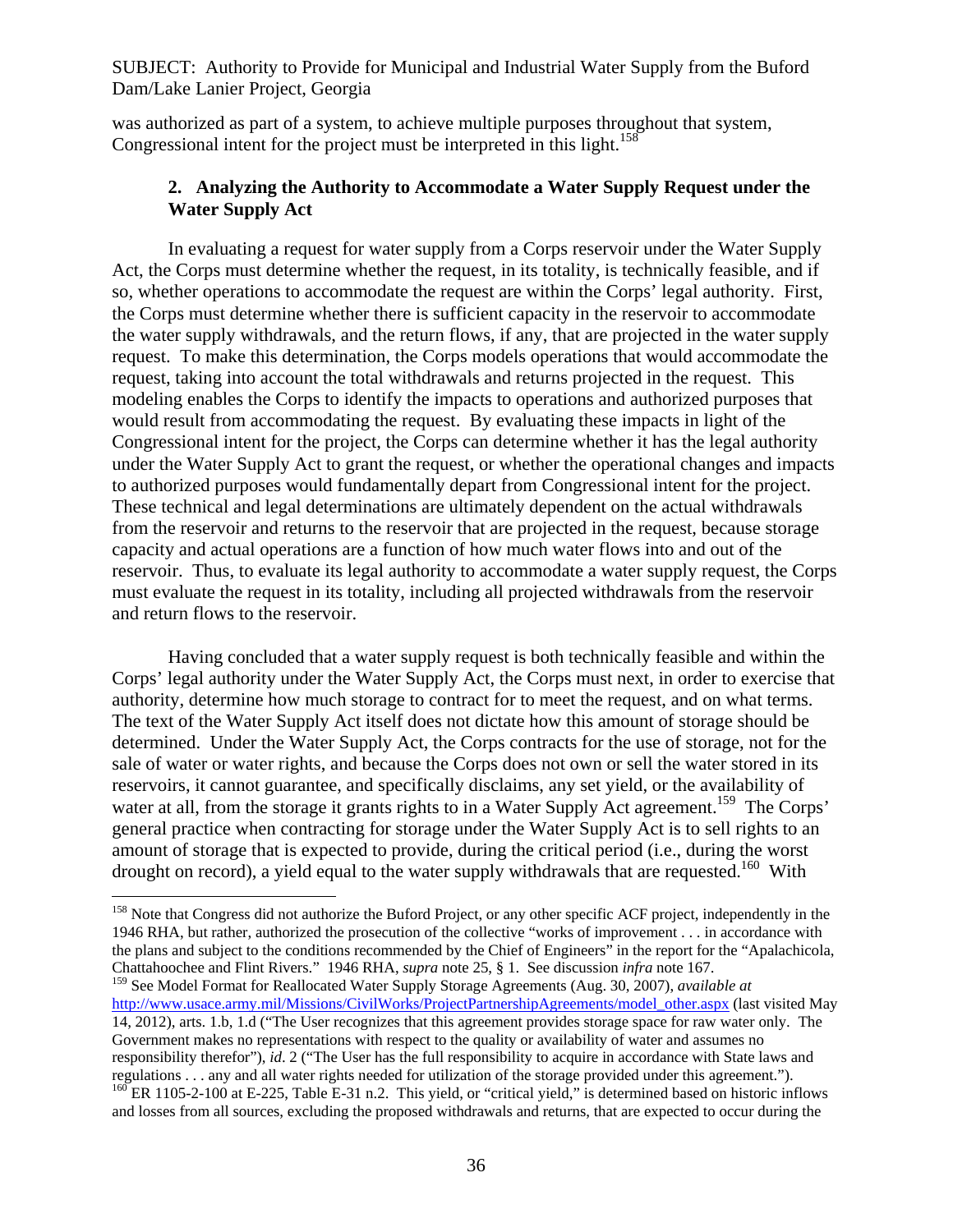regard to return flows that water supply providers may release back into the reservoir, I am informed that—although there is no legal requirement or written Corps policy governing return flow accounting—the Corps' general practice has been to recognize water supply providers' return flows in the same manner as all inflows to the reservoir, meaning that whatever flows are returned to the reservoir by any user are credited proportionately to all storage accounts in the reservoir.<sup>161</sup> Other accounting methods, such as direct crediting of return flows to the specific account of the water supply storage user who has provided the return flows, or taking return flows into account when calculating the amount of storage to contract for to accommodate a particular water supply request, may also be legally permissible, given the broad discretion conferred under the Water Supply Act to "include" storage "to impound water" for water supply.<sup>162</sup> Again, the Corps has no official policy in this regard; promulgation of such a policy is within the purview of the Secretary of the Army, and beyond the scope of the legal analysis provided in this opinion.

Regardless of how the amount of storage is calculated, the amount or percent of storage contracted for under the Water Supply Act is not determinative of whether a proposed action will result in major structural or operational change or seriously affect authorized purposes.<sup>163</sup>

 critical period. For Lake Lanier, the critical yield—accounting for diversions in the ACF system, but excluding water supply withdrawals from and returns to Lake Lanier—has recently been determined to be 1460 cfs (944 mgd). See U.S. Army Corps of Engineers, Mobile District, Federal Storage Reservoir Critical Yield Analysis, Alabama-Coosa-Tallapoosa (ACT) and Apalachicola-Chattahoochee-Flint (ACF) River Basins at 2-3, 9 (February 2010),

*available at* http://www.sam.usace.army.mil/pa/acf-wcm/docs.htm#analyses (last visited June 3, 2012).<br><sup>161</sup> I am aware that Corps officials have stated on certain occasions that the Corps "policy," i.e., general practice, been to contract for storage based on the amount of storage necessary to yield the maximum requested withdrawals during the critical drought period, and to treat "return flows" as general inflows, rather than crediting them to the storage users who provide those return flows to the reservoir. See, e.g., Jimmy F. Bates, Chief, Policy and Planning Division to Commander, South Atlantic Division, Subject: Disposition of Inflows to Corps Reservoirs Originating with Users' [] Storage in Those Reservoirs (27 July 1989). However, those statements are not reflected in current policy guidance or draft water supply agreements, and I am aware of no legally binding policy, law or regulation that would mandate this approach.

<sup>162</sup> Water Supply Act § 301(b), 43 U.S.C. § 390b(b) (emphasis added). Notably, the Water Supply Act authority differs from the other primary source of the Corps' authority to provide for municipal and industrial water supply, Section 6 of the Flood Control Act of 1944, which authorizes the Secretary of the Army to "make contracts . . . for domestic and industrial uses for surplus water that may be available at any [Corps] reservoir." Under Section 6, the Corps does not grant rights to storage, but only to the provisional use, i.e., withdrawal, of surplus water from a Corps reservoir.

<sup>163</sup> 2009 Memorandum, *supra* note 3, at 11 & n.12. In section 301(d) of the Water Supply Act, the provision in which Congress set forth limitations on the Corps' authority under the Water Supply Act, Congress chose not to specify any number in connection with those limits. Percentages of costs and benefits associated with Corps reservoir projects are relevant under certain statutory and regulatory provisions, but these provisions are different from, and may not be correlated with, the percent of storage needed to accommodate a particular water supply request. For example, section 301(b) of the Water Supply Act provides that "not to exceed 30 percent of the total estimated cost of any project may be allocated to anticipated *future* demands." 43 U.S.C. § 390b(b) (emphasis added). This provision limits the share of construction costs that can be deferred for future recovery, and the statute provides no indication that the 30 percent figure relates to a percent of storage, for current water supply needs or at all. (To the extent such percentages may coincide, there could be no question that Congress contemplated that the Corps could allocate more than 22 percent of storage without involving major structural or operational change or seriously affecting any authorized purpose). See also ER 1105-2-100 at 3-32 to 3-33 (if water supply benefits exceed 80 percent of total benefits in a multipurpose project without separable storage for flood control, navigation, or water supply, or 90 percent of total benefits in a project with such separable storage, the proposed project "is considered single purpose M&I water supply and thus not eligible for Federal participation").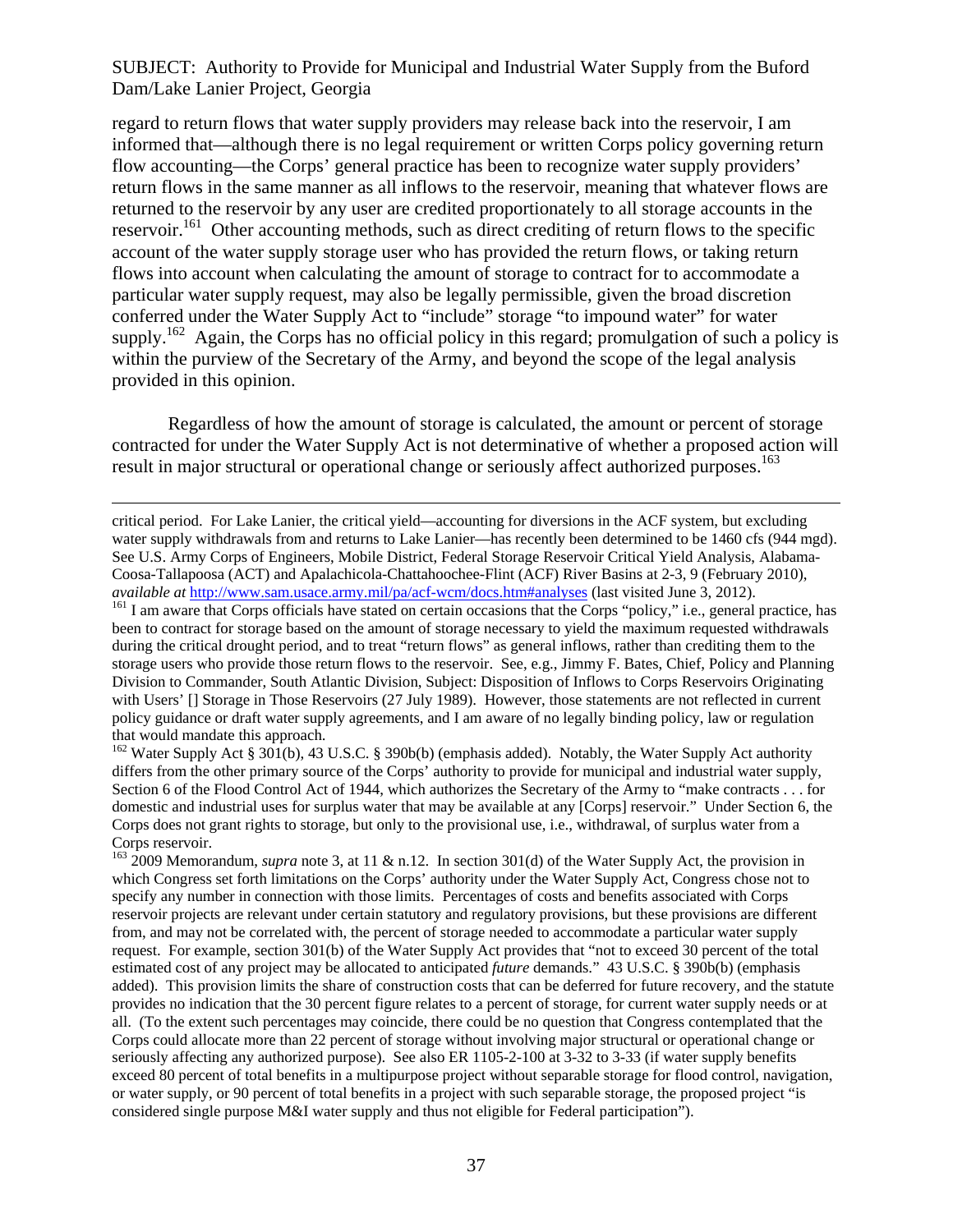Rather, it is the actual operational changes and impacts to project purposes that would result from accommodating the projected withdrawals and returns that determine whether accommodating the request would fundamentally depart from Congressional intent for the project in question. Nonetheless, the courts and other parties have at times focused too narrowly upon the amount of acre-feet or the percentage of storage proposed for "reallocation" under the Water Supply Act, without considering the actual operational changes and impacts to project purposes that would result from the proposed action to include storage for water supply.<sup>164</sup> This focus is misplaced, relying on a term, "reallocate," that does not appear in the Water Supply Act at all, and applying a numerical threshold that lacks support in the text of the Water Supply Act. The fact that the same amount of storage "reallocated" to accommodate a given water supply need necessarily constitutes different percentages of "total storage," "total usable storage," and "conservation storage," and could vary further depending on the accounting methodology employed, demonstrates that the amount or percentage of storage involved is not an appropriate criterion for determining the Corps' legal authority to include storage for water supply under the Water Supply Act.<sup>165</sup> It is the actual, net removal of water from the Corps reservoir—any withdrawals, as well as any returns—that actually affects operations for other authorized purposes, and not the amount or percent of storage to which the Corps grants rights in a Water Supply Act contract.<sup>166</sup>

## **3. Extent of Authority to Accommodate Georgia's Requested Withdrawals from Lake Lanier under the Water Supply Act**

Applying these principles regarding the Corps' authority under the Water Supply Act to Georgia's request, the remaining question to address is whether the Corps has authority under the Water Supply Act to accommodate those withdrawals not already accommodated under other authorities. Under the Water Supply Act, operational changes to include additional water supply withdrawals from Lake Lanier are authorized, so long as the system operations contemplated under the 1946 RHA can be maintained, and so long as the system purposes authorized in the 1946 RHA continue to be achieved, in keeping with Congressional expectations. In this case, Congress expected that the Buford Project would be operated as an integral part of the ACF system, to achieve the purposes Congress authorized for that system when it approved the ACF

1

<sup>&</sup>lt;sup>164</sup> For example, the D.C. Circuit determined that a reallocation of 22 percent of "total storage" at Lake Lanier which was actually a reallocation of 22 or 22.9 percent of *conservation* storage, 14.3 percent of *usable* storage, and 12.6 percent of *total* storage, see *supra*, note 72—amounted to "major operational change," without any discussion of the actual operations necessary to implement that reallocation. The D.C. Circuit declined to address whether such action would "seriously affect" any authorized purpose, while noting that the district court had found that it would not. Geren, 514 F.3d at 1318; Southeastern Federal Power Customers, Inc. v. Caldera, 301 F. Supp. 2d at 32.<br><sup>165</sup> See *Tri-State Water Rights Litigation*, 644 F.3d at 1202 n.39, and discussion *supra*, notes 72, 74.<br><sup>166</sup>

internal approval authority under the Act. The Assistant Secretary of the Army (Civil Works) has delegated authority to the Chief of Engineers to make reallocations of up to 50,000 acre-feet or 15 percent of the "total storage capacity allotted to all authorized purposes" (e.g., "usable storage"), with the Assistant Secretary retaining authority for greater amounts. ER 1105-2-100 at E-215 to E-216. Although Corps guidance at one time indicated that reallocations of less than 50,000 acre-feet or 15 percent of storage "are considered insignificant" and do not require Congressional authorization, no Army policy has ever indicated that reallocations exceeding those thresholds necessarily require Congressional authorization. See 2009 Memorandum, *supra* note 3, at 7 (citing former EM 1165-2-105, Water Supply Storage in Corps of Engineers' Projects (18 Sept. 1961), Change 15, para. 11.e (1 Mar 77)).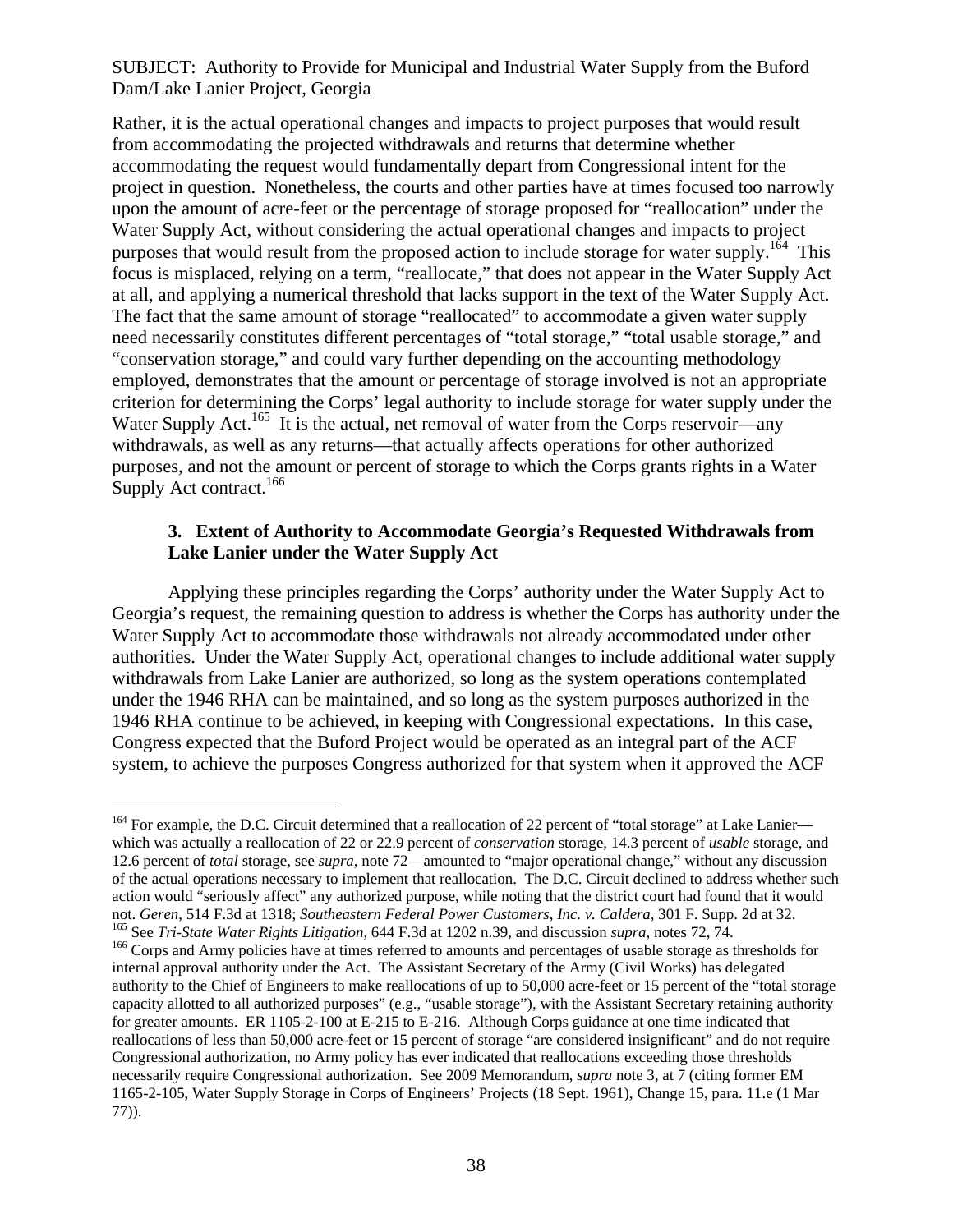plan of development in the 1946 RHA. Focusing on operations or impacts at Lake Lanier alone, without regard to the overall plan of development that Congress approved, would not comport with Congressional intent.<sup>167</sup>

Of the total water supply withdrawals of 705 mgd that Georgia has requested, withdrawals of 408 mgd downstream at Atlanta may be accommodated from releases from conservation storage in Lake Lanier, without a reallocation of storage, under the authority of the 1946 RHA, and 20 mgd in direct withdrawals from Lake Lanier may be accommodated under relocation agreements and the authority of the 1956 Act. Thus, the remaining question the Corps must answer is whether it would have authority under the Water Supply Act to accommodate the remaining 277 mgd in withdrawals from Lake Lanier by  $2030$ .<sup>168</sup> In addressing this question, the Corps must also consider Georgia's projected return flows of 107 mgd to Lake Lanier, because those projected returns were included in Georgia's request, and would affect system operations. The Mobile District's modeling of operations accounts for the impacts of the 277 mgd withdrawals and the 107 mgd in returns on system operations and authorized purposes, and demonstrates that these impacts would not cause any fundamental departure from Congressional intent as expressed in the 1946 RHA.

## **a) Operational Changes as a Result of Accommodating Georgia's Requested Withdrawals from Lake Lanier under the Water Supply Act**

Incorporating Georgia's 2030 water supply request into ACF system operations would not involve any major operational change, because the Mobile District's modeling shows that the requested withdrawals of 277 mgd and returns of 107 mgd to Lake Lanier could be accommodated using the existing conservation storage in Lake Lanier, while maintaining system operations for all other authorized purposes, in keeping with Congressional expectations.<sup>169</sup> At

<sup>1</sup> <sup>167</sup> I note that the Water Supply Act refers to "a reservoir project," rather than to a system of projects. However, the Act also refers to "the purposes for which the project was authorized, surveyed, planned, or constructed." 43 U.S.C. § 390b(d). As discussed *supra*, the Buford Project cannot be understood in isolation, because the Buford Project was proposed and approved as one component in a system of projects, and Congress intended that storage in the Buford Project would be used to regulate flows throughout the system, in order to enable efficient operation of the downstream projects and to accomplish the authorized purposes of the ACF system. Moreover, the tradeoff between water supply and hydropower that Congress endorsed in approving the Newman Report cited "*system* power value," not Buford power value. See Newman Report, *supra* note 15, ¶ 80 (emphasis added); see also *Tri-State Water Rights Litigation*, 644 F.3d at 1187-88, 1200. The technical reports prepared in support of this memorandum evaluated impacts to both "project"-specific and systemwide operations and purposes from Georgia's requested water supply withdrawals and returns, in contrast to the technical analysis for my 2002 memorandum, which focused on Buford alone. See discussion *supra* note 68 and accompanying text.

<sup>&</sup>lt;sup>168</sup> See ACF Remand Modeling Technical Report, *supra* note 7, at 43-45. As discussed *infra*, part III.B.3, the Corps in theory has the authority to make downstream releases sufficient to accommodate withdrawals of 685 mgd at Atlanta, if direct reservoir withdrawals were limited to 20 mgd. However, that mode of operation would fully utilize all available conservation storage during the most severe drought of record, and there would be no additional storage to accommodate withdrawals from Lake Lanier beyond 20 mgd. Conversely, if the Corps were to reallocate storage to accommodate lake withdrawals greater than 20 mgd, less storage would be available for downstream releases, and the Corps could not accommodate withdrawals of 685 mgd downstream.

<sup>&</sup>lt;sup>169</sup> The fact that direct water supply withdrawals from Lake Lanier were not specifically authorized under the 1946 RHA does not mean that authorizing such withdrawals would fundamentally depart from Congressional intent for the operation of the ACF system, for several reasons. First, some withdrawals were authorized under relocation agreements that were deemed necessary in order to effectuate Congressional intent by constructing the Buford Project. Second, Congress itself specifically authorized some direct water supply withdrawals when it enacted the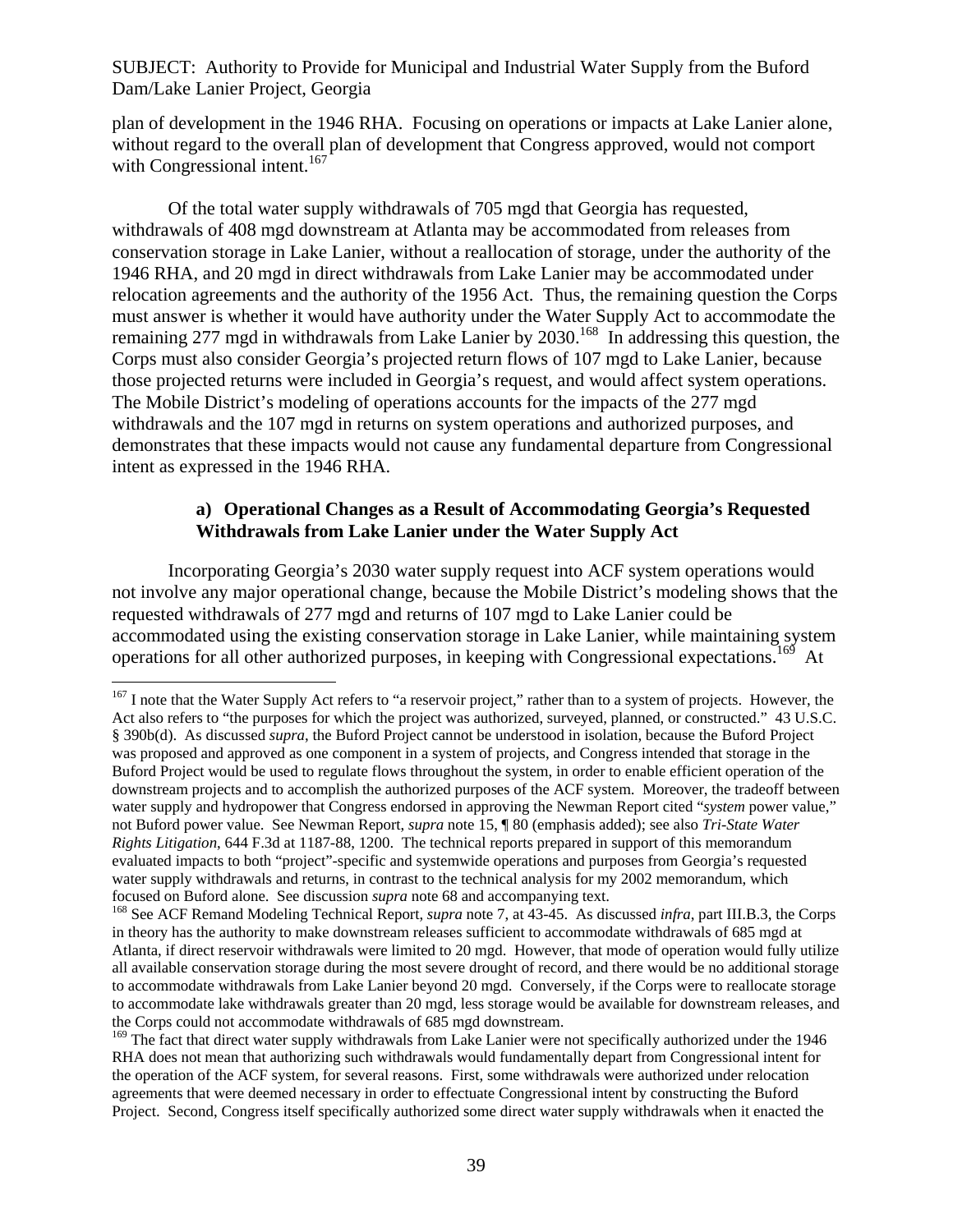Buford Dam specifically, conservation storage would be used in the manner described in the Newman Report: the 1,087,600 acre-feet of conservation storage between elevations 1071 and 1035 would be drawn down as necessary to provide flows for authorized purposes throughout the system, without fully exhausting available storage during the drought of record. This would be consistent with the approved concept in the Newman Report that the full conservation storage in Lake Lanier, consisting of approximately 1,000,000 acre-feet with 40 feet of drawdown, would be available to serve all system purposes other than flood control. During periods of high flows in the ACF system, lake levels would be maintained in the upper elevations of conservation storage, and storage would be available for all purposes, including Georgia's projected reservoir withdrawals and returns; because water supply withdrawals and returns would be accommodated from the multipurpose conservation storage pool, flood control operations would be unaffected. During periods of low flow in the system, the reservoir elevation would be gradually drawn down, as contemplated in the Newman Report, but sufficient storage would still remain, if Georgia's projected withdrawals and returns occur, to achieve all authorized system purposes. The model shows that during the most severe drought on record, taking into account Georgia's projected 2030 water supply withdrawals from and releases to Lake Lanier, operations for other authorized purposes would involve drawing down the conservation pool in Lake Lanier by approximately 30 feet, to just above elevation 1040, which is 5 feet above the minimum pool elevation that is required for efficient hydropower operations.<sup>170</sup> This would mean drawing the level of Lake Lanier lower than at any point since Buford Dam was completed in 1959, but that pool level would still be above the minimum elevation of 1035, it is feasible from a technical standpoint, and such drawdown was expressly contemplated in the Newman Report (which described a full 40-foot drawdown of conservation storage).171 Thus, accommodating Georgia's additional withdrawals of 277 mgd from Lake Lanier, along with increased return flows of 107 mgd, would not, in my opinion, involve any operational change departing fundamentally from Congressional intent. $^{172}$ 

 <sup>1956</sup> Act, on the understanding that those withdrawals were not inconsistent with system operations or authorized purposes. Third, as a matter of statutory interpretation and common sense, interpreting the restriction on "major operational changes" in Water Supply Act to preclude any operations that were not previously authorized would effectively substitute the term "any" for the term "major," and would defeat the purpose of the Water Supply Act. See discussion *supra*, parts III.B , III.C, III.D.1.<br><sup>170</sup> ACF Remand Modeling Technical Report, *supra* note 7, at 31 (noting that Buford Dam is not designed to operate

for peaking hydropower generation at pool elevations of less than 1035).

<sup>&</sup>lt;sup>171</sup> See discussion *supra* parts II.A, III.B. The historic low elevation of Lake Lanier is 1050.79 feet above mean sea level, recorded on December 26, 2007. See http://water.sam.usace.army.mil/gage/bufelev.htm (last visited June 24, 2012).

 $172$  While drawing the reservoir level down to the bottom of conservation storage is consistent with the design approved in the Newman Report, operations designed to draw the level below the minimum elevation during an anticipated drought of record would not be consistent with that design or prudent reservoir operations. See ACF Remand Modeling Technical Report, *supra* note 7, at 30 (noting that Buford Dam is not designed to operate for peaking hydropower generation at pool elevations of less than 1035). The Mobile District modeling has shown that if Georgia were to make the total withdrawals of 297 mgd from Lake Lanier that it projects for 2030, but did not return the full 107 mgd to Lake Lanier that Georgia has also projected, then conservation storage would be fully exhausted during the critical period (drought of record), and the reservoir level would drop below the 1035 foot minimum that is required for efficient hydropower operations. *Id*., app. B (worksheet "Buford Output Matrix," alternative labeled "IMPGA2030C," showing minimum pool elevation of 1034.77). The legal conclusions in this memorandum are based on the technical assumptions built into the modeling results, including hydrologic forecasting and the assumption that the full withdrawals and return flows to Lake Lanier that Georgia has projected would actually occur; if they do occur as projected, they could be accommodated within the existing conservation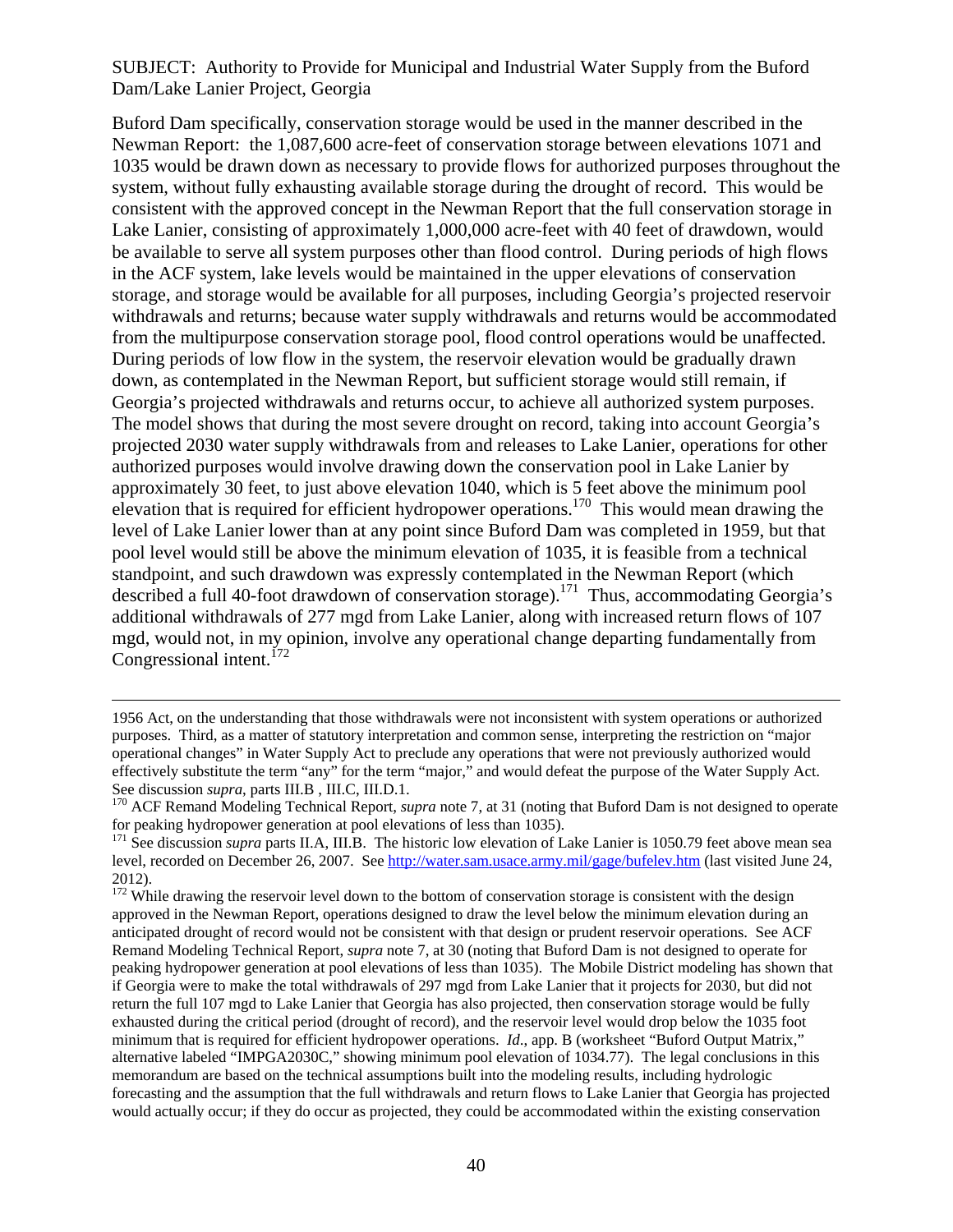### **b) Effects on Authorized Purposes as a Result of Accommodating Georgia's Requested Withdrawals from Lake Lanier under the Water Supply Act**

If the Corps were to operate the Buford Project to accommodate the 277 mgd in withdrawals from, and 107 mgd in returns to, Lake Lanier that Georgia has projected, the Buford Project would continue to perform the role that Congress expected as the primary storage reservoir for all system purposes, without seriously affecting any of those purposes. The Mobile District's modeling shows that the flood damage reduction capability of the ACF system would be unchanged, navigation benefits would increase from current levels, and opportunities for fish and wildlife conservation and recreation would continue to be provided, in keeping with Congressional expectations. With regard to recreation, lake levels would be expected to fluctuate, and be lower overall, than those experienced in past years' operation of Lake Lanier, and consequently, the quality of surface recreation on the reservoir would be affected. However, the fluctuation would be within the range of draw-down expressly contemplated by the Corps and Congress in the Newman Report, and recreational facilities and water access would continue to be available, at Lake Lanier and throughout the ACF system, as Congress expected.<sup>173</sup> If Georgia's projected withdrawals and returns to Lake Lanier were to occur, then Georgia's projected downstream needs by 2030, for flows of 1381 cfs to enable withdrawals of 408 mgd at Atlanta, could be fully satisfied, although storage may not be available to provide for subsequent increases in downstream water supply withdrawals.

Finally, impacts to the hydropower purpose would be consistent with Congressional expectations and would not rise to the level of "serious." If Georgia's projected withdrawals from and returns to Lake Lanier were to occur, the Corps would continue to achieve the hydropower purpose that Congress intended by generating peaking hydropower throughout the

storage. Notably, the technical analysis that supported my 2002 legal opinion addressing Georgia's request did not factor in the full returns that Georgia projected. See *supra* note 71 and accompanying text.

<sup>&</sup>lt;sup>173</sup> Recreation benefits at the Buford Project are afforded pursuant to Section 4 of the Flood Control Act of 1944, 16 U.S.C. § 460d, which authorizes the Corps "to construct, maintain, and operate," or to permit the construction, operation, and maintenance of, recreation facilities at Corps reservoirs, and to provide public access to water areas for recreational purposes. Consistent with Section 4 of the Flood Control Act, the Newman Report discussed recreation benefits at the Buford Site in terms of a shoreline and reservoir that "would present many attractive sites for recreational facilities," without further details. See Newman Report, *supra* note 15, ¶ 96, and discussion *supra*  note 22. Such recreational opportunities would necessarily have been consistent with the operations for the Buford Reservoir described in the Newman Report, which contemplated drawing the conservation storage pool down a full 40 feet to generate hydropower and fulfill other authorized system purposes. In deciding whether and how to adjust operations at the Buford Project, the Corps would surely give careful consideration to impacts to recreation benefits from a proposed federal action, focusing on the continued use of recreational facilities adjacent to Lake Lanier and access to water for recreational purposes; however, it is clear that the Corps is authorized as a legal matter to utilize the entire conservation storage pool that Congress authorized the Corps to construct and operate. Similarly, the Division Engineer's Report for West Point Dam, which Congress approved when it authorized the West Point project in 1962, noted that the West Point reservoir would provide "many access points for public recreational facilities" and offer "extensive new opportunities for boating and water sports," both as a 23,500-acre lake at maximum elevation, and as a 17,100 acre lake at minimum elevation. H.R. DOC. NO. 87-570 at 38 (Sept. 24, 1962), Report of the District Engineer ¶ 90 (Nov. 30, 1961); Flood Control Act of 1962, Pub. L. 87-874, § 203. Congressional expectations in terms of the benefits to fish and wildlife conservation from the federal ACF improvements must also have been premised on the operation of the reservoirs within the range of their design elevations, as described in the Newman Report.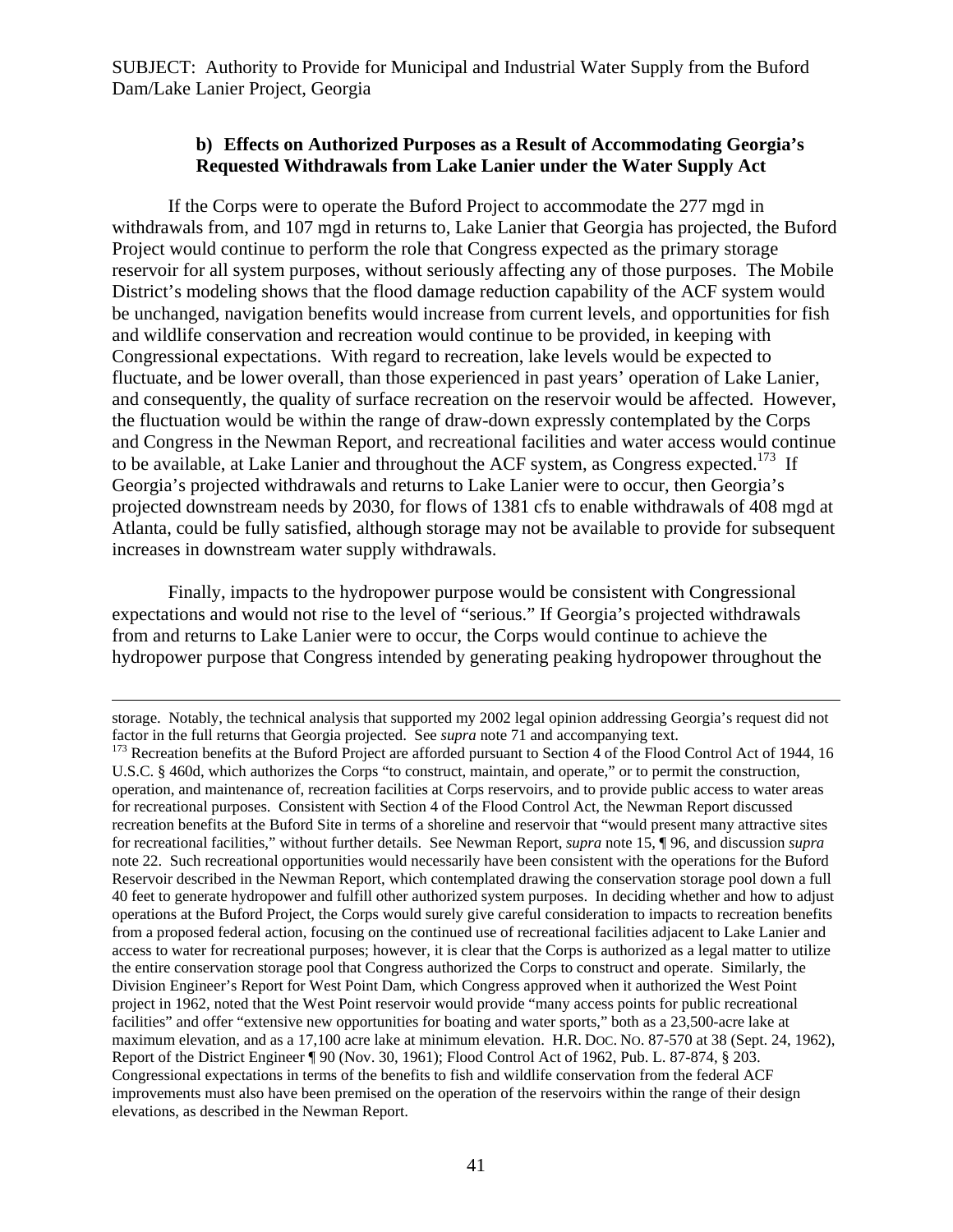ACF system, and delivering that power to the regional federal power marketing agency for distribution. The dependable capacity throughout the system would be reduced by less than 1 percent (from 745.53 to 739.28 MW), and the overall system hydropower value would decrease by just 4.44 percent (from \$149,079,000 to \$142,463,000), on an annual average basis.<sup>174</sup> These figures for system capacity and value greatly exceed the actual figures presented to Congress in the Newman Report, which estimated system capacity of 187 MW, and annual average system hydropower benefits of \$3,377,000 (or approximately \$40,000,000 in 2012 dollars).<sup>175</sup> Thus, the systemwide hydropower impacts do not fundamentally depart from Congressional expectations.<sup>176</sup>

In summary, if the Corps were to change its operations of the ACF system to accommodate Georgia's 2030 water supply request, the changes would not be major, and they would not result in serious effects to project purposes systemwide. In fact, the system would be operated in the manner that Congress expected, to achieve all authorized purposes, and the overall hydropower benefits afforded by those operations would exceed the benefits that Congress anticipated when it authorized the ACF plan of development more than 65 years ago.

#### **E. Combined Authority under the 1946 RHA, 1956 Act, and Water Supply Act to Accommodate Current Water Supply Withdrawals**

The foregoing discussion has demonstrated that the Corps has the authority to accommodate Georgia's 2030 water supply request under the combined authority of the 1946 RHA (by ensuring downstream flows of at least 1381 cfs at Atlanta), the relocation agreements

http://www.bls.gov/data/inflation\_calculator.htm (last visited June 18, 2012). The annual power values of the alternatives modeled by the Corps in support of this analysis (including those with the greatest impact to hydropower value) range from \$139,516,000 to \$150,169,000, in present dollars, and would be \$142,463,000 under the Georgia 2030 alternative. ACF Remand Hydropower Study, *supra* note 7, at 22, Tab. 8. 176 ACF Remand Hydropower Study, *supra* note 7**,** at 4 & Tab. 1, 44 & Tabs. 25, 26. It is appropriate to consider

systemwide hydropower benefits, rather than generation at Buford Dam in isolation, for purposes of both the Water Supply Act and the 1946 Act, because the Buford Project was authorized as part of a system, and its storage capacity was intended to produce systemwide benefits, including systemwide hydropower peaking generation. Only the systemwide hydropower figures are relevant to Congressional expectations under these Acts. Nonetheless, considering Buford alone, according to the Mobile District's modeling, the average annual energy value from the Buford Project would decrease by 21 percent (from \$10,377,000 to \$8,158,000). That decrease in value would be attenuated by hydropower generation throughout the system, as system value would decrease by just 4.44 percent. Similarly, dependable capacity at the Buford Project would be reduced by 6 percent (from 113.62 to 106.76 MW), but systemwide dependable capacity would be reduced by less than 1 percent. The dependable capacity for Buford Dam (106.76 MW) would still greatly exceed the estimate provided in the Newman Report (24 MW), and would also exceed the 105 MW figure that SEPA currently accounts for from the Buford Project for its power marketing purposes. Finally, any decreased revenues flowing to the Treasury from the marketing of hydropower generated at the Buford Project would likely be offset, at least in part, by new revenues from contracts for the use of storage for water supply withdrawals from Lake Lanier.

 $\overline{a}$ <sup>174</sup> ACF Remand Hydropower Study, *supra* note 7, at 41 (comparing "IMPGA2030B," with reservoir withdrawals limited to 20 mgd, to "IMPGA2030R," including 2030 requested reservoir withdrawals of 297 mgd and return flows of 107 mgd to Lake Lanier).

<sup>&</sup>lt;sup>175</sup> See Newman Report, *supra* note 15, Tab. 7, and discussion *supra*. To be sure, a variety of factors, including expanded federal hydropower facilities, additional, non-federal facilities, and the changing value of the dollar make direct comparisons to the estimates in the Newman Report difficult, and such an effort is beyond the scope of this memorandum. Nonetheless, as a general point of reference, looking at hydropower value alone, the Newman Report estimated "total system power benefits" of \$3,377,000 annually. *Id*. ¶ 98 & Tab. 10. Using one measure of inflation since 1946, \$3,377,000 in 1946 would be equivalent to \$39,799,244 in 2012. See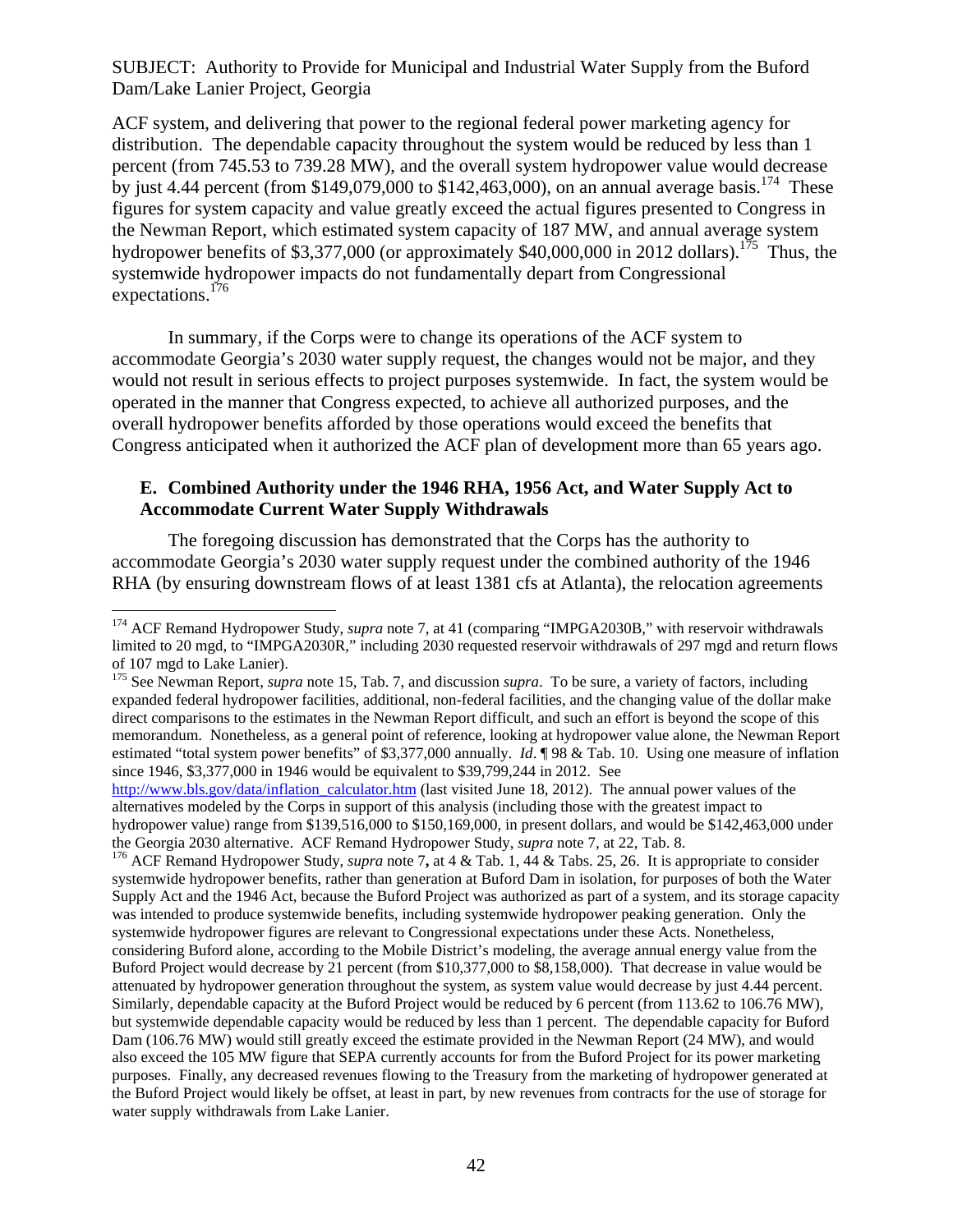(authorizing withdrawals of 10 mgd from Lake Lanier), the 1956 Act (authorizing a further 10 mgd in withdrawals from Lake Lanier), and the Water Supply Act (authorizing net withdrawals of 190 mgd from Lake Lanier, including withdrawals of 277 mgd and returns of 107 mgd to Lake Lanier). Currently, Georgia withdraws lesser amounts both downstream and from Lake Lanier, and the Corps has modeled current operations in the technical modeling report and hydropower study. The results demonstrate that current withdrawals from Lake Lanier and downstream are also within the Corps' legal authority to accommodate, because the scope of operational changes necessary to accommodate current levels of water supply, and the effects on authorized purposes, would be less than those analyzed under Georgia's 2030 request.

Current operations accommodate withdrawals of approximately 134 mgd from Lake Lanier, along with return flows of 9 mgd, and withdrawals of approximately 277 mgd downstream at Atlanta, which require minimum flows of 1179 cfs at all times at Atlanta. Releases from Buford Dam sufficient to ensure flows of at least 1179 cfs at Atlanta would be less than those required to maintain flows of 1381 (for Georgia's 2030 request) or 1810 cfs (the maximum sustainable flow at Atlanta during the critical period), which have already determined to be within the operational range authorized by the 1946 RHA.<sup>177</sup> Of the 134 mgd currently withdrawn from Lake Lanier, 20 mgd are authorized under relocation agreements and the 1956 Act. The remaining 114 mgd from Lake Lanier could be accommodated under the Water Supply Act with lesser impacts to operations and authorized purposes than accommodating the greater net withdrawals by 2030 already determined to be within the Corps' authority. Compared to an operations set in which withdrawals would not exceed 20 mgd from Lake Lanier, and releases from Buford Dam for downstream water supply would be limited to 600 cfs—in other words, an operations set assuming the minimum level of water supply envisioned from the Buford Project, without exercising any supplemental Water Supply Act authority—the effect of accommodating the additional, current withdrawals from Lake Lanier under the Water Supply Act is a reduction in systemwide hydropower capacity of just over 1 percent, and a reduction in systemwide energy value of less than 3 percent.<sup>178</sup> For the reasons explained above, these effects on authorized purposes would not be serious within the meaning of the Water Supply Act, and major operational changes are not required to accommodate current withdrawals.

Although the Corps clearly has the authority to accommodate current water supply withdrawals under the combined authority of the 1946 RHA, the 1956 Act, and the Water Supply Act, the Corps has made no final decision to continue current operations, or to adopt some other mode of operations for the ACF system, and any final decision regarding system operations will

<sup>&</sup>lt;sup>177</sup> See *supra* part III.B.3.<br><sup>178</sup> Current operations provide a systemwide, average annual energy value of \$145,946,000, with an average annual dependable capacity of 739.98 MW. Under a hypothetical operations set ("IMP\_Power") involving just 20 mgd in water supply withdrawals from Lake Lanier, no return flows to Lake Lanier, and releases of no more than 600 cfs from Buford Dam for downstream water supply, along with certain other possible improvements to system operations, the average annual energy value systemwide would be \$150,169,000, and the average annual dependable capacity would be 749.26 MW, for differences of 2.81 percent and 1.24 percent, respectively, compared to current operations. The Mobile District has also modeled a set of operations ("IMProved") using the "improved" operations employed in the "IMP\_Power" alternative, but also accommodating current water supply withdrawals and returns. The hydropower benefits under that hypothetical, "improved" mode of operations would include an average annual systemwide energy value of \$145,682,000 and an annual average dependable capacity of 738.76 MW systemwide, for differences of 2.99 percent and 1.40 percent, respectively, compared to the "IMP\_Power" alternative. See ACF Remand Hydropower Study, *supra* note 7, at 22, 25 & Tabs. 8, 9.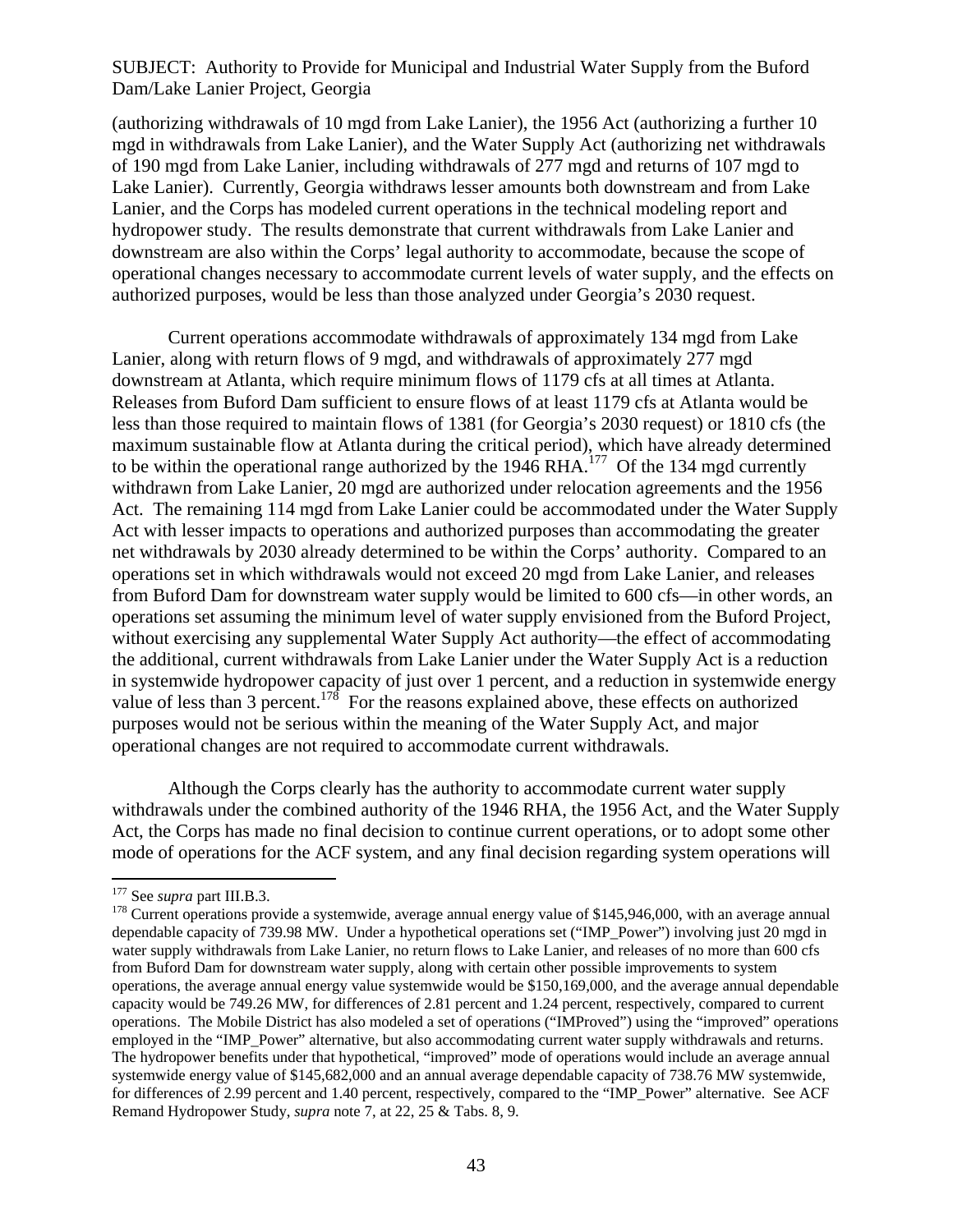be made at the conclusion of the ongoing manual update process and National Environmental Policy Act (NEPA) analysis.

## **F. "Compensation" to Hydropower Users**

When the Corps modifies a reservoir project to include storage for water supply, the Water Supply Act requires that the Corps determine and recover the cost of providing that storage, "on the basis that all authorized purposes served by the project shall share equitably in the benefits of multiple purpose construction as determined by the Secretary of the Army."<sup>179</sup> Any payments received in connection with water supply storage contracts must be deposited with the U.S. Treasury as miscellaneous receipts in accordance with 31 U.S.C. § 3302. A cost accounting may result in "crediting" the hydropower account at a Corps project, i.e., reducing the costs allocated to the hydropower purpose to the extent that hydropower benefits are reduced.<sup>180</sup> However, there is no provision in law that authorizes the Corps to provide direct "financial compensation to power customers."181 Congress expected the Corps to generate electricity from the federal ACF hydropower projects, and to deliver from this operation such power as was deemed excess to Corps project needs to the regional federal power marketing agency for distribution.<sup>182</sup> The power marketing agency, in this case, SEPA, establishes contracts with power users and determines what rates should be paid. But Congress did not mandate any precise hydropower outputs from any of the ACF projects, Congress did not vest private hydropower customers with any right to power generated by any particular ACF project, and the Corps has not contracted with any private entity for power generated at its ACF projects. Thus, hydropower customers have no vested property right to power generated at the Buford Project for which they would be entitled to compensation.<sup>183</sup> To the extent that a change in operations associated with the use of storage for water supply might alter the benefits afforded from a particular Corps project, this could lead to adjustments in the cost accounting for that project, which could in turn lead the federal power marketing agency to adjust the rates that it charges for delivering hydropower to customers. However, any credit that might be afforded to the hydropower purpose for accounting purposes would be a function of operations that the Corps may, in its discretion, choose to adopt, and of electricity rates that the federal power marketing agency may, in its discretion, choose to establish.<sup>184</sup>

<sup>&</sup>lt;sup>179</sup> Water Supply Act § 301(b), 43 U.S.C. § 390b(b). The Water Supply Act of 1958 required that costs allocated to water supply storage be repaid within 50 years, which term has been reduced by subsequent amendment to 30 years.<br>See Pub. L. No. 99-662, Title IX, § 932(a), 100 Stat. 4196 (1986).

<sup>&</sup>lt;sup>180</sup> *Id.* at 3-33, E-220.<br><sup>181</sup> Cf. *Tri-State Water Rights Litigation*, 644 F.3d at 1201 n.36, 1203 n.41; see also *id.* at 1196 n.31.<br><sup>182</sup> Flood Control Act of 1944, § 5 (codified at 16 U.S.C. § 825s); Newman Report,

order to resolve that litigation, did provide for "credit" to hydropower rates paid by SeFPC members in conjunction with prospective reallocations of storage, However, the agreement clearly spelled out that SEPA, not the Corps, "would be responsible for determining the amount of credit to be reflected in hydropower rates," and that "[t]he Army [would] defer to SEPA's determination of credits." Settlement Agreement, Southeastern Federal Power Customers, Inc., U.S. Army Corps of Engineers, Water Supply Providers, the State of Georgia, and the Southeastern Power Administration art. 4.1 (9 January 2003). That settlement agreement was rendered null and void by the D.C. Circuit's ruling in *Geren*.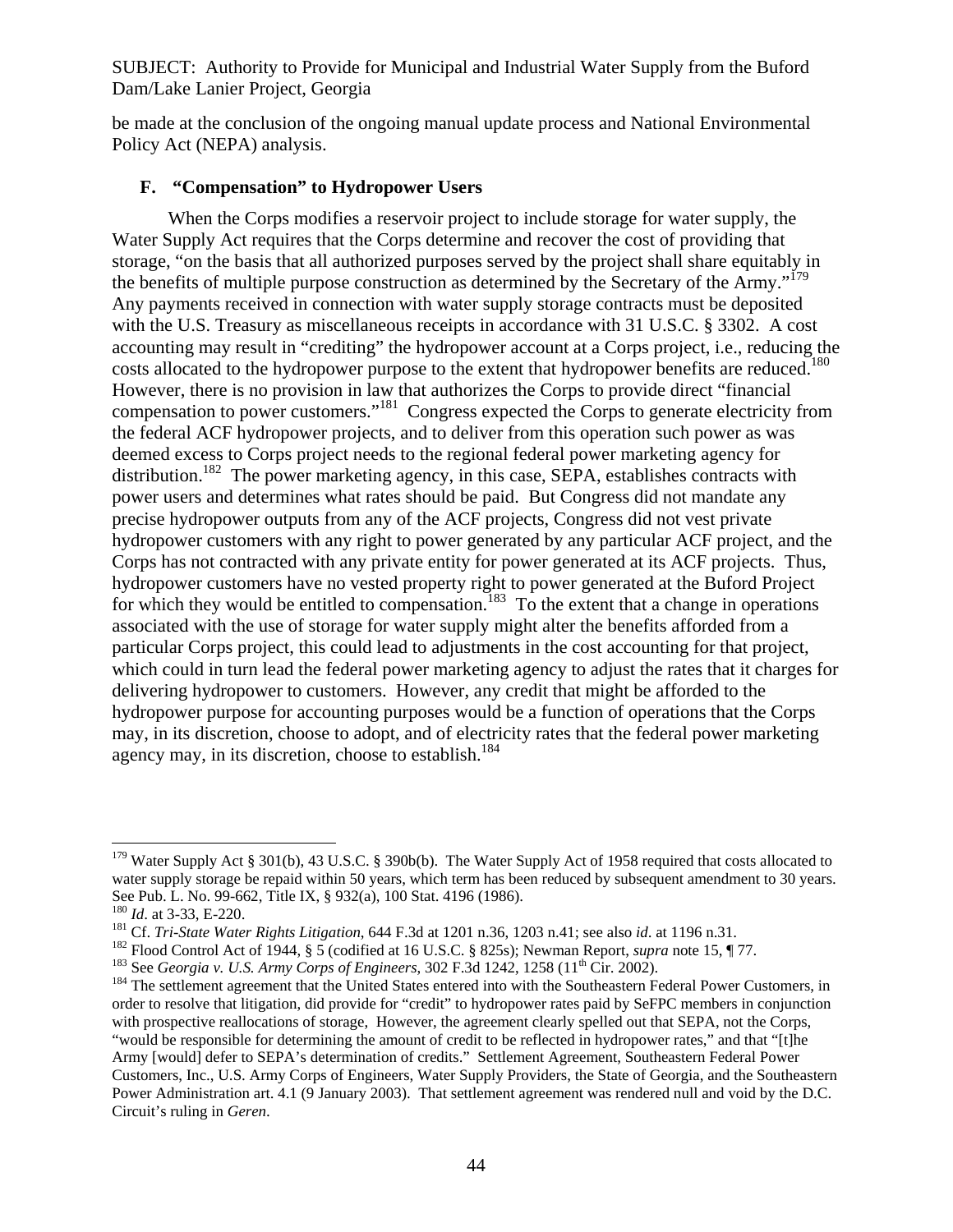## **IV.CONCLUSIONS**

## **A. Key Principles and Findings**

The following key principles and findings support the conclusions in this opinion, and respond to specific questions posed by the Eleventh Circuit in its June 2011 remand order:

## **1. Congressional intent for the Buford Project must be understood in the context of the overall ACF system, because that is what Congress authorized in the 1946 RHA, rather than the Buford Project in isolation.**

Under the RHA, Congress authorized the construction and operation of a system of improvements, including the Buford Project, to be operated conjunctively for multiple, systemwide purposes. Considerable storage was included in the Buford Project to store floodwaters (approximately 600,000 acre-feet between elevations 1085 and 1070/1071), and to conserve storage (approximately 1,000,000 acre-feet between elevations 1070/1071 and 1035) for flow regulation throughout the system to achieve all other purposes, including ensuring a downstream water supply at Atlanta, which was expected to increase over time, at the expense of some systemwide hydropower value. Operations that utilize conservation storage between elevations 1035 and 1070/1071 in the present Lake Lanier reservoir, to accomplish the purposes set forth in the Newman Report, including increased releases for downstream water supply, are consistent with Congressional expectations and are authorized under the 1946 RHA. Under the 1956 Act, Congress authorized additional lake withdrawals from Lake Lanier, acknowledging that such withdrawals would not disturb the operations or purposes of the ACF system. Under the Water Supply Act, operational changes to include additional water supply withdrawals from Lake Lanier under the Water Supply Act are authorized, so long as the system operations contemplated under the 1946 RHA can be maintained, and so long as the system purposes authorized in the 1946 RHA continue to be achieved, in keeping with Congressional expectations. Under any mode of operations, a narrow focus on the Buford Project alone, without considering systemwide operations and purposes, would not comport with Congressional understanding when it authorized the ACF system in the 1946 RHA.

# **2. Earlier distinctions between water supply as an "incidental benefit" rather than an "authorized purpose" of the Buford Project were misplaced.**

The Corps' authority under the 1946 RHA to make releases from Buford Dam to accommodate downstream water supply withdrawals from Atlanta is not limited to an "incidental benefit" that might accrue from releases for other purposes. Rather, the 1946 RHA authorizes the Corps to utilize all available conservation storage to accommodate downstream withdrawals, along with the other authorized purposes of the ACF system (other than flood control). Whether water is withdrawn downstream from a flow released for hydropower generation, for navigation, or for water supply is immaterial, as those purposes are interrelated in the multipurpose design of the Buford Project and the ACF system, and it is not necessary under the 1946 RHA to "allocate" a share of the conservation storage in order to make releases to accommodate downstream water supply withdrawals. The Corps' technical modeling shows that the maximum downstream withdrawals at Atlanta that can be accommodated from the multipurpose operation of the existing system are approximately 685 mgd, and this figure is a function of hydrology and available storage.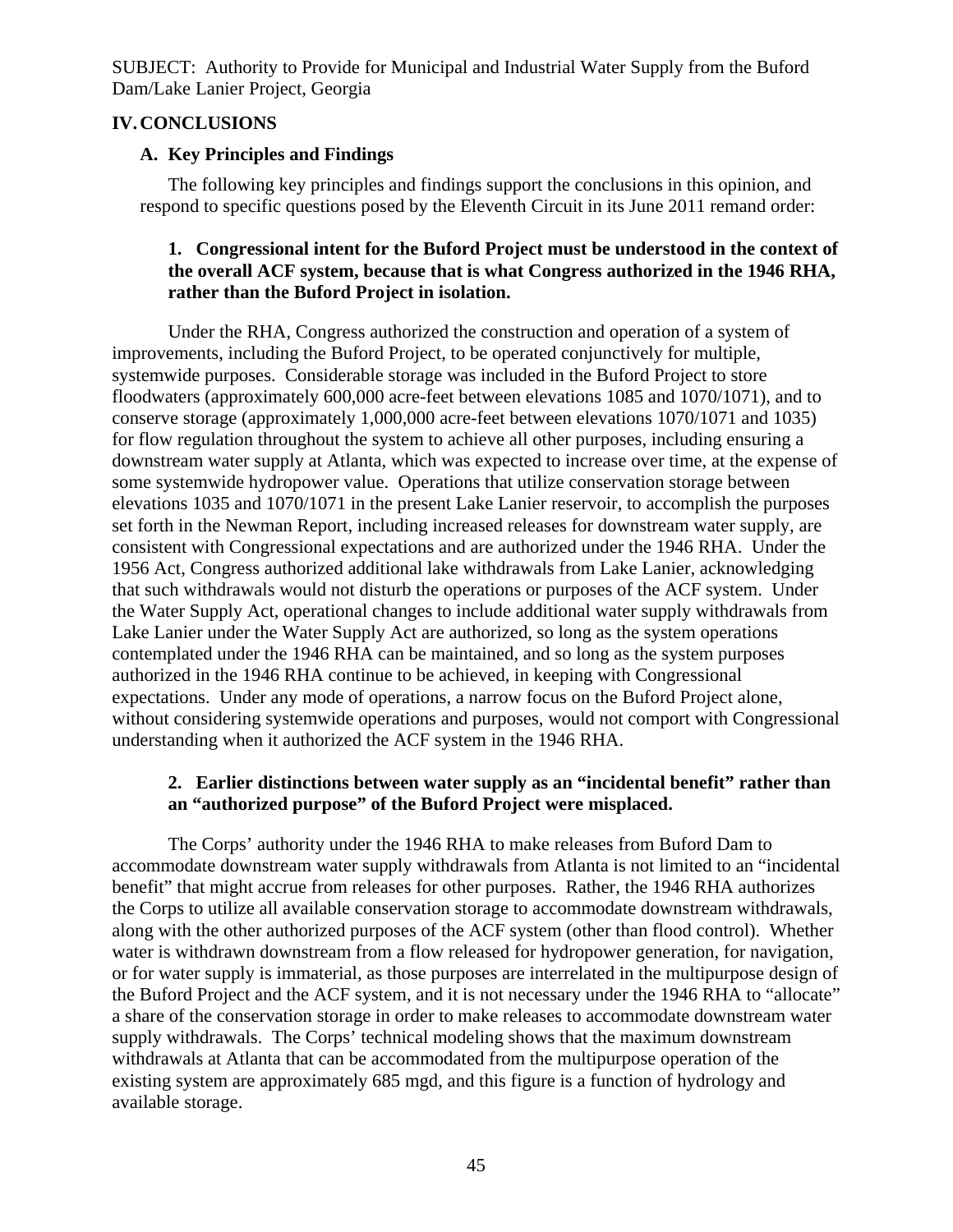# **3. Water supply withdrawals from Lake Lanier would require a storage agreement, but downstream withdrawals accommodated under the 1946 RHA do not.**

Because the Corps is not authorized to charge water supply providers for the beneficial use of storage space in Lake Lanier from which water may be released to accommodate downstream withdrawals from the river pursuant to the authority provided by the 1946 RHA, only the use of storage space pursuant to the 1956 Act and the Water Supply Act to make direct withdrawals from Lake Lanier would be subject to charge, and the Corps must determine the cost of any storage made available for water supply pursuant to those statutes.

# **4. Impacts from actual or proposed operations, rather than amounts or percentages of storage reallocated, are the appropriate measure for determining the extent of the Corps' authority under the Water Supply Act.**

The appropriate measures for determining the Corps' authority to include storage for water supply pursuant to the Water Supply Act, that is, whether the proposed action would involve major structural or operational change or seriously affect authorized purposes, are dependent on technical and legal analysis of the particular circumstances involved, in light of Congressional intent as expressed in the original authorizing legislation and subsequent statutory enactments. The amount or percent of storage reallocated to accommodate a water supply need is not a determinative measure in this inquiry, as Congress deliberately chose not to establish bright-line, numerical standards to define the parameters of the Corps' authority under the Water Supply Act. Instead, what is relevant is the Corps' technical assessment of what structural and operational changes would actually be involved, how these changes would affect authorized purposes, and the extent to which these changes and their effects depart from Congressional understanding when authorizing the project.

# **5. Return flows to a reservoir affect operations and must be considered, along with withdrawals from a reservoir, to determine the impact of accommodating a water supply request under the Water Supply Act; determining the amount of storage to contract for is a separate question, involving policy considerations.**

In order to accurately evaluate Georgia's 2030 water supply request, the Corps must consider both the withdrawals from and the return flows to Lake Lanier that Georgia included in its request. Those actual withdrawals and returns—as distinct from the accounting mechanism that the Corps might employ to calculate the amount of storage for contract purposes—govern the impacts to the authorized purposes, which is the touchstone for determining the Corps authority under both the 1946 RHA and the Water Supply Act. The Corps' technical modeling demonstrates that Georgia's projected return flows to Lake Lanier would reduce the impacts on operations, and the effects on authorized purposes, that would otherwise result from the withdrawals that Georgia has requested. Regardless of the methodology for determining the storage amount for contract purposes, the Corps has the legal authority, should it choose to exercise that authority, to grant Georgia's request for withdrawals and return flows at Lake Lanier and downstream by 2030, because adjusting operations to accommodate those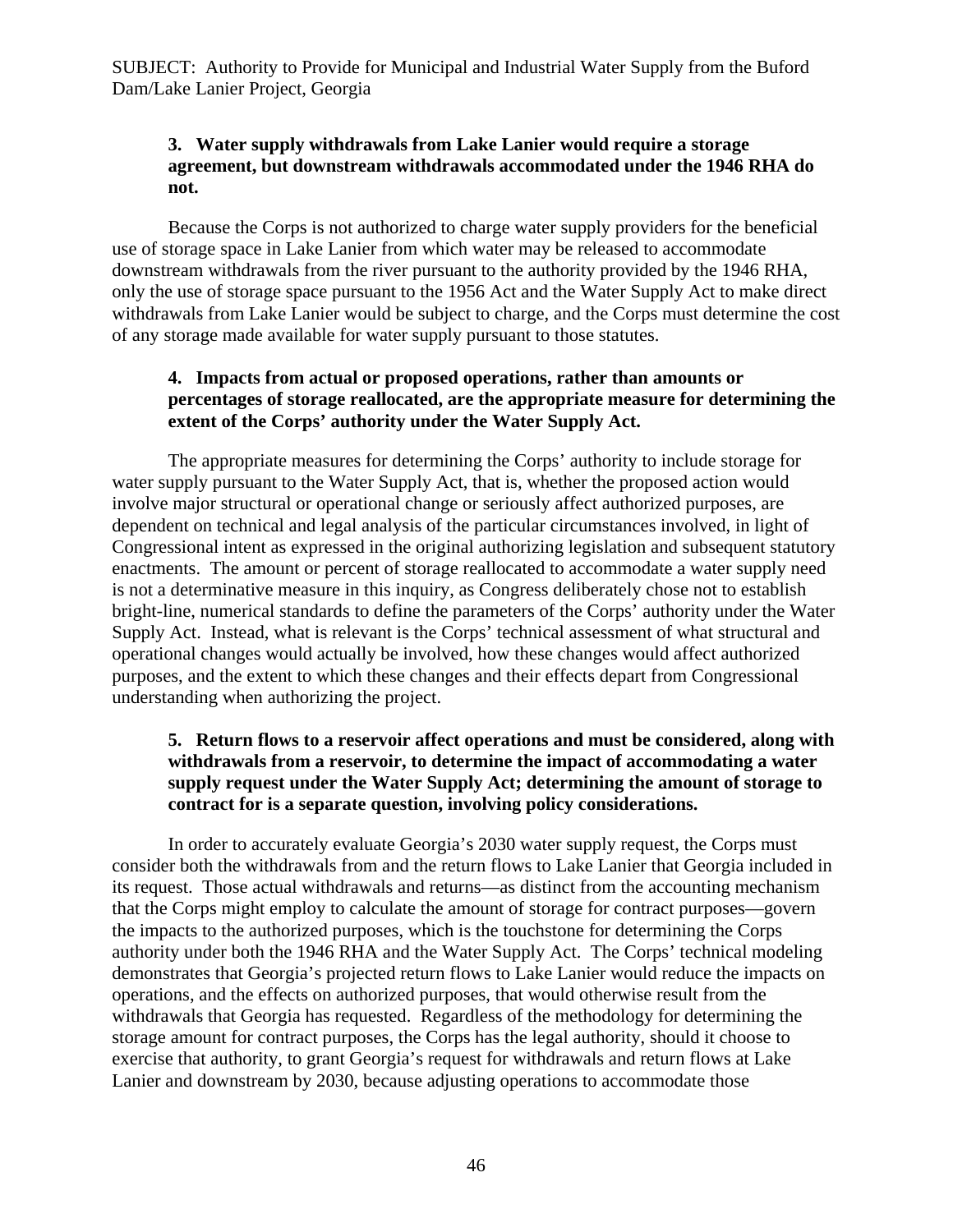withdrawals and returns would not result in major operational changes or seriously affect any authorized purpose.

# **6. "Compensation to power customers"185 is not a proper inquiry with regard to the Corps' operation of the ACF system.**

Individual users were not guaranteed specific hydropower yields in the authorizing legislation for the ACF system, and the Corps has no authority to compensate them for any reductions that may occur in the amount of electricity that is made available to them within any given timeframe. The Corps' responsibility is to generate hydropower and accomplish other authorized purposes in accordance with Congressional expectations, and to deliver power not required in operation of its projects to SEPA for further distribution. A change in operations that alters the benefits afforded from Corps projects could lead to adjustments in the cost accounting for those projects, which could lead to adjustments in rates paid for hydropower. However, any credit that might be afforded to the hydropower purpose for accounting purposes would be a function of operations that the Corps may choose to adopt, and electricity rates that the federal power marketing agency in its discretion may establish.

### **B. Summary of Statutory Authority to Accommodate Georgia's Requested Withdrawals**

In summary, there are three separate statutory enactments that authorize the Corps to accommodate Georgia's request for net, annual average withdrawals of 190 mgd from Lake Lanier (including gross withdrawals of 297 mgd and returns of 107 mgd), and to make releases from Buford Dam to accommodate Georgia's requested flows of at least 1381 cfs downstream to allow withdrawals of 408 mgd at Atlanta. Each of these statutes must be considered in light of Congress's expectations that the Buford Project would be operated as an integral part of the ACF system, for the purposes Congress authorized for that system when Congress approved the ACF plan of development.

Under the 1946 RHA, the Corps is authorized to utilize the approximately 1,000,000 acre-feet of conservation storage in Lake Lanier, between elevations 1070/1071 and 1035, to regulate flows throughout the ACF system in order to achieve the authorized purposes (other than flood control) for that system set forth in the Newman Report. Congress expected the Corps to exercise technical discretion to increase the releases from Buford Dam to ensure minimum flows at Atlanta, trading off some systemwide hydropower value in order to secure a dependable downstream water supply at Atlanta as the city developed. Operations to ensure flows of at least 1381 cfs at Atlanta by 2030, to enable withdrawals of 408 mgd downstream as Georgia has requested, would utilize the conservation storage in Lake Lanier in the manner that Congress envisioned when it adopted the Newman Report, with minimal reductions of less than 1 percent in systemwide hydropower value, and no significant effect on other authorized purposes. Such operations would be fully consistent with Congressional intent under the 1946 RHA.

In the 1956 Act, Congress expressly authorized withdrawals of 10 mgd by Gwinnett County under the 1956 Act, and the legislative history demonstrates Congress's conclusion that

 $\overline{a}$ 185 See *Tri-State Water Rights Litigation*, 644 F3d at 1201 n.36.